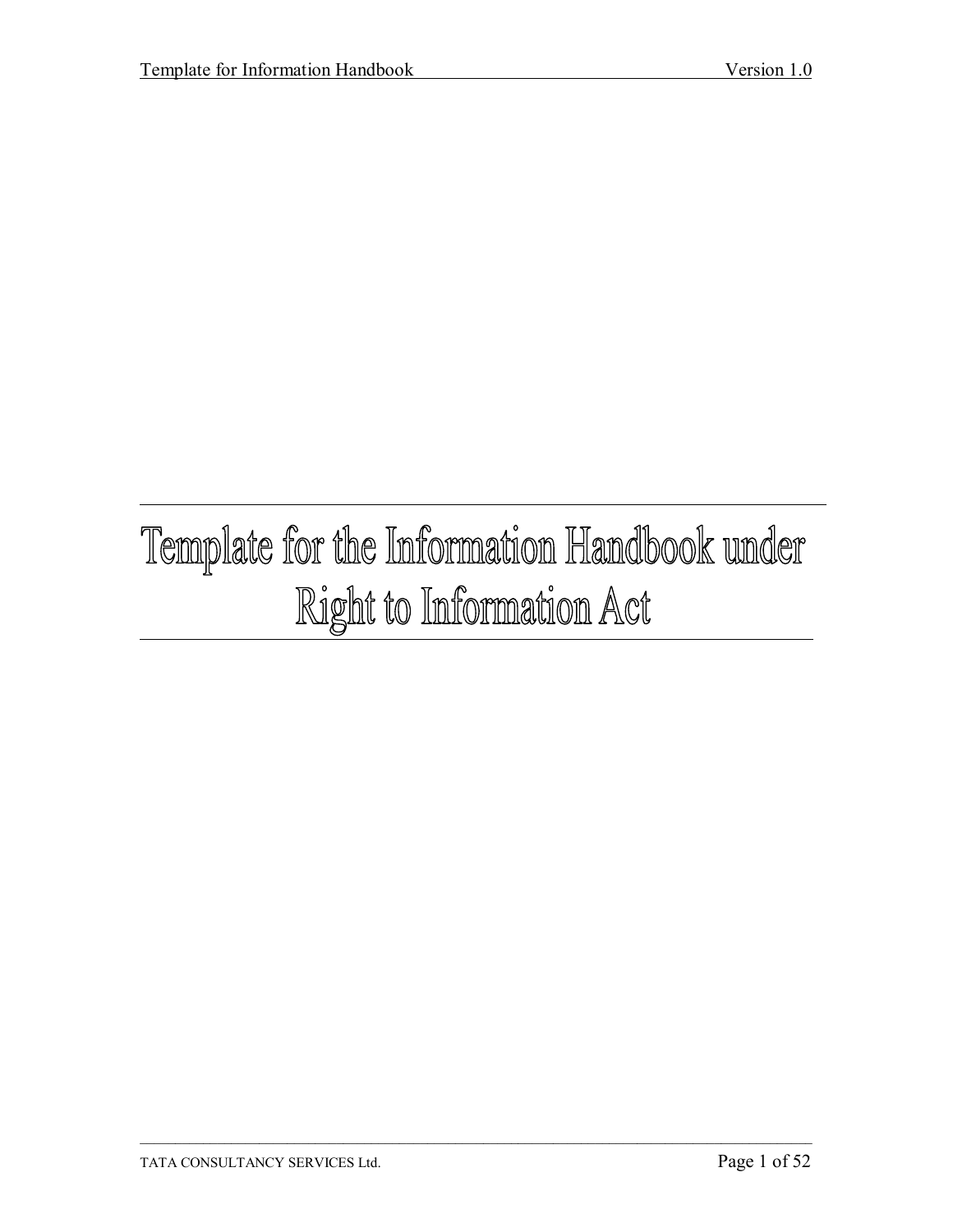अध्याय 1

प्रस्तावना

Chapter1

**Introduction**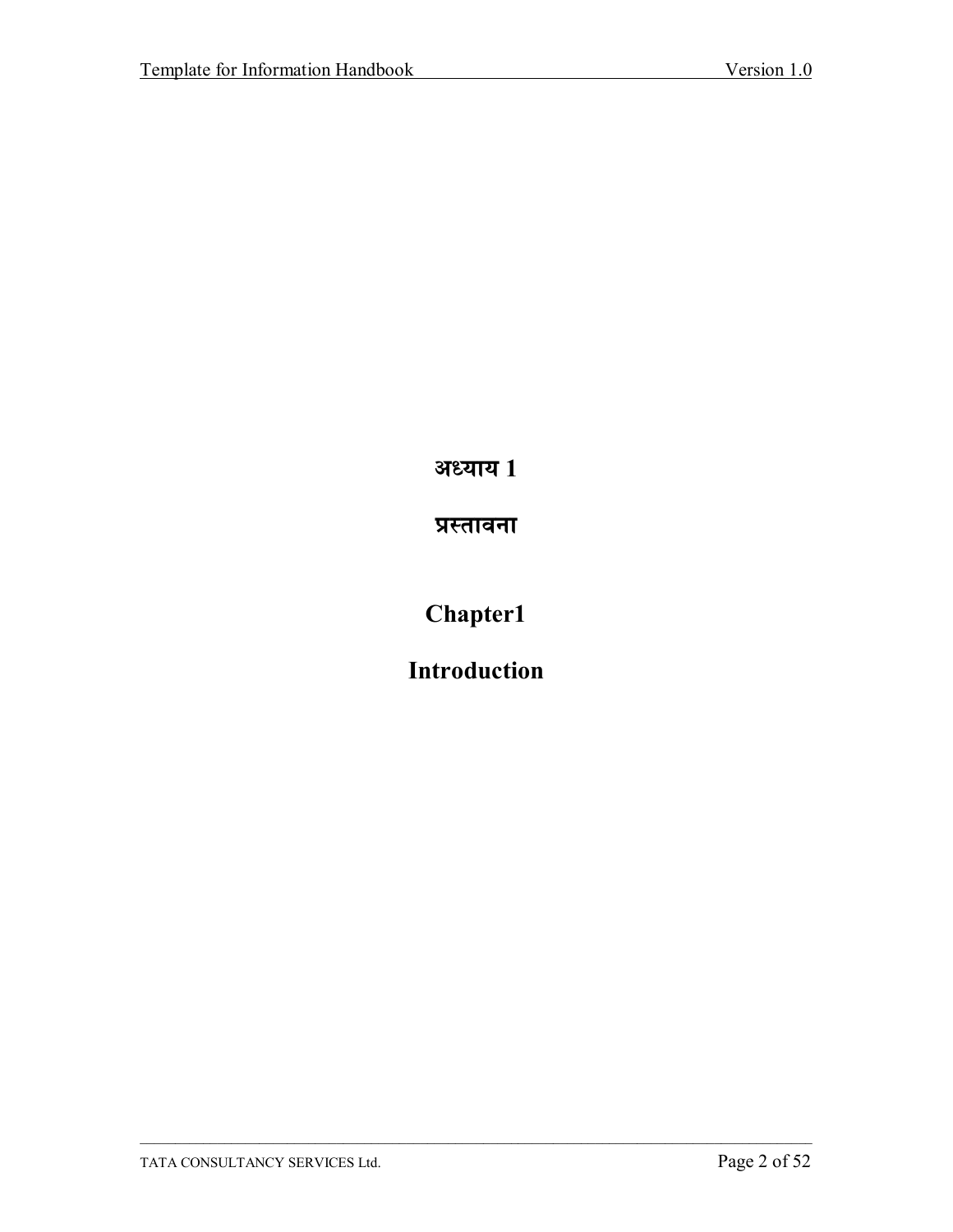- 1.1. कृपया ह्स्तपुस्तिका की पृष्ठभूमि पर प्रकाश डालें ( सूचना का अधिकार अधिनियम -2005)।
- 1.1. Please throw light on the background of this hand-book (Right to Information Act)  $-2005$ ).
- 1.2. ह्स्तुपस्तिका का उद्देश्य।
- 1.2. Objective / purpose of this hand-book
- 1.3. यह ह्स्तपुस्तिका किन व्यक्तियों / संस्थानों / संगठनों इत्यादि के लिये उपयोगी है।
- 1.3. Who are the intended users of this hand-book?
- 1.4. हस्तपुस्तिका का प्रारुप ।
- 1.4. Organisation of the information in this hand-book
- 1.5. परिभाषाएं (कृपया ह्स्तपुस्तिका में प्रयोग करी गयी शब्दावली को पारिभाषित करें)।
- 1.5. Definitions (Please provide definitions of various terms used in the hand-book).
- 1.6. ह्स्तपुस्तिका में समायोजित विषयों के संबंध में विस्तृत जानकारी तथा अन्य जानकारियों के लिये संपर्क व्यक्ति।
- 1.6. Contact person in case some body wants to get more information on topics covered in the hand-book as well as other information also.
- 1.7. ह्स्तपुस्तिका में उपलब्ध जानकारी के अतिरिक्त सुचना प्राप्त करने की विधि एवं शुल्क ।
- 1.7. Procedure and Fee Structure for getting information not available in the hand-book.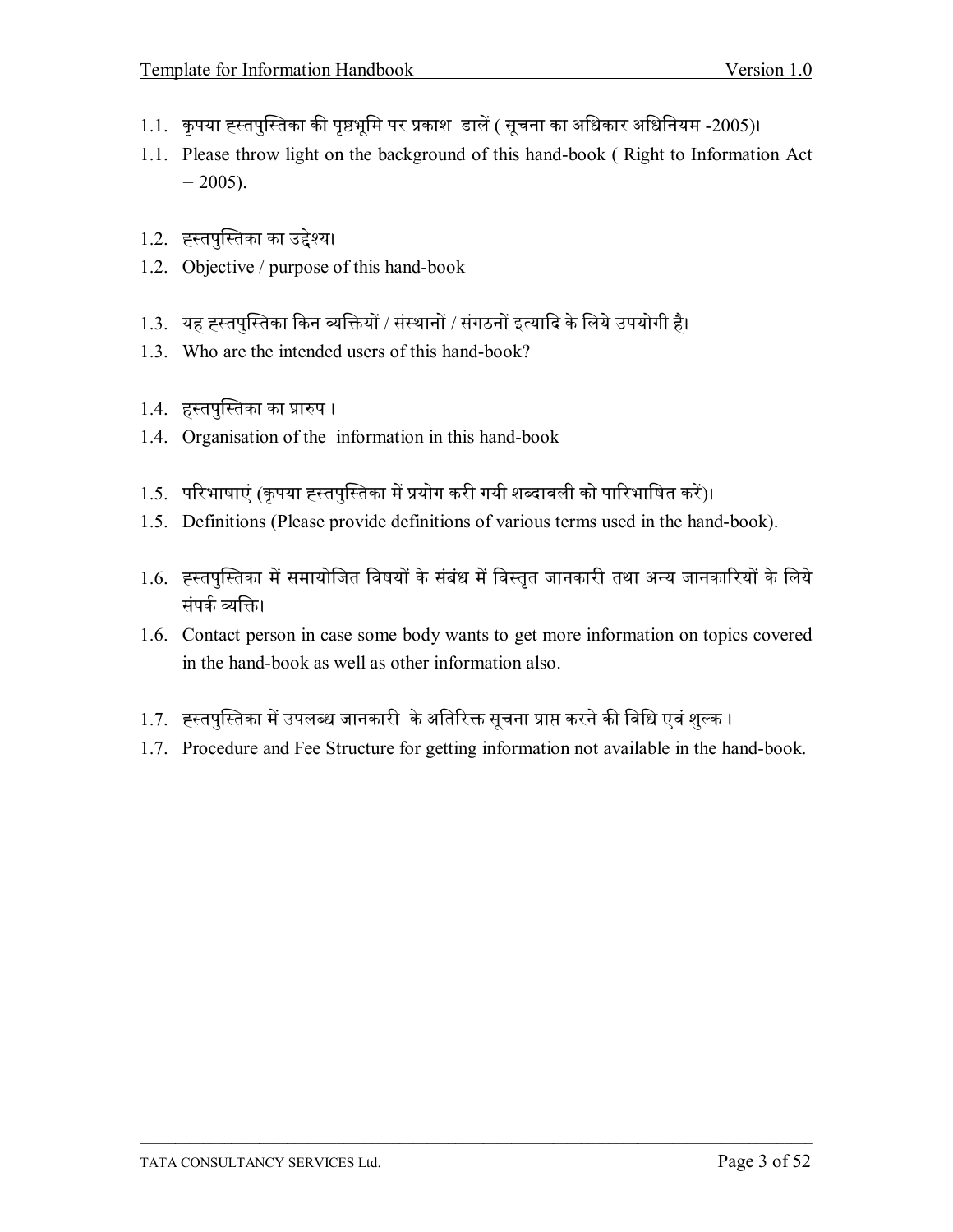अध्याय -  $2$  ( मैनुअल - 1)

# संगठन की विशिष्टियां, कृत्य एवं कर्तव्य

Chapter-2 (Manual  $-1$ )

### **Particulars of Organization, Functions and Duties**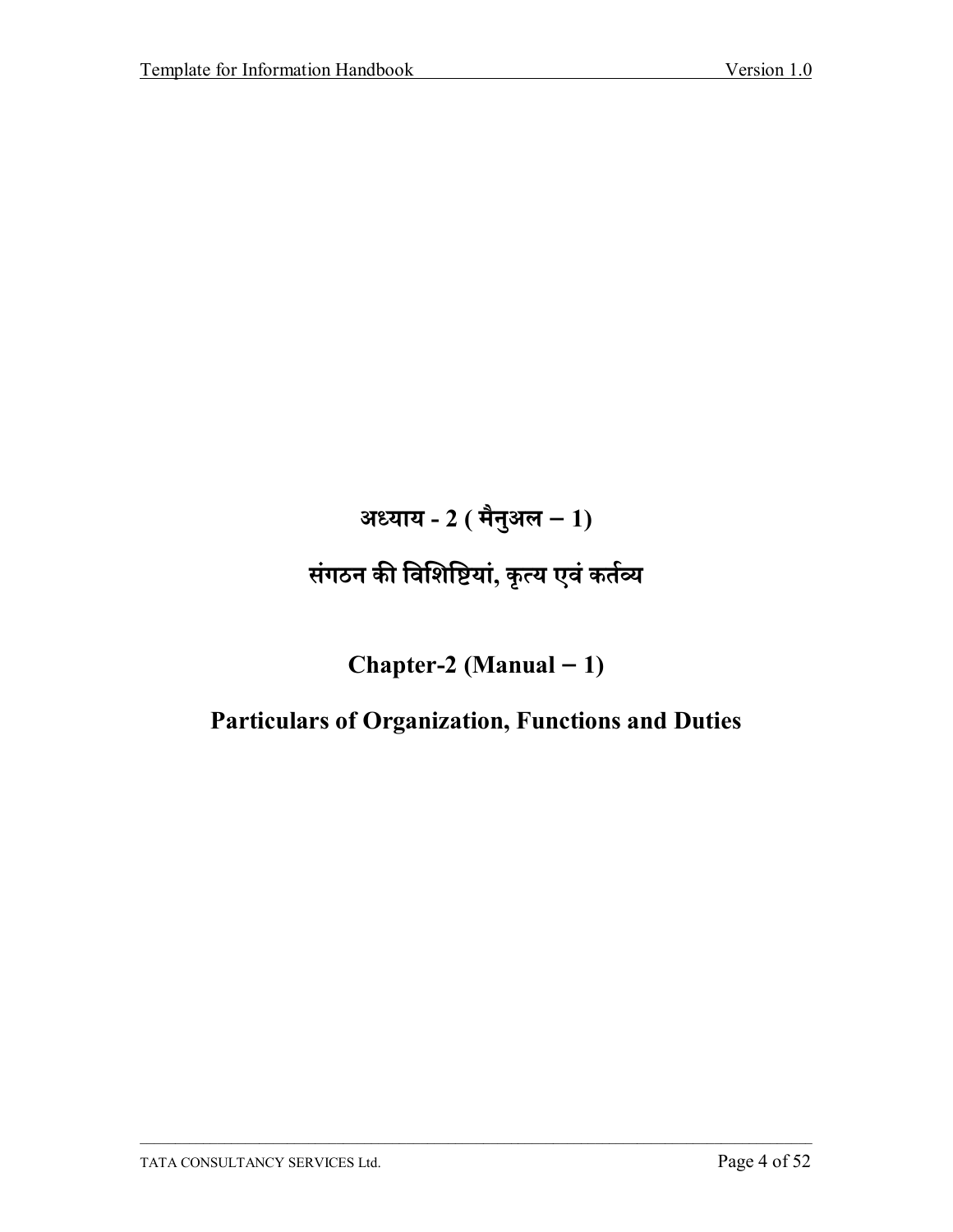- 2.1. लोक प्राधिकरण के उद्देश्य
- 2.1. Objective/purpose of the public authority.
- 2.2. लोक प्राधिकरण का मिशन / विजन
- 2.2. Mission / Vision Statement of the public authority.
- 2.3. लोक प्राधिकरण का संक्षिप्त इतिहास और इसके गठन का प्रसंग
- 2.3. Brief history of the public authority and context of its formation.
- 2 4 लोक प्राधिकरण के कर्तव्य
- 2.4. Duties of the public authority.
- 2.5. लोक प्राधिकरण के मुख्य कृत्य
- 2.5. Main activities/functions of the public authority.
- 2.6. लोक प्राधिकरण द्वारा प्रदत्त सेवाओं की सची एवं उनका संक्षिप्त विवरण।
- 2.6. List of services being provided by the public authority with a brief write-up on them.
- 2.7. लोक प्राधिकरण के विभन्न स्तरों (शासन, निदेशालय, क्षेत्र, जिला, ब्लाक आदि) पर संगठनात्मक ढांचा(जहाँ लागू हो)
- 2.7. Organizational Structure Diagram at various levels namely State, directorate, region district, block etc (whichever is applicable).
- 2.8. लोक प्राधिकरण की कार्यदक्षता बढ़ाने हेतु जन सहयोग की अपेक्षाएं
- 2.8. Expectation of the public authority from the public for enhancing its effectiveness and efficiency.
- 2.9 जन सहयोग सुनिश्चित करने के लिये विधि / व्यवस्था
- 2.9 Arrangments and methods made for seeking public participation/contribution.
- 2.10. जन सेवाओं के अनुश्रवण एवं शिकायतों के निराकरण की व्यवस्था
- 2.10. Mechanism available for monitoring the service delivery and public grievance resolution.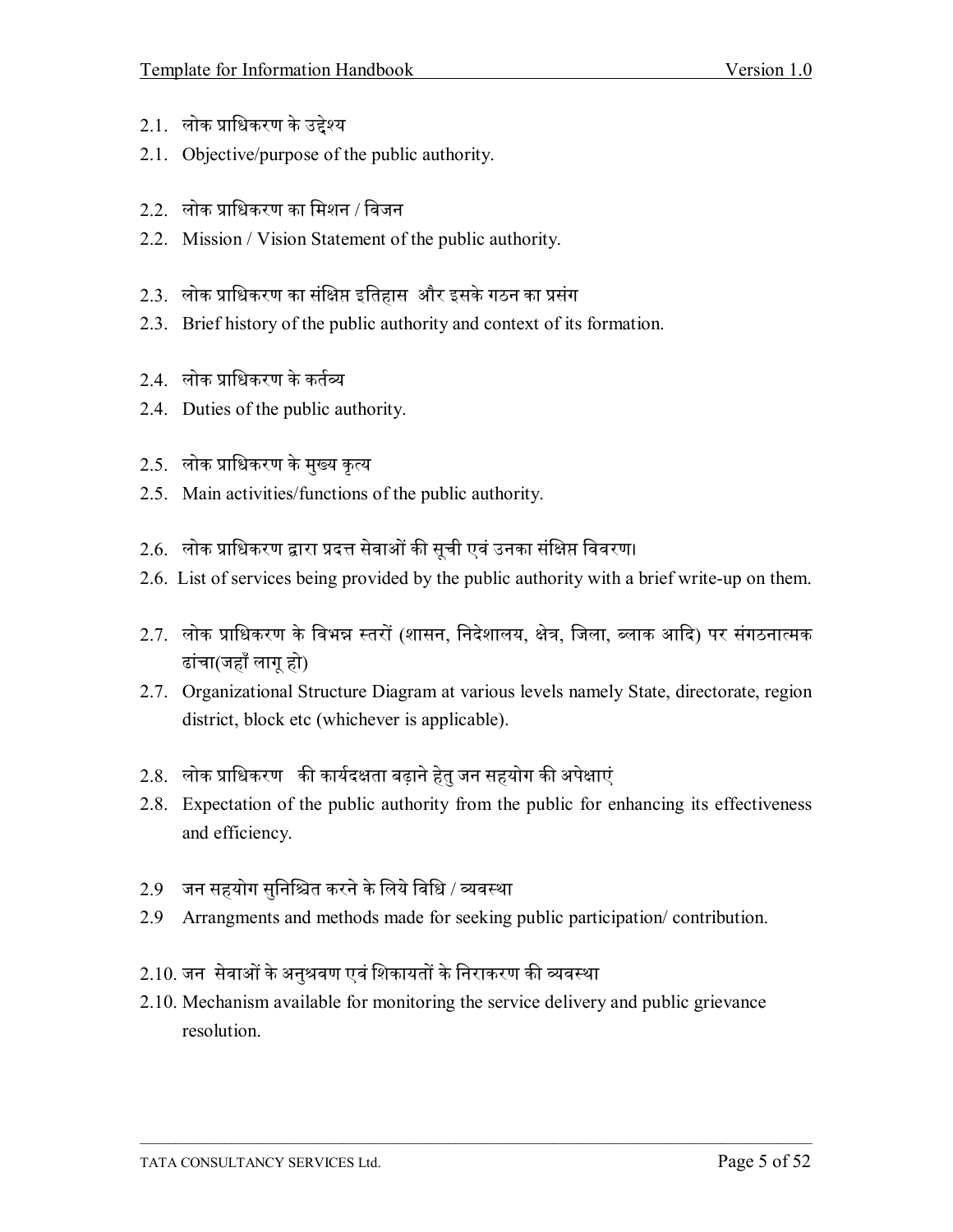- 2.11. मुख्य कार्यालय तथा विभिन्न स्तरों पर कार्यालयों के पते ( कृपया पतों का जनपदवार वर्गीकरण करें)  $\mathbf{I}$
- 2.11. Addresses of the main office and other offices at different levels. (Please categorise the addresses district wise for facilitating the understanding by the user).
- 2.12 कार्यालय के खुलने का समय : कार्यालय के बन्द होने का समय :
- 2.12 Morning hours of the office : Closing hours of the office :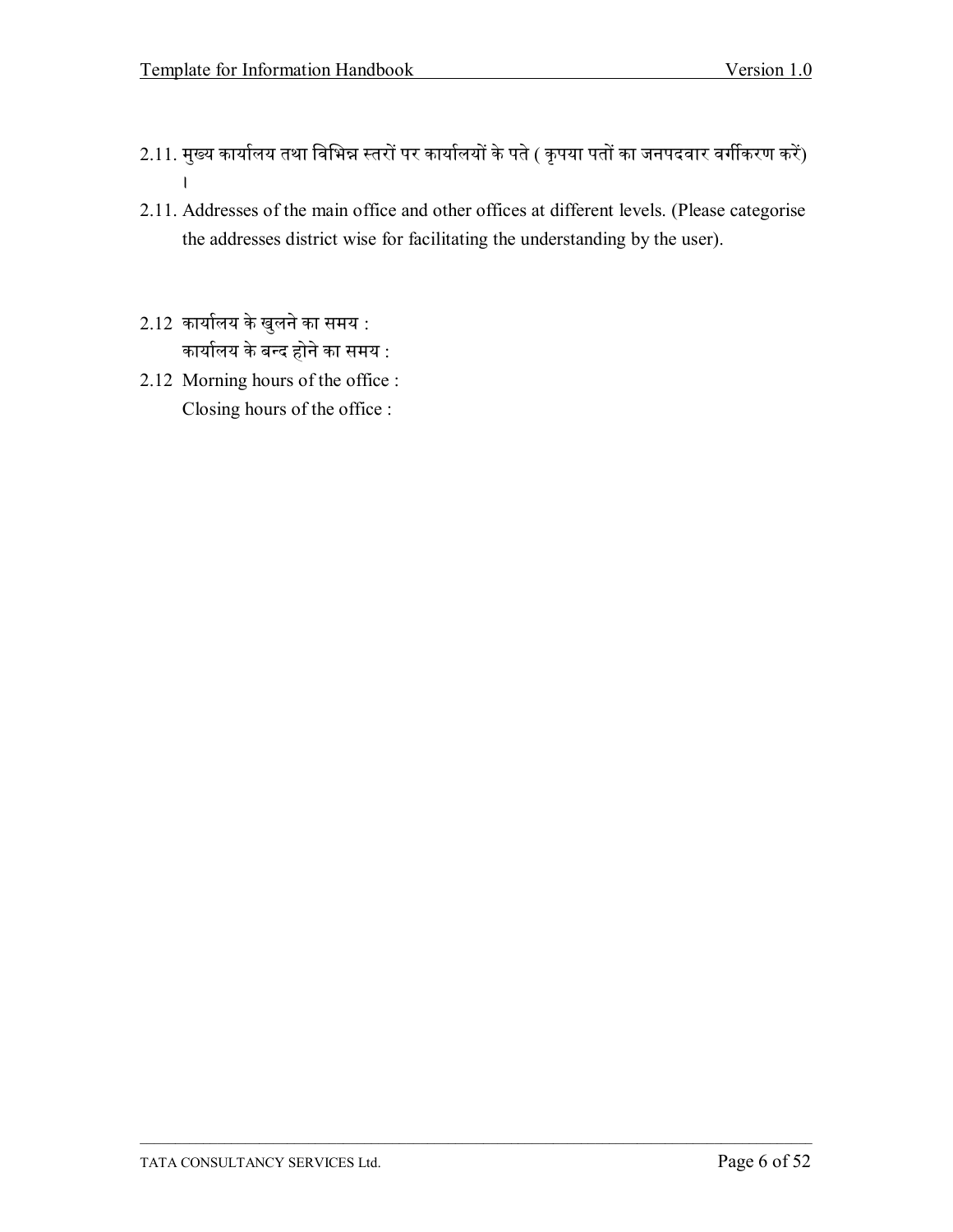# अध्याय -  $3$  (मैनुअल - 2)

# अधिकारियों और कर्मचारियों की शक्तियां एवं कर्तव्य,

### Chapter  $-3$  (Manual  $-2$ )

#### **Powers and Duties of Officers and Employees**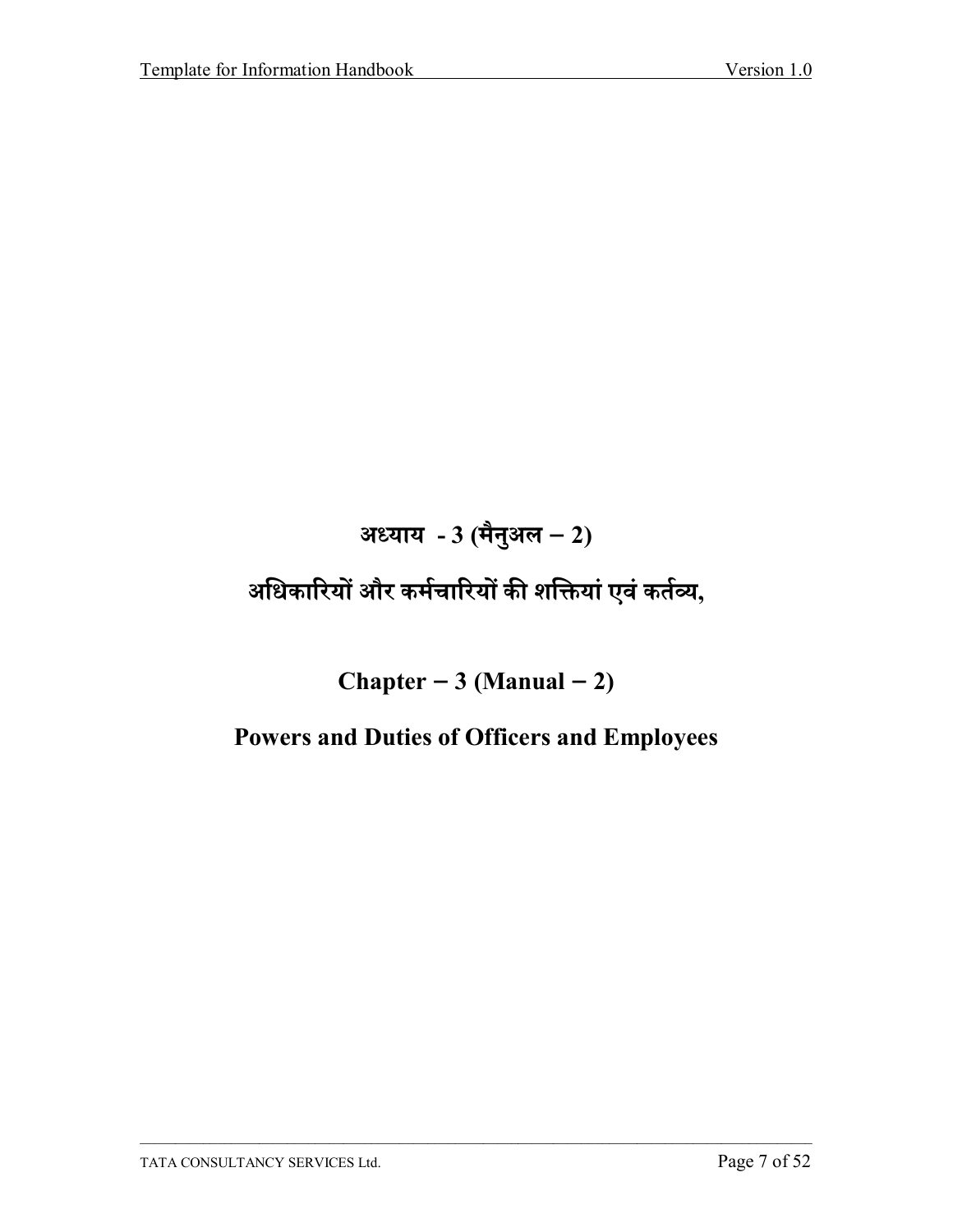| पद का नाम |           |           |
|-----------|-----------|-----------|
|           |           |           |
| शक्तियाँ  | प्रशासकीय | 1.        |
|           |           |           |
|           |           | 2.        |
|           |           | 3.        |
|           |           | $\ddotsc$ |
|           |           | $\ldots$  |
|           |           | $\ddotsc$ |
|           | वित्तिय   | 1.        |
|           |           | 2.        |
|           |           | 3.        |
|           |           | $\ddotsc$ |
|           |           | $\ddotsc$ |
|           |           | $\ddotsc$ |
|           | अन्य      | 1.        |
|           |           | 2.        |
|           |           | 3.        |
|           |           | $\ddotsc$ |
|           |           | $\cdot$ . |
|           |           | $\ddotsc$ |
| कर्तव्य   | 1.        |           |
|           | 2.        |           |
|           | 3.        |           |
|           | $\ddotsc$ |           |
|           |           |           |
|           | $\ldots$  |           |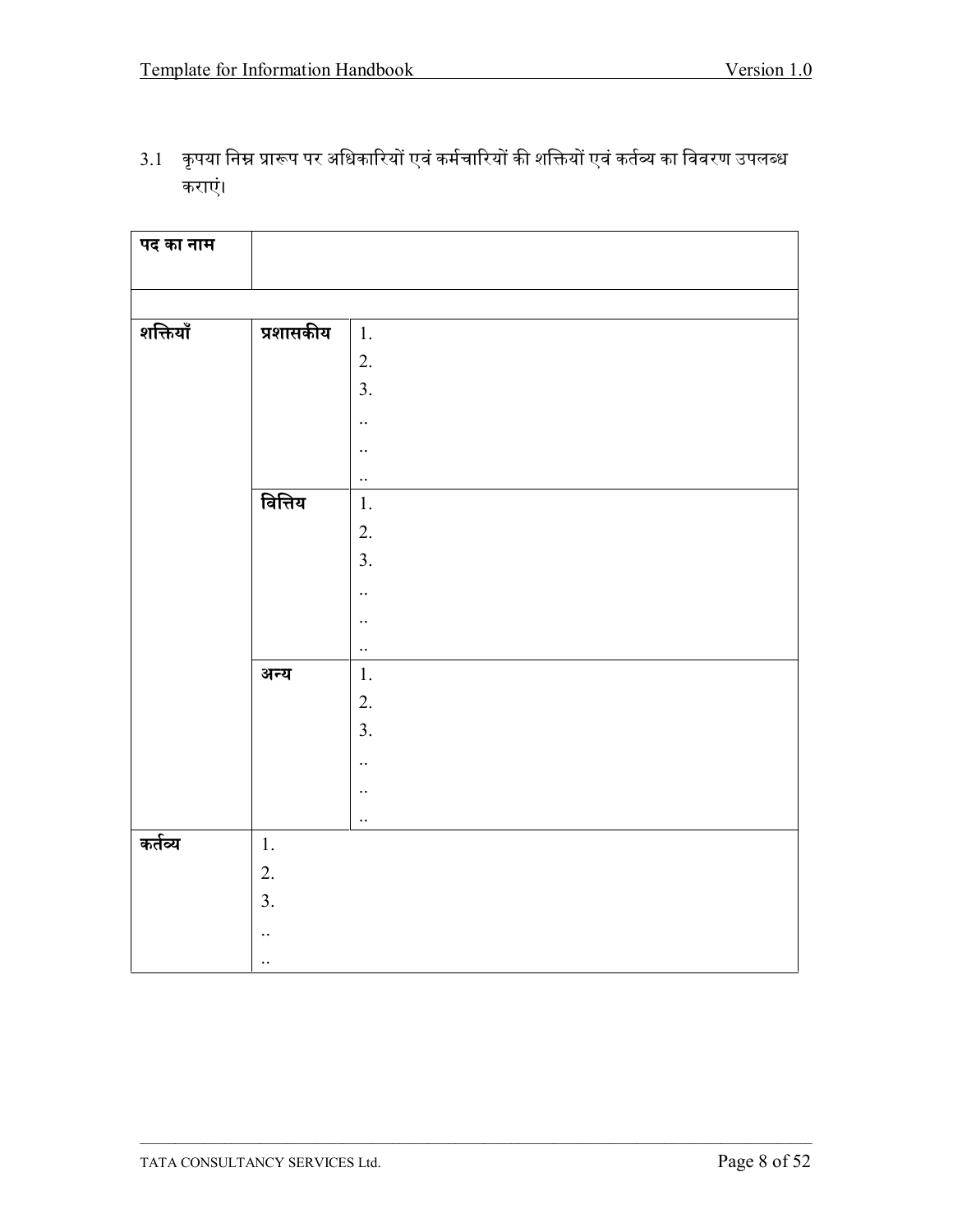3.1 Please provide details of the powers and duties of officers and employess of the organization.

| Designation   |                |                 |
|---------------|----------------|-----------------|
|               |                |                 |
| <b>Powers</b> | Administrative | $\mathbf{1}$ .  |
|               |                | 2.              |
|               |                | 3.              |
|               |                | $\ddotsc$       |
|               |                | $\ddotsc$       |
|               |                | $\ddotsc$       |
|               | Financial      | 1.              |
|               |                | 2.              |
|               |                | 3.              |
|               |                | $\ddotsc$       |
|               |                |                 |
|               |                | $\ddotsc$       |
|               | <b>Others</b>  | $\ddotsc$<br>1. |
|               |                | 2.              |
|               |                |                 |
|               |                | 3.              |
|               |                | $\ddotsc$       |
|               |                | $\ddotsc$       |
|               |                | $\ddotsc$       |
| <b>Duties</b> | $1.$           |                 |
|               | 2.             |                 |
|               | 3.             |                 |
|               | $\ddotsc$      |                 |
|               | $\ddotsc$      |                 |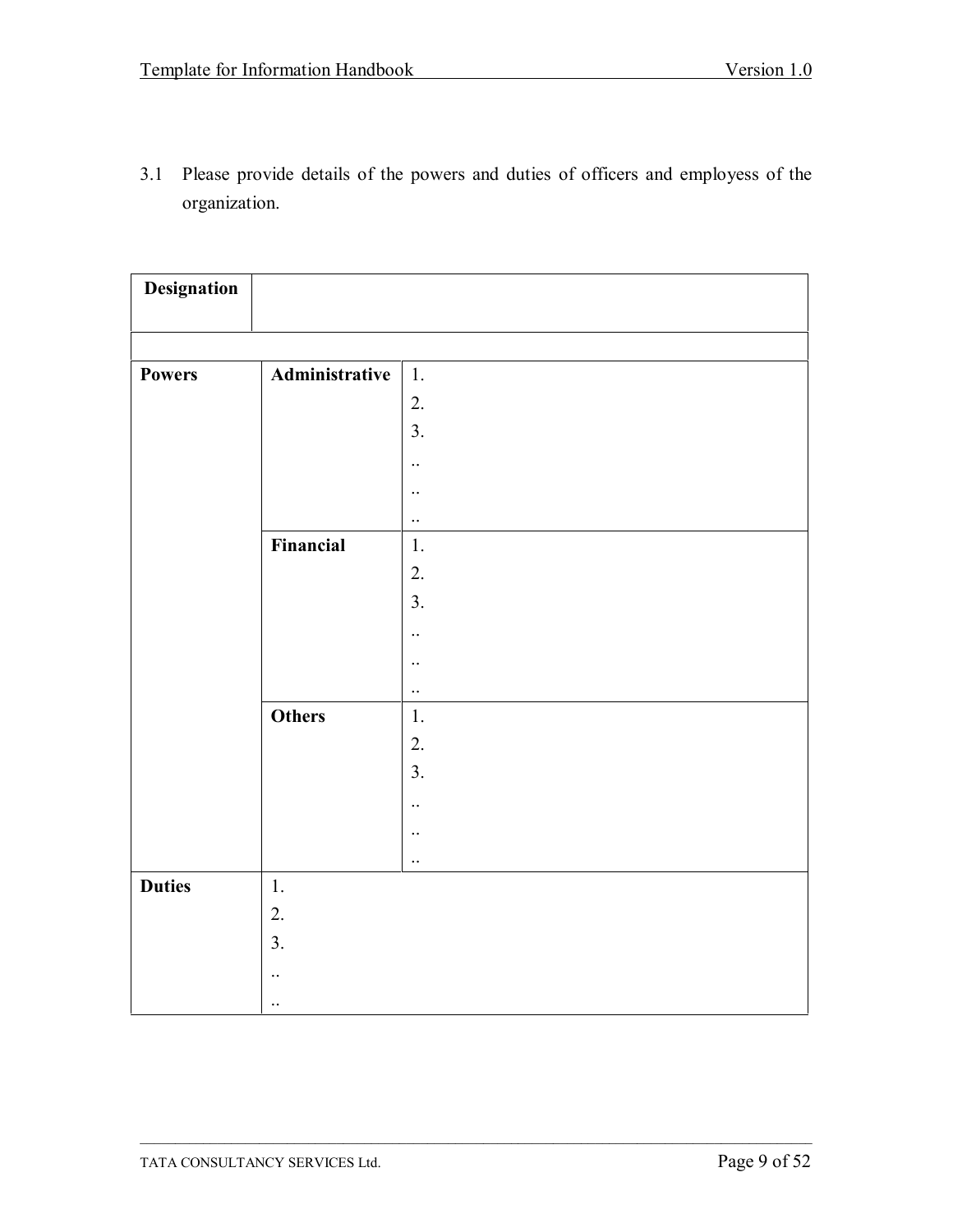# अध्याय - 4 (मैनुअल – 3)

# कृत्यों के निर्वाहन हेतु नियम, विनियम, अनुदेश, निर्देशिका और अभिलेख

### Chapter -  $4$  (Manual  $-3$ )

# Rules, Regulations, Instructions, Manual and Records, for **Discharging Functions**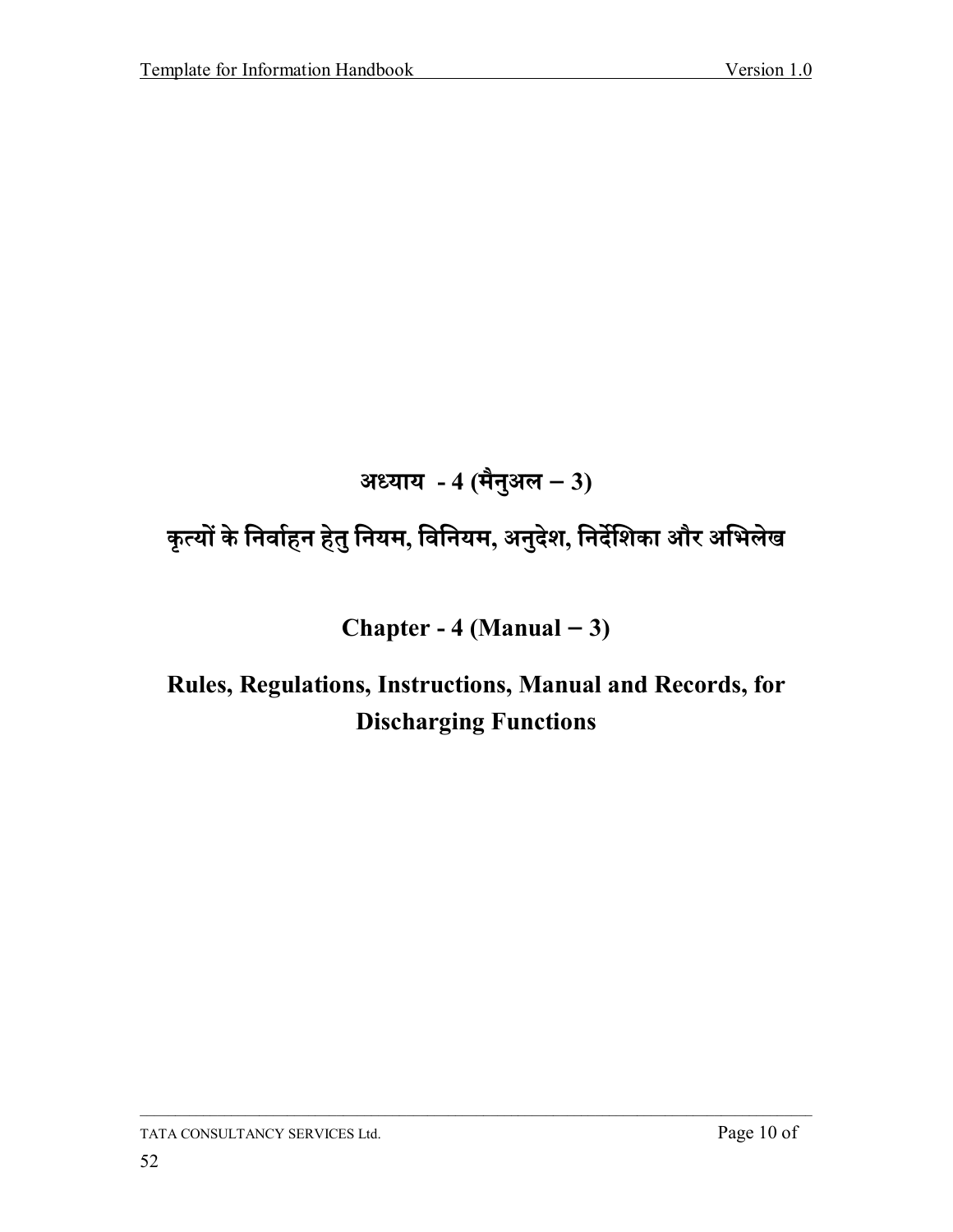4.1. लोक प्रधिकारण अथवा उसके अधिकारियों एवं कर्मियों द्वारा अपने कृत्यों के निर्वाहन के लिये धारित तथा प्रयोग किये जाने वाले नियम, विनियम, अनुदेश, निर्देशिका और अभिलेख की सूची निम्न प्रारूप पर प्रस्तुत कराएं ( यह सूचना प्रत्येक अभिलेख के लिये पृथक से प्रस्तुत करें)

| अभिलेख का नाम                                                                                | अभिलेख का प्रकार                                                                          |
|----------------------------------------------------------------------------------------------|-------------------------------------------------------------------------------------------|
| अभिलेख का संक्षिप्त परिचय                                                                    | निम्न मे से किसी एक प्रकार को चुने<br>(नियम, विनियम, अनुदेश,<br>निर्देशिका, अभिलेख, अन्य) |
| नियम, विनियम, अनुदेश, निर्देशिका और अभिलेख की प्रति कहाँ से<br>प्राप्त कर सकते हैं?          | पताः                                                                                      |
|                                                                                              | दूरभाष:<br>फ़ेक्स :                                                                       |
|                                                                                              | ई० मेल०                                                                                   |
|                                                                                              | अन्य:                                                                                     |
| नियम, विनियम, अनुदेश, निर्देशिका और अभिलेख की प्रति को प्राप्त<br>करने का शुल्क (यदि कोई हो) |                                                                                           |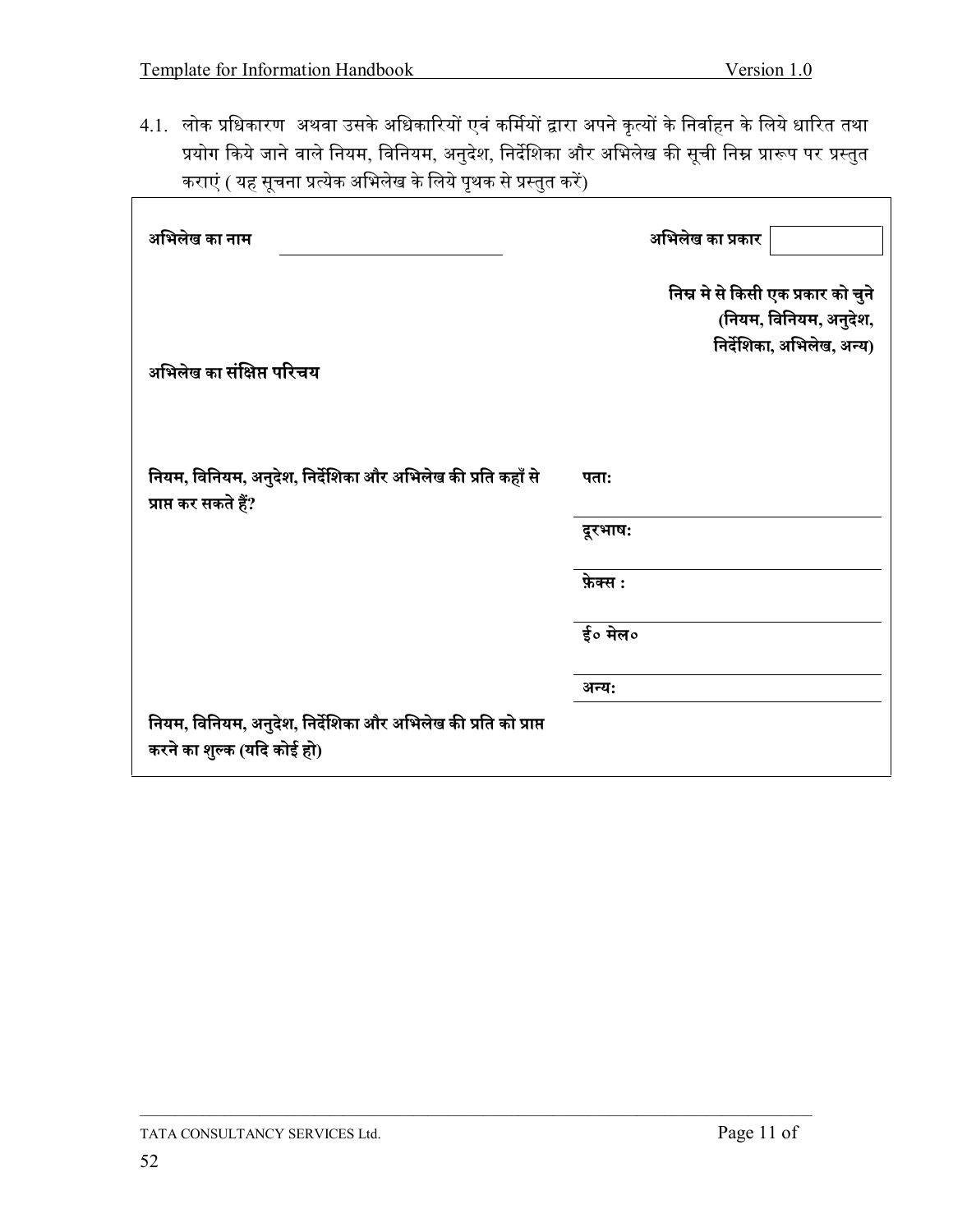4.1. Please provide list of rules, regulations, instructions, manual and records, held by piblic authority or under its control or used by its employees for discharging functions as per the following format. This format has to be filled for each type of document.

| Name / tittle of<br>the document                                                                             | Type of the document                                                                                          |
|--------------------------------------------------------------------------------------------------------------|---------------------------------------------------------------------------------------------------------------|
|                                                                                                              | Choose one of the types given below.<br>(Rules, Regulations, Instructions,<br><b>Manual, Records, Others)</b> |
| <b>Brief Write-up on the Document</b>                                                                        |                                                                                                               |
| From where one can get a copy of rules, regulations,<br>instructions, manual and records                     | <b>Address:</b>                                                                                               |
|                                                                                                              | <b>Telephone No:</b>                                                                                          |
|                                                                                                              | Fax:                                                                                                          |
|                                                                                                              | <b>Email:</b>                                                                                                 |
|                                                                                                              | <b>Others:</b>                                                                                                |
| Fee charged by the department for a copy of rules,<br>regulations, instructions, manual and records (If any) |                                                                                                               |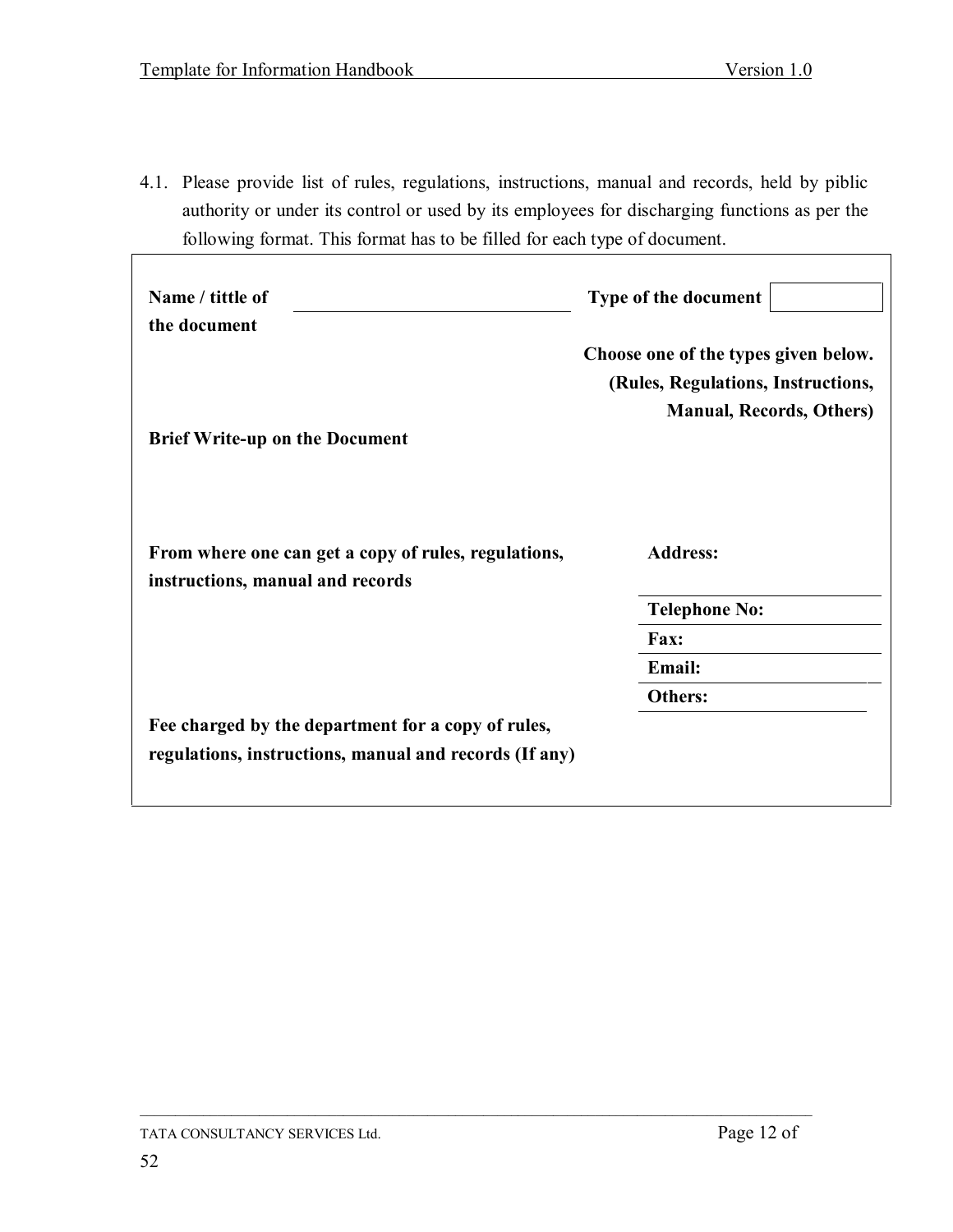# अध्याय - 5 (मैनुअल -4)

# नीति निर्धारण व कार्यान्वयन के सम्बन्ध में जनता या जन-प्रतिनिधी से परामर्श के लिये बनायी गयी व्यवस्था का विवरण

### Chapter  $-5$  (Manual -4)

# Particulars of any arrangement that exists for consultation with, or representation by, the members of the public in relation to the formulation of its policy or implementation thereof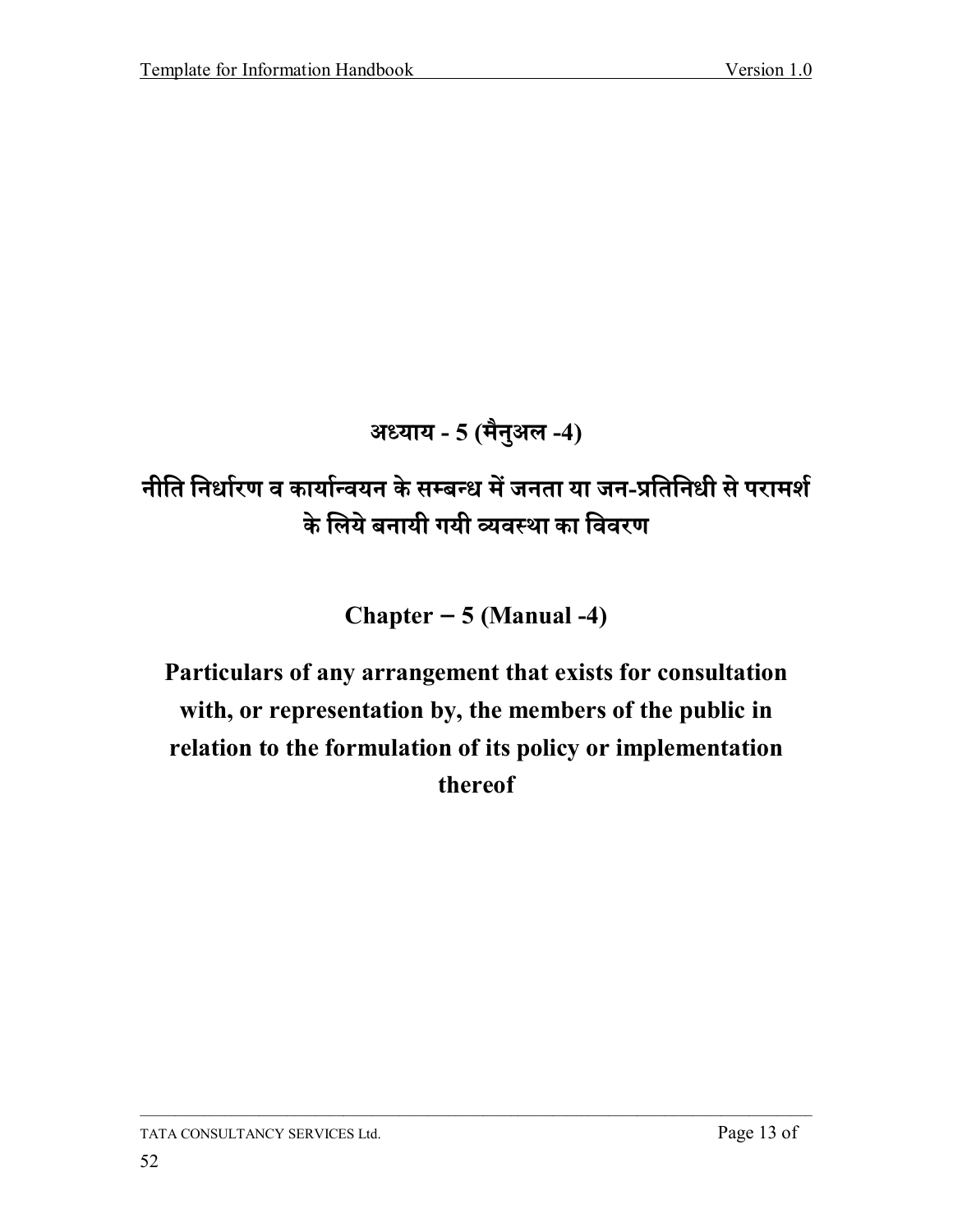# <u>नीति निर्धारण हेतु</u>

 $5.1$ .  $^{1}$ क्या लोक प्रधिकारण द्वारा नीति निर्धारण के सम्बन्ध मे जनता या जन प्रतिनिधी की परामर्श / भागीदारी का कोई प्राविधान है? यदि है तो व्यवस्था का विवरण इस प्रारूप मे प्रस्तुत करें।

| क्र0सं0 | विषय / कृत्य का नाम | क्या इस विषय में जनता | जनता कि भागीदारी       |
|---------|---------------------|-----------------------|------------------------|
|         |                     | की भागीदारी अनिवार्य  | सुनिश्चित करने के लिये |
|         |                     | है? (हाँ / नहीं)      | की गयी व्यक्था         |
|         |                     |                       |                        |

#### **Formulation of Policy**

5.1. Whether there is any provision to seek consultation/ participation of public or its representatives for formulation of policies? If there is, please provide details of such policy in following format.

| Sr.No. | Subject / Topic | Is it mandatory to<br>ensure public<br>participation (Yes /<br>No) | <b>Arrangements for</b><br>seeking public<br>participation |
|--------|-----------------|--------------------------------------------------------------------|------------------------------------------------------------|
|        |                 |                                                                    |                                                            |

# <u>नीति के कार्यान्वयन हेतु</u>

 $5.2$ . क्या लोक प्रधिकारण द्वारा नीति के कार्यान्वयन के सम्बन्ध मे जनता या जन प्रतिनिधी से / की परामर्श / भागीदारी का कोई प्राविधान है? यदि है तो व्यवस्था का विवरण इस प्रारूप मे प्रस्तुत करें।

<sup>&</sup>lt;sup>1</sup> This will help a citizen understand on what basis public participation in formulation and implementation of policy matters is decided upon.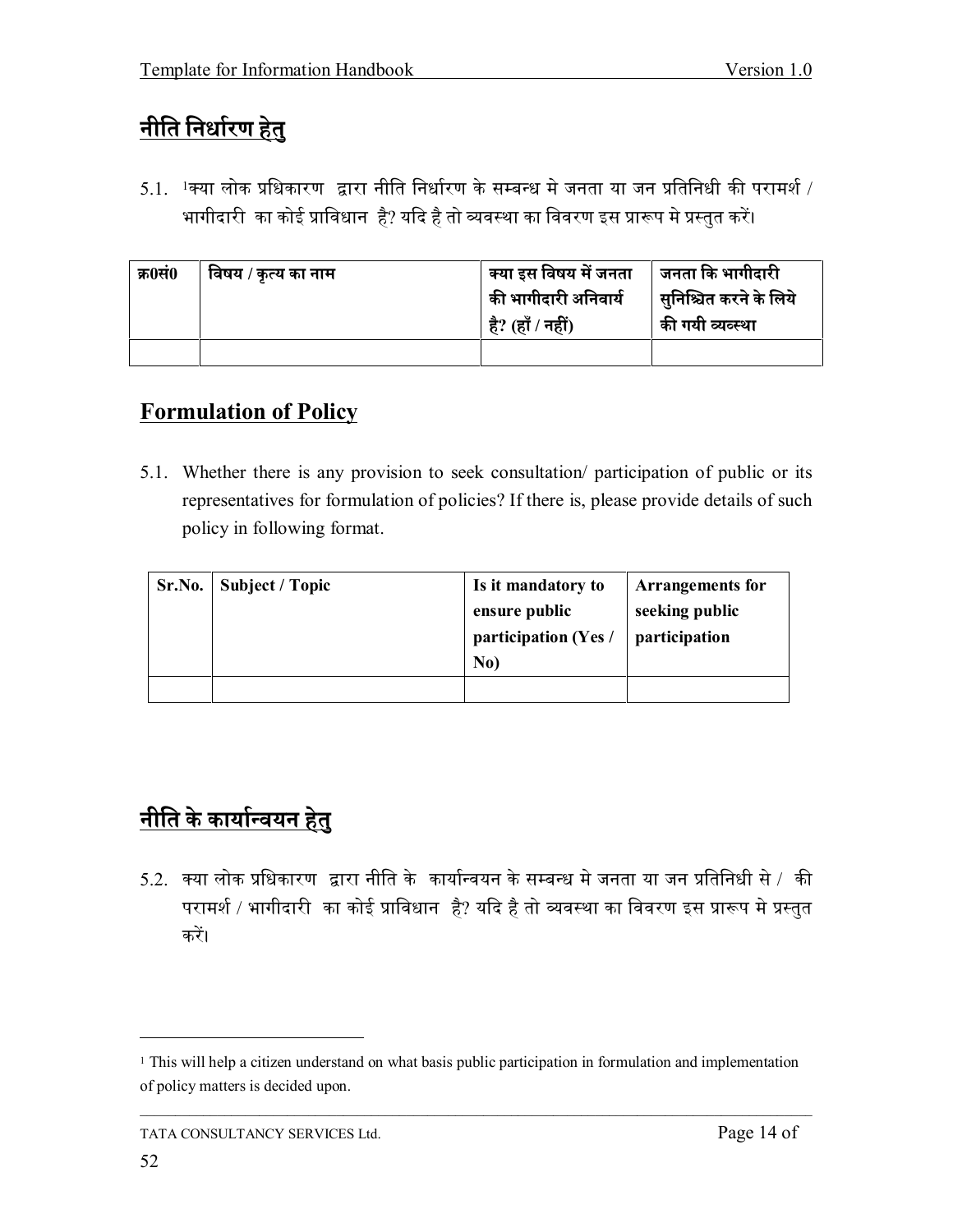| क्र0सं0   विषय / कृत्य का नाम | क्या इस विषय में जनता │ जनता कि भागीदारी         |                  |
|-------------------------------|--------------------------------------------------|------------------|
|                               | की भागीदारी अनिवार्य      सुनिश्चित करने के लिये |                  |
|                               | है? (हाँ / नहीं)                                 | की गयी व्यव्स्था |
|                               |                                                  |                  |

#### **Implementation of Policy**

5.2. Whether there is any provision to seek consultation/ participation of public or its representatives for implementation of policies? If there is, please provide details of provisions in following format.

|  | Sr.No.   Subject / Topic | Is it mandatory to   Arrangements for<br>ensure public<br>participation (Yes $\vert$ participation<br>$/$ No) | seeking public |
|--|--------------------------|---------------------------------------------------------------------------------------------------------------|----------------|
|  |                          |                                                                                                               |                |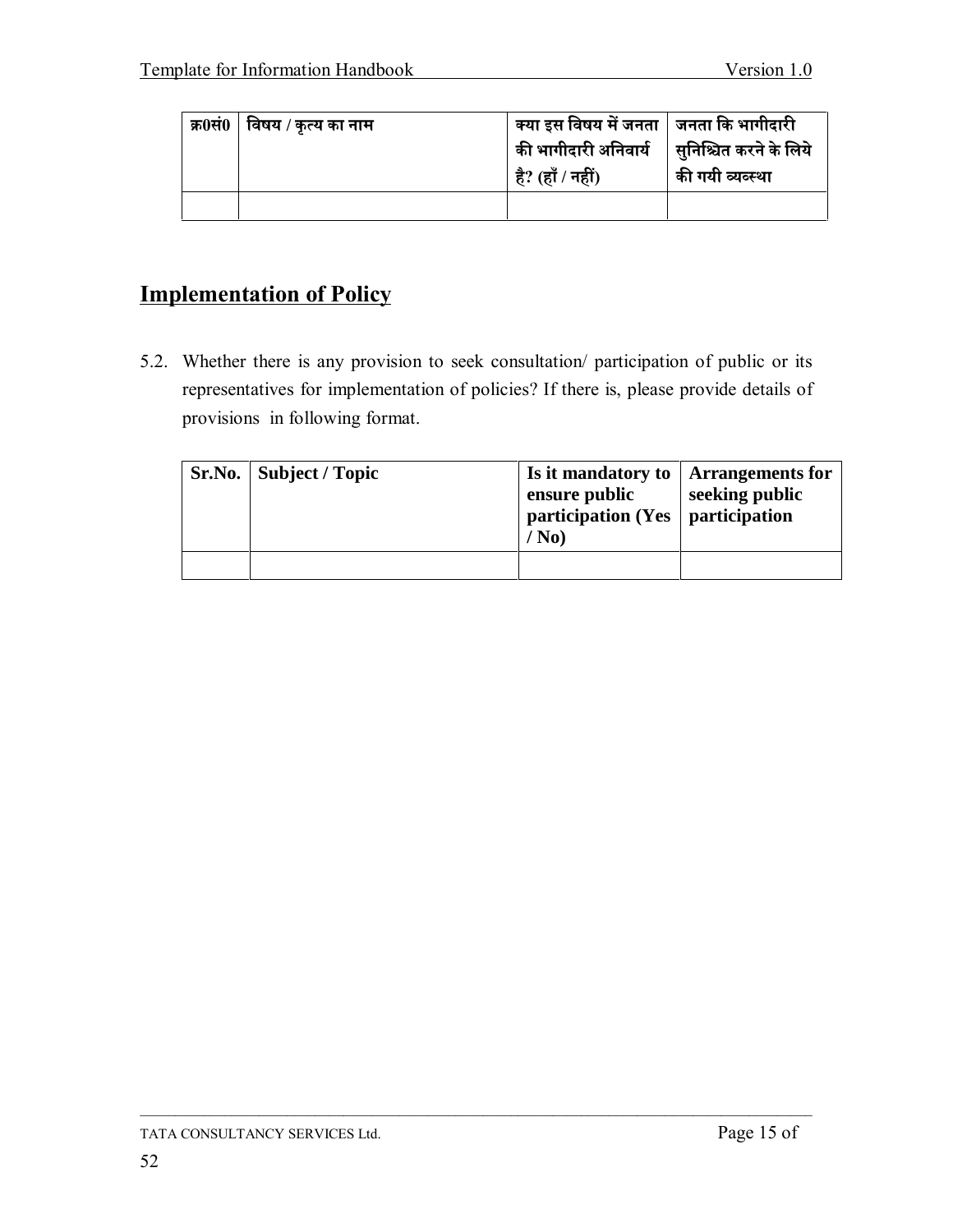### अध्याय - 6 (मैनुअल - 5)

# लोक प्राधिकारी के पास या उनके नियंत्रण मे उप्लब्ध दस्तावेजों का प्रवर्गों (categories) के अनुसार विवरण

#### Chapter  $-6$  (Manual -5)

# A statement of the categories of documents that are held by it or under its control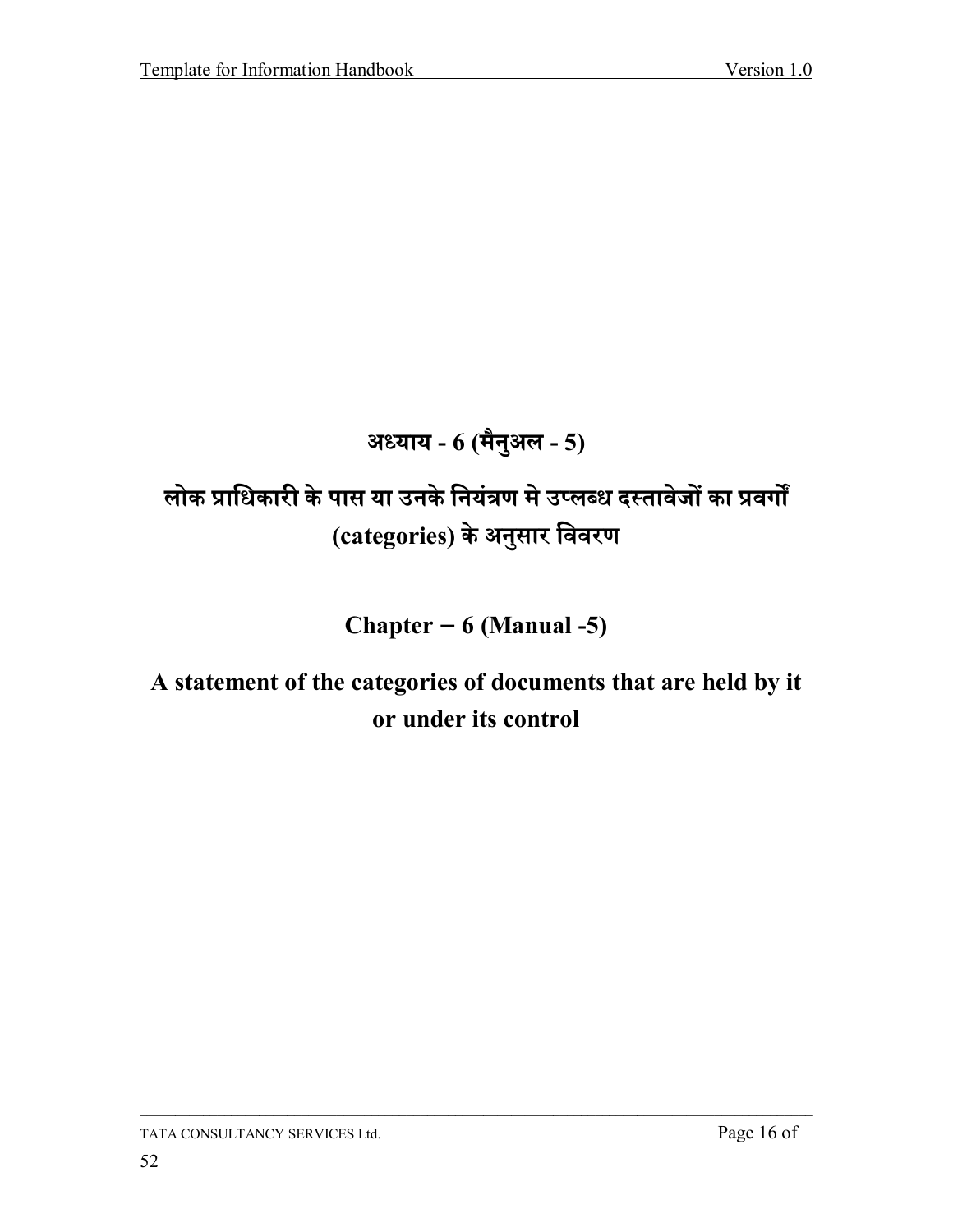6.1. लोक प्राधिकरण के पास उपलब्ध शासकीय दस्तावेजों की जानकारी देने हेतु निम्न प्रारूप का प्रयोग करें। साथ ही यह भी बताएं की यह दस्तावेज कहाँ उपलब्ध रहते है जैसे कि सचिव स्तर पर, निदेशालय स्तर पर, अन्य (कृपया ''अन्य'' का उपयोग करने के स्थान पर स्तर का उल्लेख करें)

| क्र0सं0 | प्रवग | दस्तावेज़ का नाम<br>एवं एक पंक्ति में<br>परिचय | दस्तावेज प्राप्त करने के<br>लिये प्रक्रीया | ∣ धारक  ⁄नियंत्रणाधीन |
|---------|-------|------------------------------------------------|--------------------------------------------|-----------------------|
|         |       |                                                |                                            |                       |

Use the format given below to give the information about the official documents.  $6.1.$ Also mention the place where the documents are available for e.g. at secretariat level, directorate level, others (Please mention the level in place of writing "Others").

| Sr. No. | Category of<br>the<br>document | Name of the<br>document and<br>its introduction<br>in one line | <b>Procedure to</b><br>obtain the<br>document | <b>Held by /under control</b><br>of |
|---------|--------------------------------|----------------------------------------------------------------|-----------------------------------------------|-------------------------------------|
|         |                                |                                                                |                                               |                                     |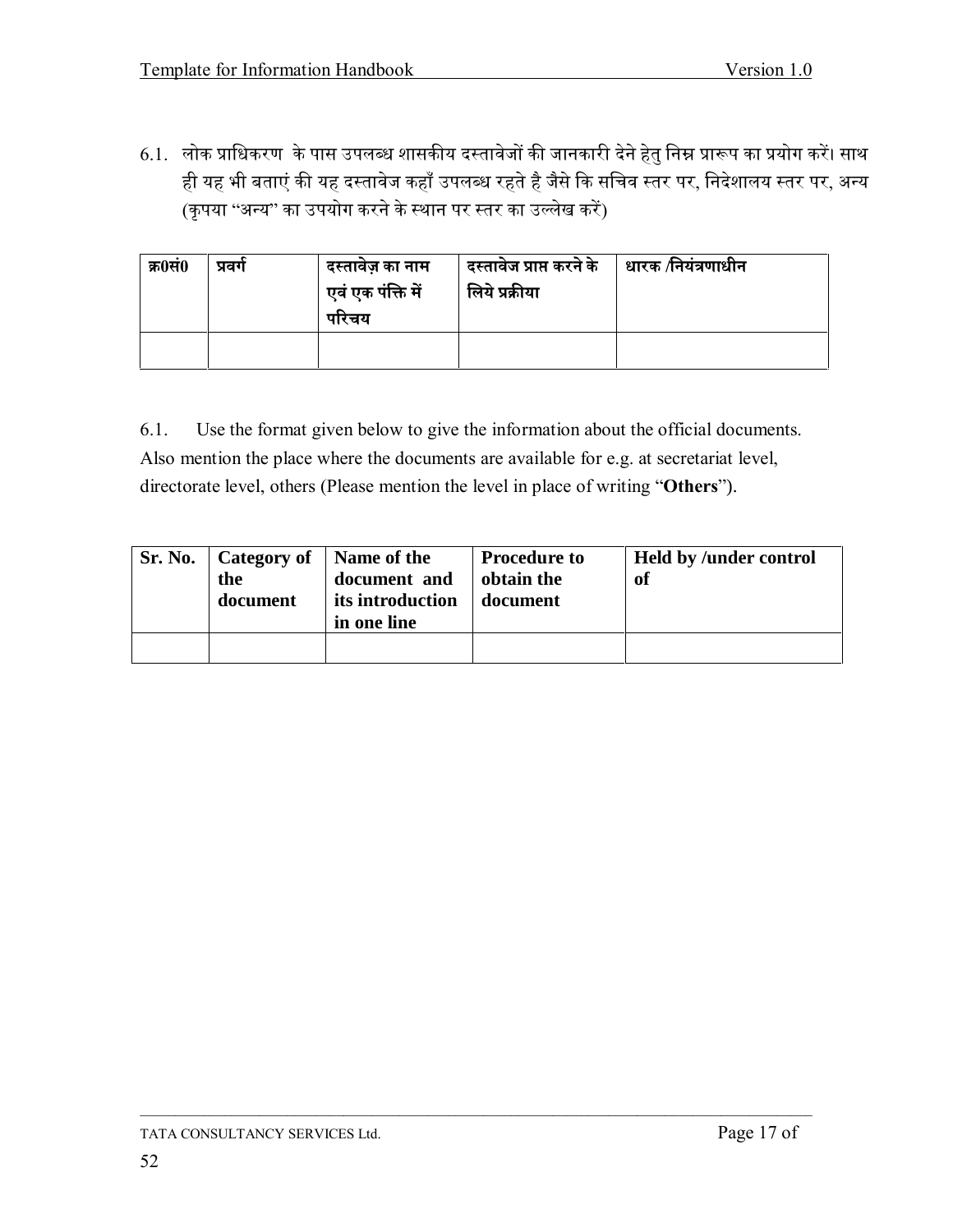# अध्याय - 7 (मैनुअल -6)

# बोर्ड, परिषदों, समितियों एवं अन्य निकायों का विवरण

### Chapter  $-7$  (Manual  $-6$ )

# A statement of boards, council, committees and other bodies constituted as its part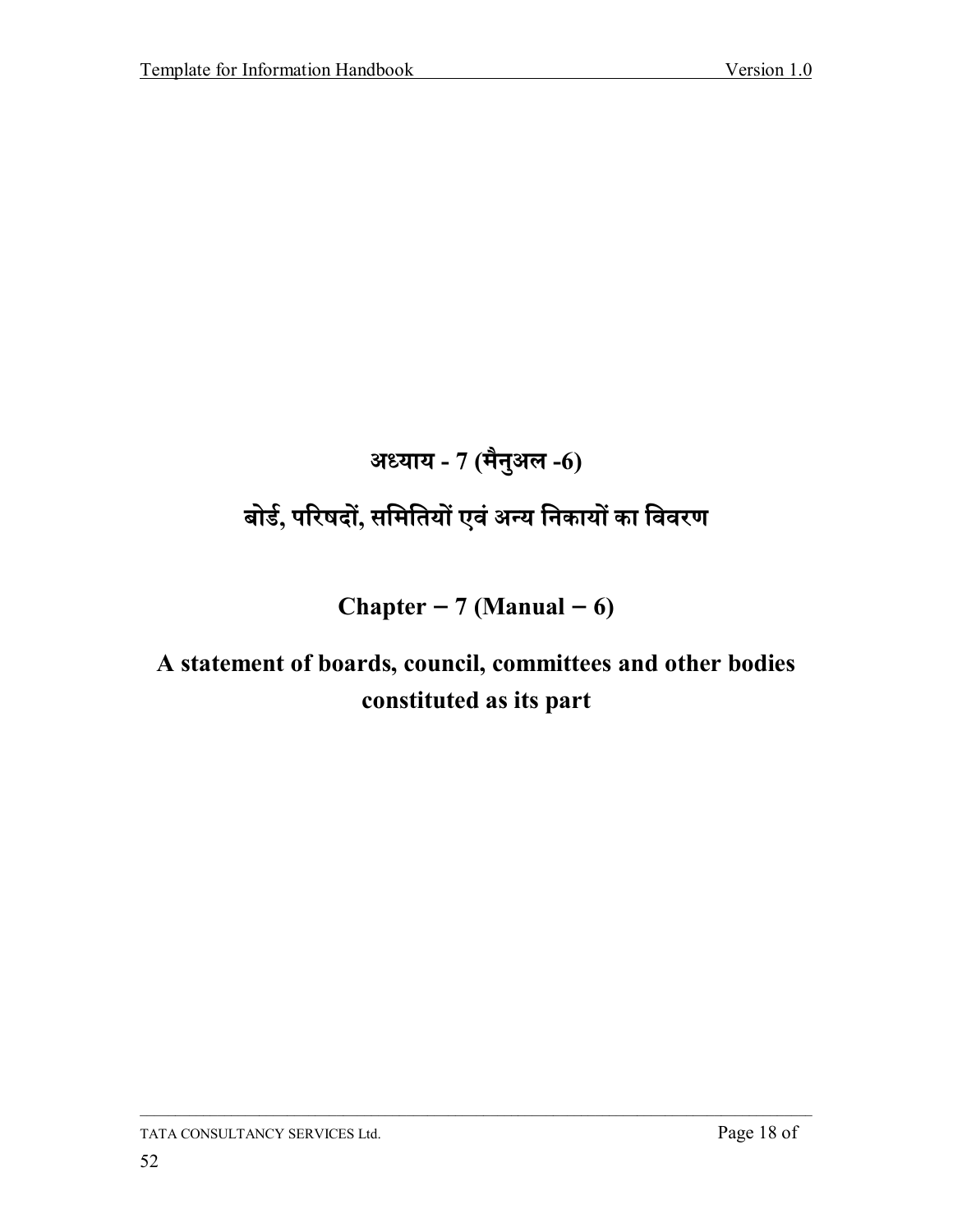- 7.1. कृपया लोक प्राधिकरण से संबद्ध बोर्ड, परिषदों, समितियों एवं अन्य निकायों का संक्षिप्त विवरण निम्न प्रारूप के आधार पर दे।
	- संबद्ध संस्था का नाम एवं पता  $\Omega$
	- संबद्ध संस्था का प्रकार (बोर्ड, परिषद, समिति, निकाय या अन्य)  $\circ$
	- संबद्ध संस्था की संक्षिप्त पारिचय (स्थापना वर्ष, उद्देश्य / मुख्य कृत्य )  $\circ$
	- संबद्ध संस्था की भूमिका ( परामर्शदात्री / प्रबंधकारिणी / कार्यकारिणी / अन्य )  $\circ$
	- स्वरुप एवं वर्तमान सदस्य  $\bigcap$
	- मुख्य अधिकारी का नाम  $\circ$
	- मुख्य कार्यालय एवं अन्य शाखाओं के पते  $\circ$
	- बैठक की आवृति
	- $\circ$  क्या बैठक में जनता भाग ले सकती है?
	- क्या बैठक के कार्यवृत तैयार की जाती है ?  $\circ$
	- क्या जनता बैठक का कार्यवृत्त प्राप्त कर सकती है ? अगर हां, तो प्रक्रिया का विवरण दें ।  $\circ$

- 7.1. Please provide information on Boards, Councils, Committees and Other Bodies related to the public authority in the following format:
	- Name and address of the Affiliated Body  $\circ$
	- Type of Affiliated Body (Board, Council, Committees, Other Bodies)  $\circ$
	- o Brief Introduction of the Affiliated Body (Establishment Year, Objective / Main Activities)
	- o Role of the Affiliated Body (Advisory / Managing / Executive / Others)
	- o Structure and Member Composition
	- o Head of the Body
	- o Address of main office and its Branches
	- o Frequency of Meetings
	- Can public participate in the meetings?  $\circ$
	- o Are minutes of the meetings prepared?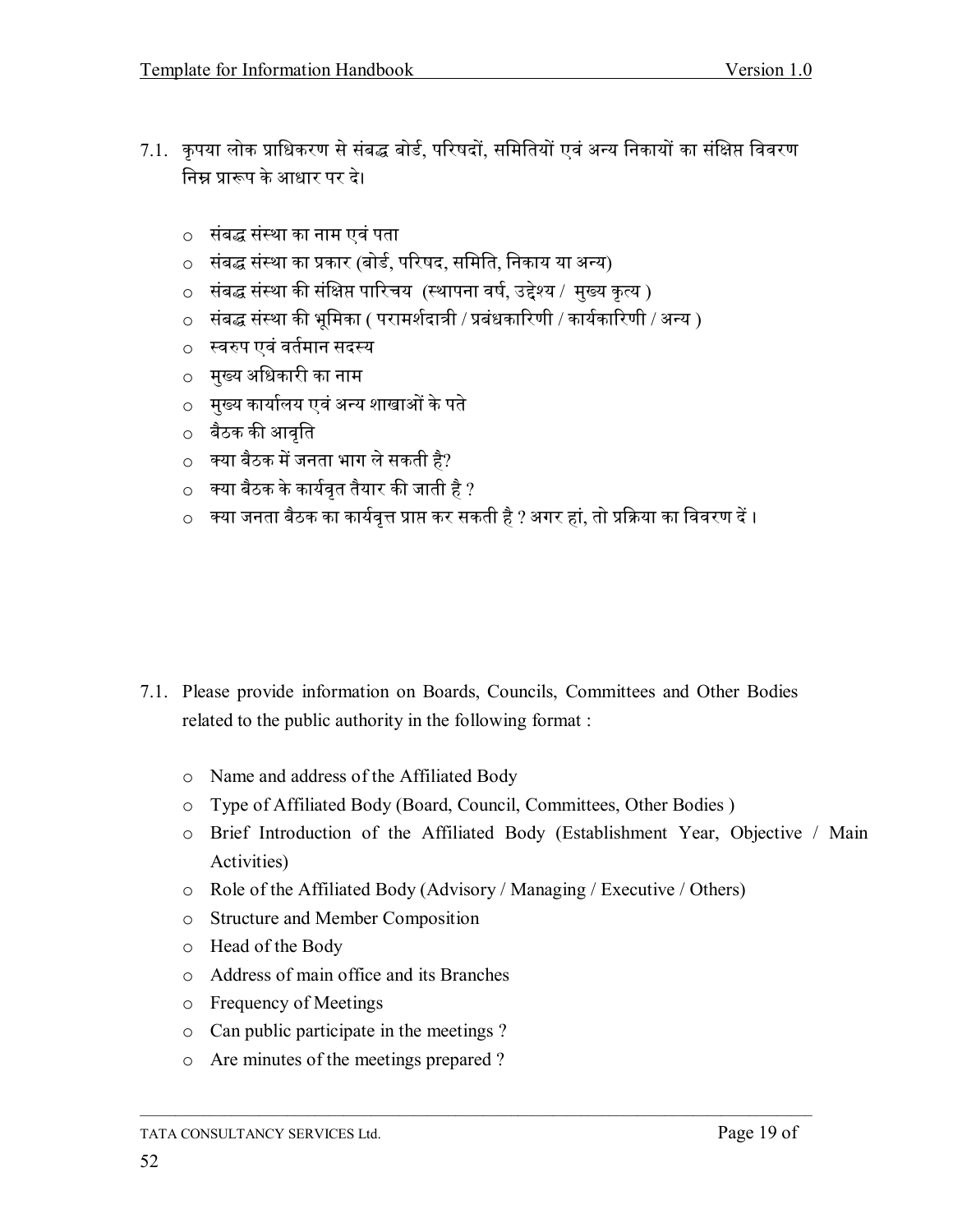o Are minutes of the meetings available to the public ? If yes please provide information about the procedure to obtain them.

# लोक सूचना अधिकारियों के नाम, पदनाम एवं अन्य विशिष्टियां

### Chapter –  $8$  (Manual – 7)

# The names, designations and other particulars of the Public **Information Officers**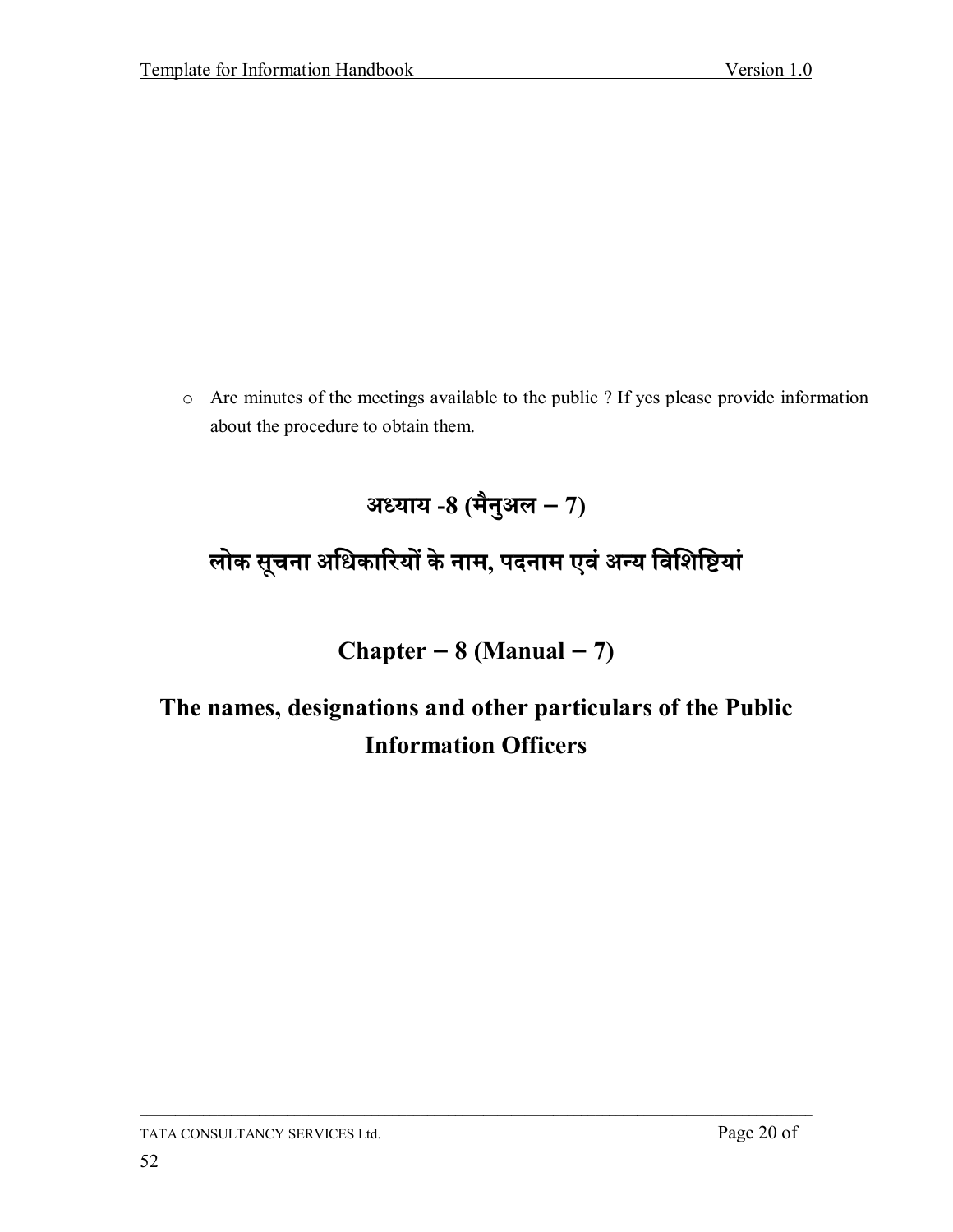8.1. कृपया लोक प्राधिकरण मे कार्यरत लोक सूचना अधिकारियों, सहायक लोक सूचना अधिकारियों तथा विभागीय अपीलेट अथोरिटी के सम्बंध मे निम्न प्रारूप मे सूचना प्रस्तुत करें

#### $\overline{\text{w}}$  लोक प्राधिकरण का नाम :

#### $\frac{1}{100}$  सहायक लोक सूचना अधिकारी :

| क्र0सं0 | नाम | पदना | एस.टी. | दरभाष  |      | फैक्स | ई0मेल0 | पता |
|---------|-----|------|--------|--------|------|-------|--------|-----|
|         |     | म    | डी कोड | कायालय | आवास |       |        |     |
|         |     |      |        |        |      |       |        |     |

#### $\overline{\textbf{w}}$  लोक सूचना अधिकारी :

| क्र0सं0 | नाम | पदनाम | एस.टी.       | दरभाष  |      | फक्स | ई0मेल0 | पता |
|---------|-----|-------|--------------|--------|------|------|--------|-----|
|         |     |       | a.<br>डी कोड | कायालय | आवास |      |        |     |
|         |     |       |              |        |      |      |        |     |

#### **̀ûóĂÝĄõ ËðĄøċå Ëëďăöå˝ :**

| क्र0सं0 | नाम | पदनाम ∣ एस.टी. |               | दरभाष  |      | फक्स | ई0मेल0 | पता |
|---------|-----|----------------|---------------|--------|------|------|--------|-----|
|         |     |                | ے م<br>डा काड | कायालय | आवास |      |        |     |
|         |     |                |               |        |      |      |        |     |

8.1. Please provide contact information about the Public Information Officers, Assistant Public Information Officers and Departmetnal Apellate Authority of the Public authority in the following format

#### **Name of the Public Authority :**

#### **Assistant Public Information Officers :**

| Sr. | Name   Designation   S.T.D. Code | Ph. No.       |      | Fax | Email | <b>Address</b> |
|-----|----------------------------------|---------------|------|-----|-------|----------------|
| No. |                                  | <b>Office</b> | Home |     |       |                |
|     |                                  |               |      |     |       |                |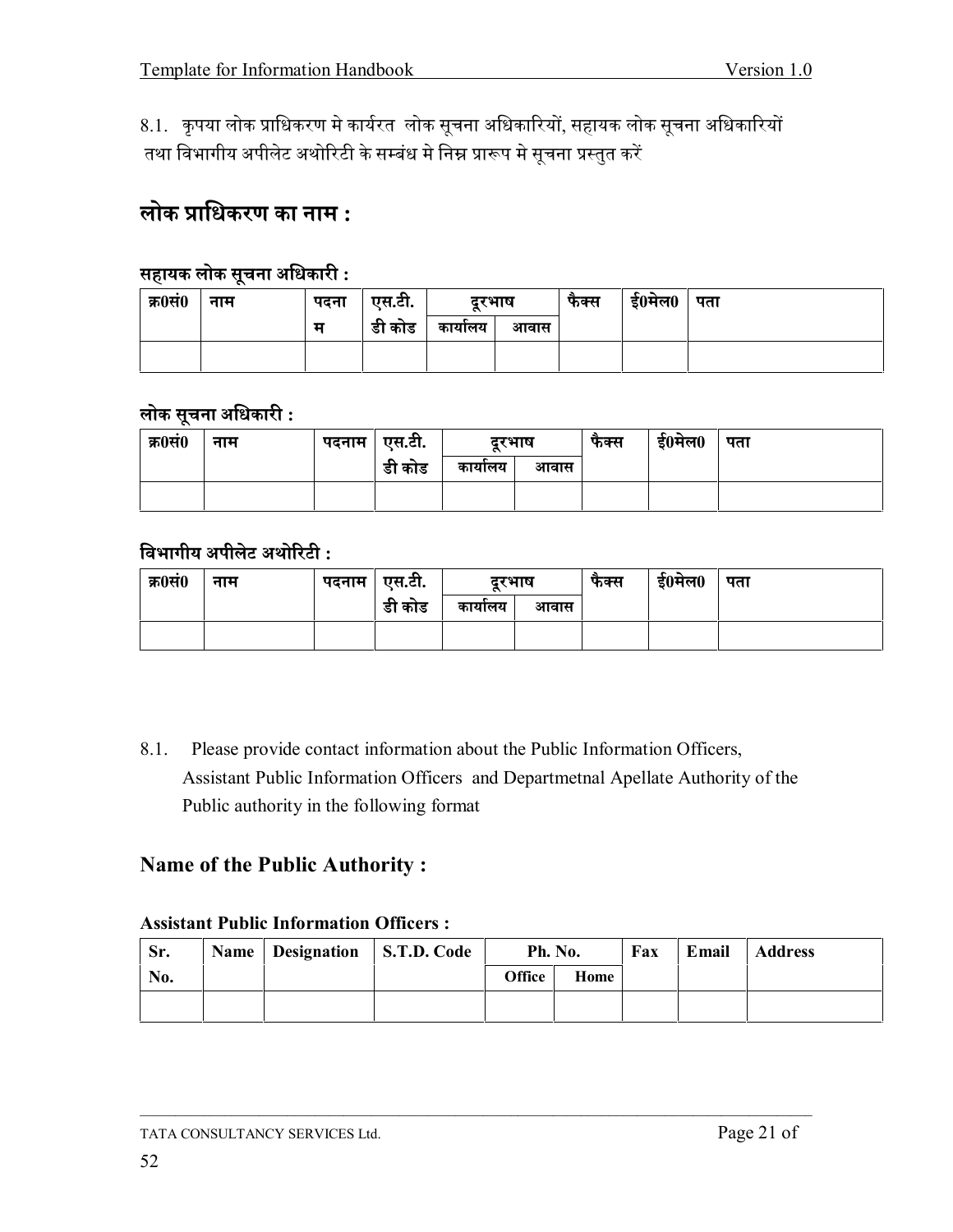#### **Public Information Officers :**

| Sr. | Name   Designation   S.T.D. Code | Ph. No.       |      | Fax | Email | <b>Address</b> |
|-----|----------------------------------|---------------|------|-----|-------|----------------|
| No. |                                  | <b>Office</b> | Home |     |       |                |
|     |                                  |               |      |     |       |                |

#### **Department Apellate Authority :**

| Sr. | Name   Designation   S.T.D. Code | Ph. No. |      | Fax | Email | <b>Address</b> |
|-----|----------------------------------|---------|------|-----|-------|----------------|
| No. |                                  | Office  | Home |     |       |                |
|     |                                  |         |      |     |       |                |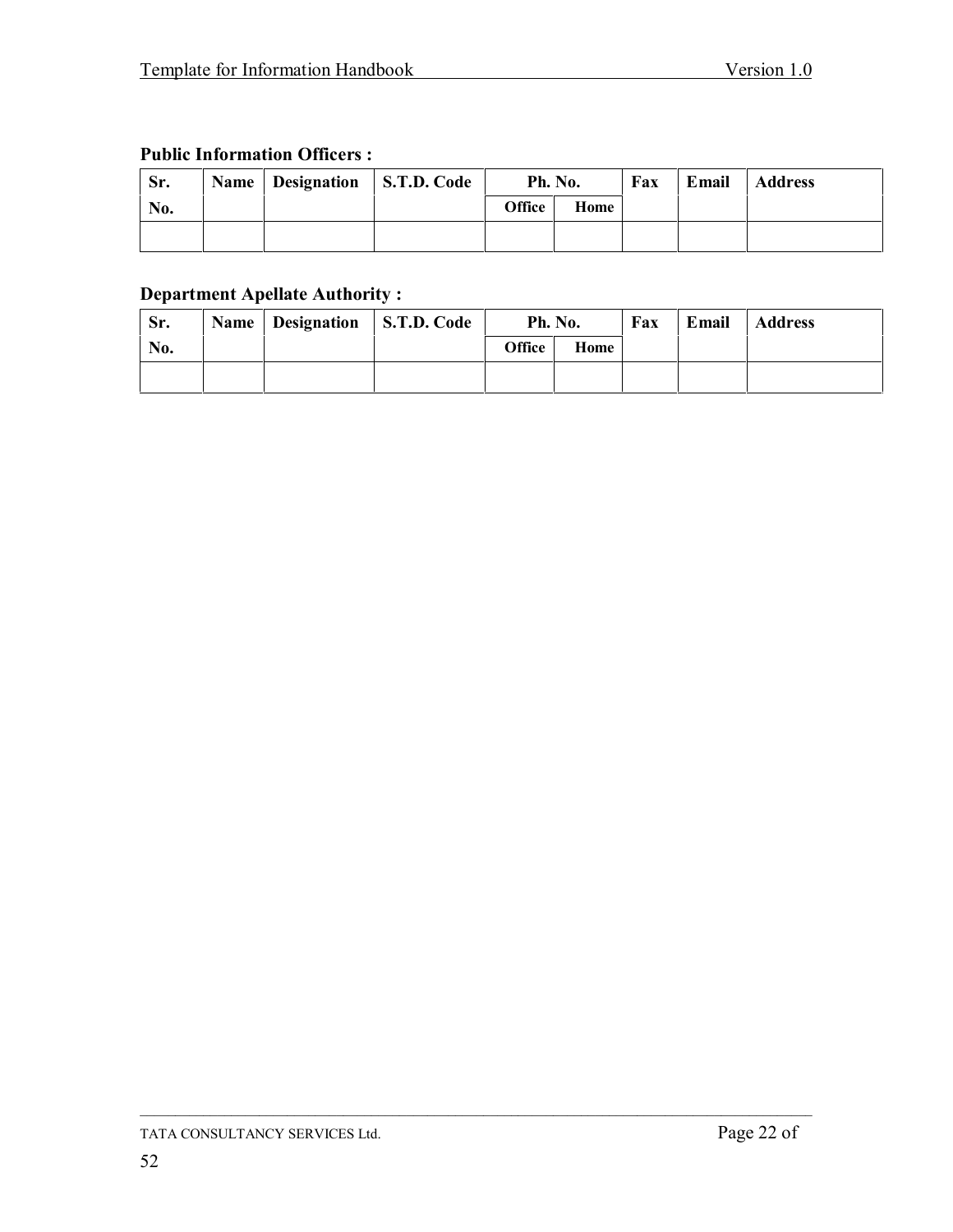अध्याय -9 (मैनुअल -8) निर्णय लेने की प्रक्रिया

### Chapter  $-9$  (Manual  $-8$ )

### **Procedure followed in Decision Making Process**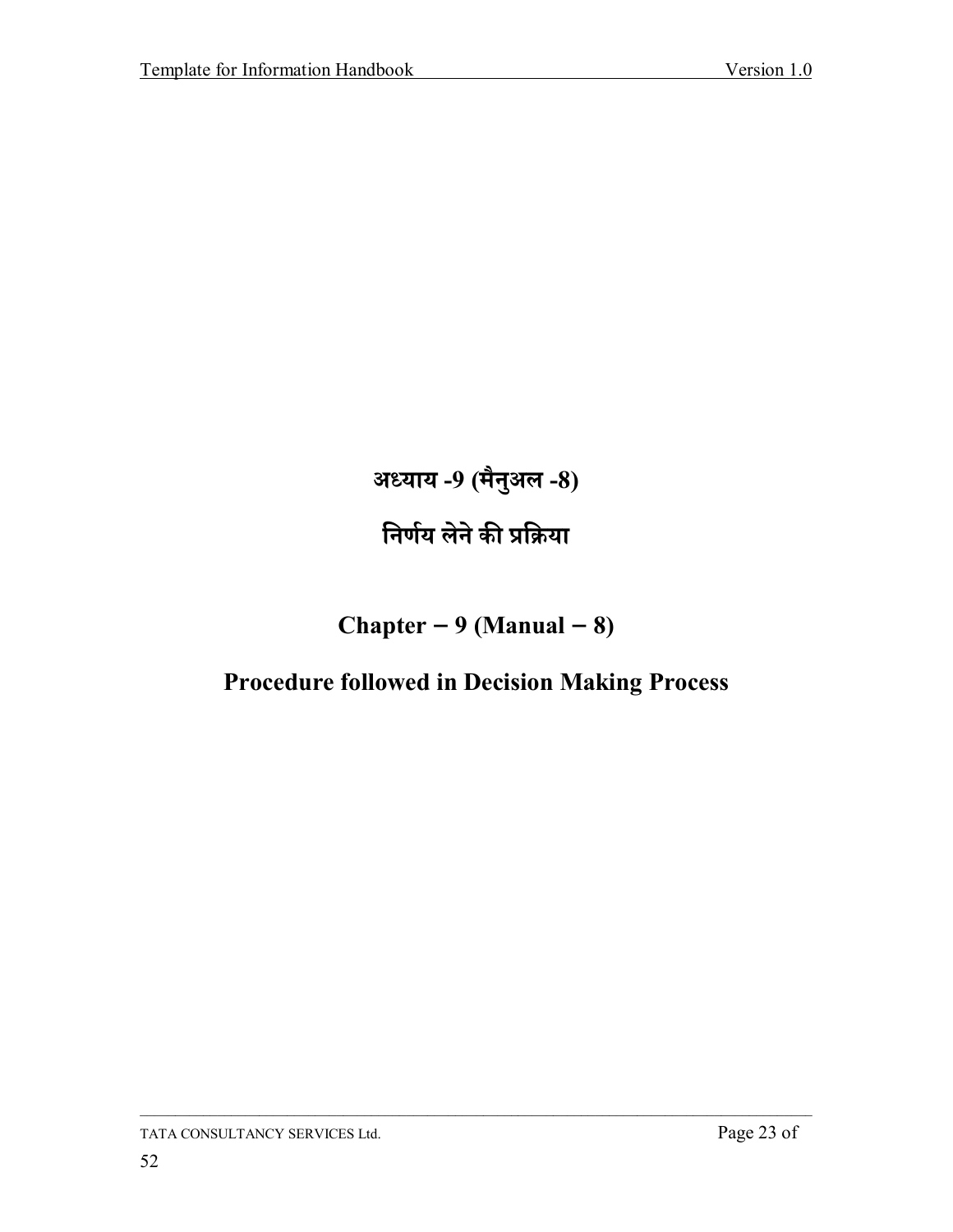- 9.1. किसी विषय पर निर्णय लेने के लिये लोक प्राधिकरण में क्या प्रक्रिया अपनायी जाती है ? ( सचिवालय मैनुअल और बिजीनस मैनुअल के नियमों, आदि नियमों का उपयोग किया जा सकता है । )
- 9.1 What is the procedure followed to take a decision for various matters ? ( A reference to Secretariat Manual and Rule of Business Manual, and other rules/ regulations etc can be made)
- $9.2$   $\,$  किसी विशेष विषय पर निर्णय लेने के लिये निर्धारित नियम एवं प्रक्रिया क्या हैं अथवा निर्णय लेने के लिये किस-किस स्तरों पर विचार किया जाता है ?
- 9.2 What are the documented procedures / laid down procedures/ Defined Criteria /Rules to arrive at a particular decision for important matters ? What are different levels through which a decision process moves ?
- 9.3 लिये गये निर्णय को जनता तक पहुचाने के लिये क्या वयवस्था है ?
- 9.3 What are the arrangements to communicate the descision to the public ?
- 9.4 विभिन्न स्तर पर किन अधिकारियों की संस्तुति निर्णय लेने के लिये प्राप्त की जाती है ?
- 9.4 Who are the officers at various levels whose opinions are sought for the process of decision making?
- 9.5 अंतिम निर्णय लेने के लिये प्राधिकारित अधिकारी ।
- 9.5 Who is the final authority that wets the decision ?
- 9.6 मुख्य विषय जिस परलोक प्राधिकरण द्वारा निर्णय लिया जाता है उसका विवरण निम्न प्रारुप में अलग से प्रस्तुत करें ।

| क्र0सं0                                           |  |
|---------------------------------------------------|--|
| विषय (जिसके संबंध में निर्णय लिया जाना है)        |  |
| दिशा – निर्देश (यदि हो तो)                        |  |
| निर्णय लेने की प्रक्रिया                          |  |
| निर्णय लेने में शामिल अधिकारी के पदनाम            |  |
| निर्णय लेने में शामिल अधिकारियों की सम्पर्क सूचना |  |
| निर्णय के विरुद्ध कहाँ और कैसे अपील करें          |  |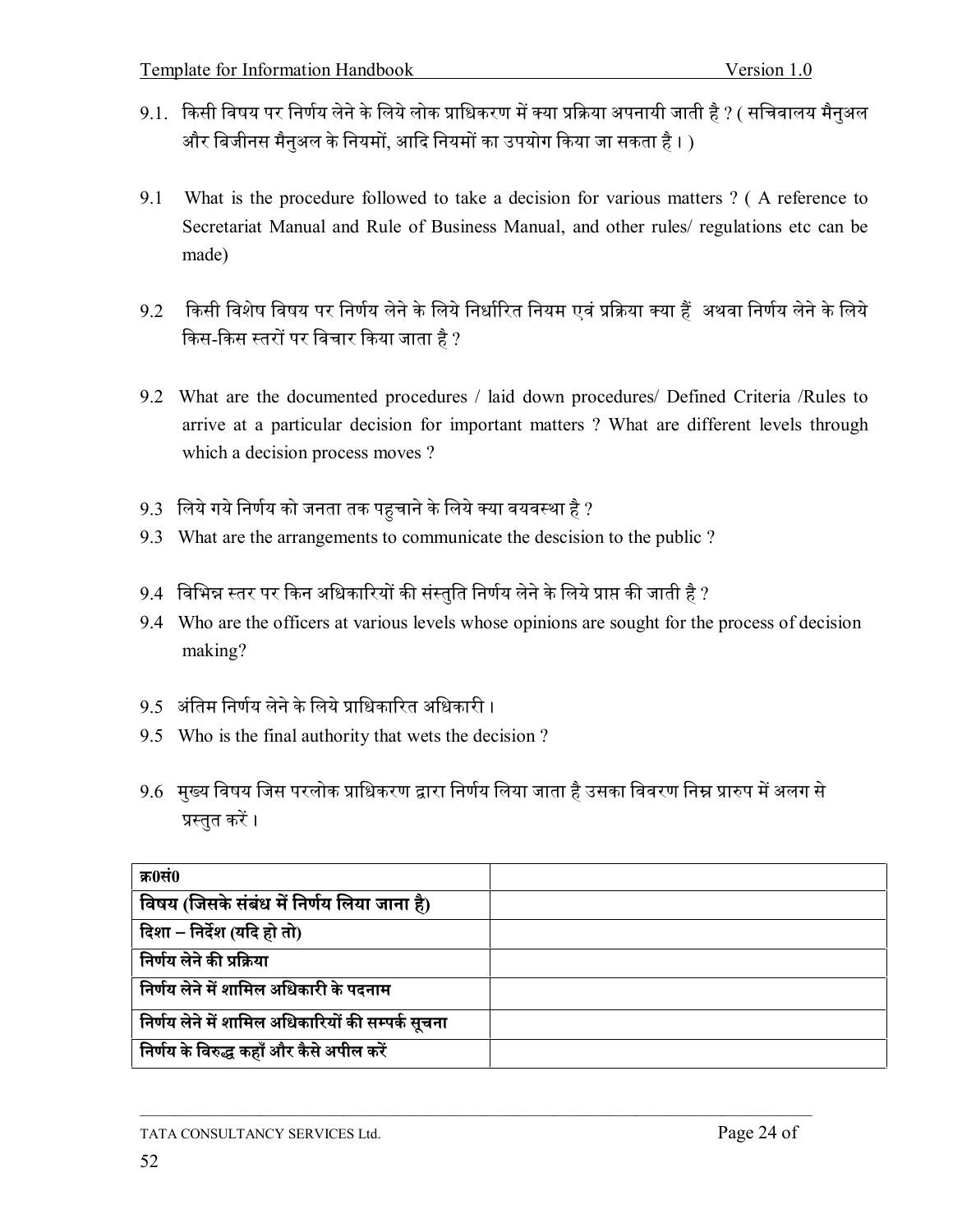9.6 Please provide information separately in the following format for the important matters on which the decision is taken by the public authority.

| <b>Sl. No.</b>                                |  |
|-----------------------------------------------|--|
| Subject on which the decision is to be        |  |
| taken                                         |  |
| <b>Guideline /Direction, if any</b>           |  |
| <b>Process of Execution</b>                   |  |
| Designation of the officers involved in       |  |
| decision making                               |  |
| <b>Contact information of above mentioned</b> |  |
| officers                                      |  |
| If not satisfied by the decision, where and   |  |
| how to appeal.                                |  |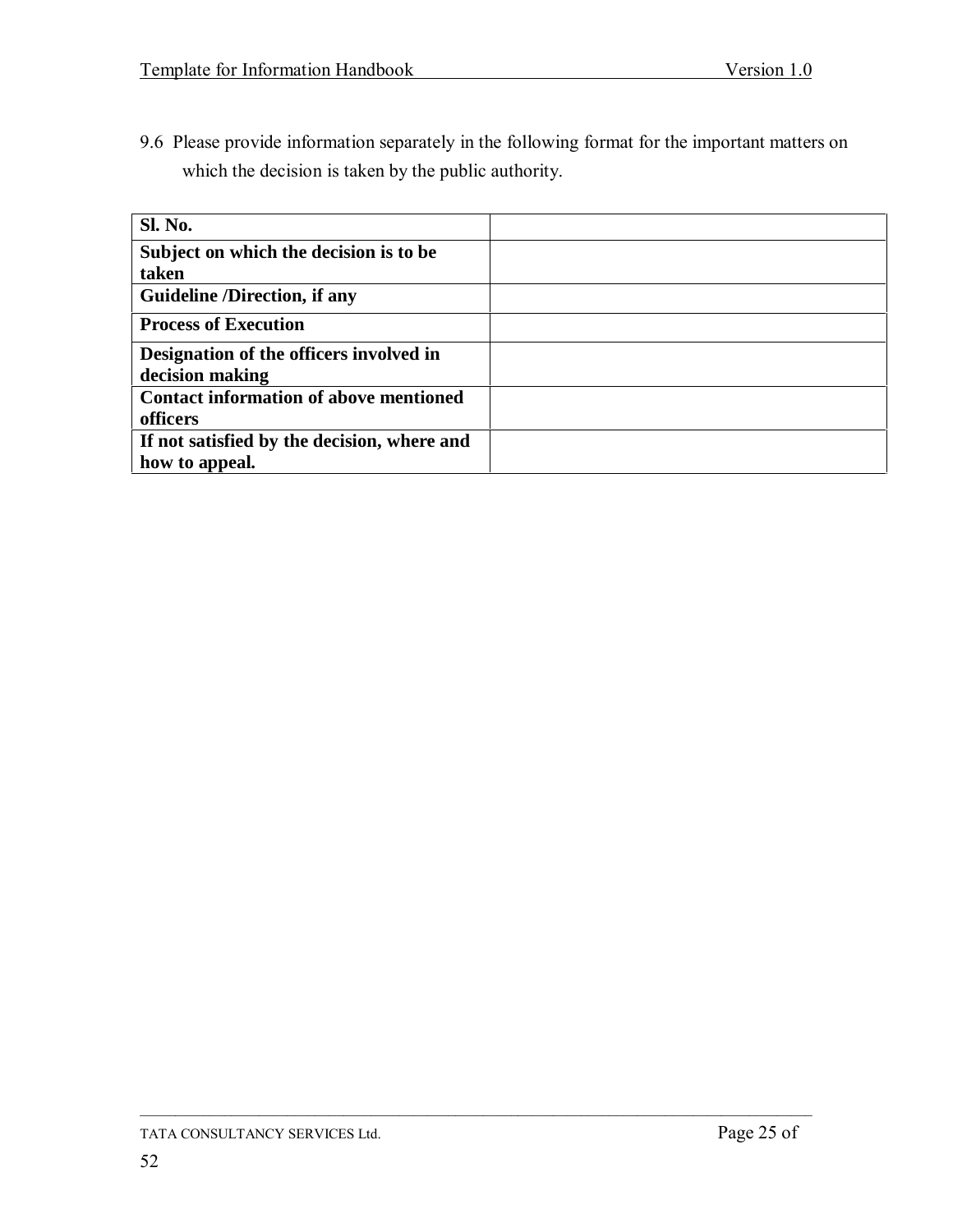# अध्याय -10 (मैनुअल – 9) अधिकारियों और कर्मचारियों की निर्देशिका Chapter  $-10$  (Manual -9) **Directory of Officers and Employee**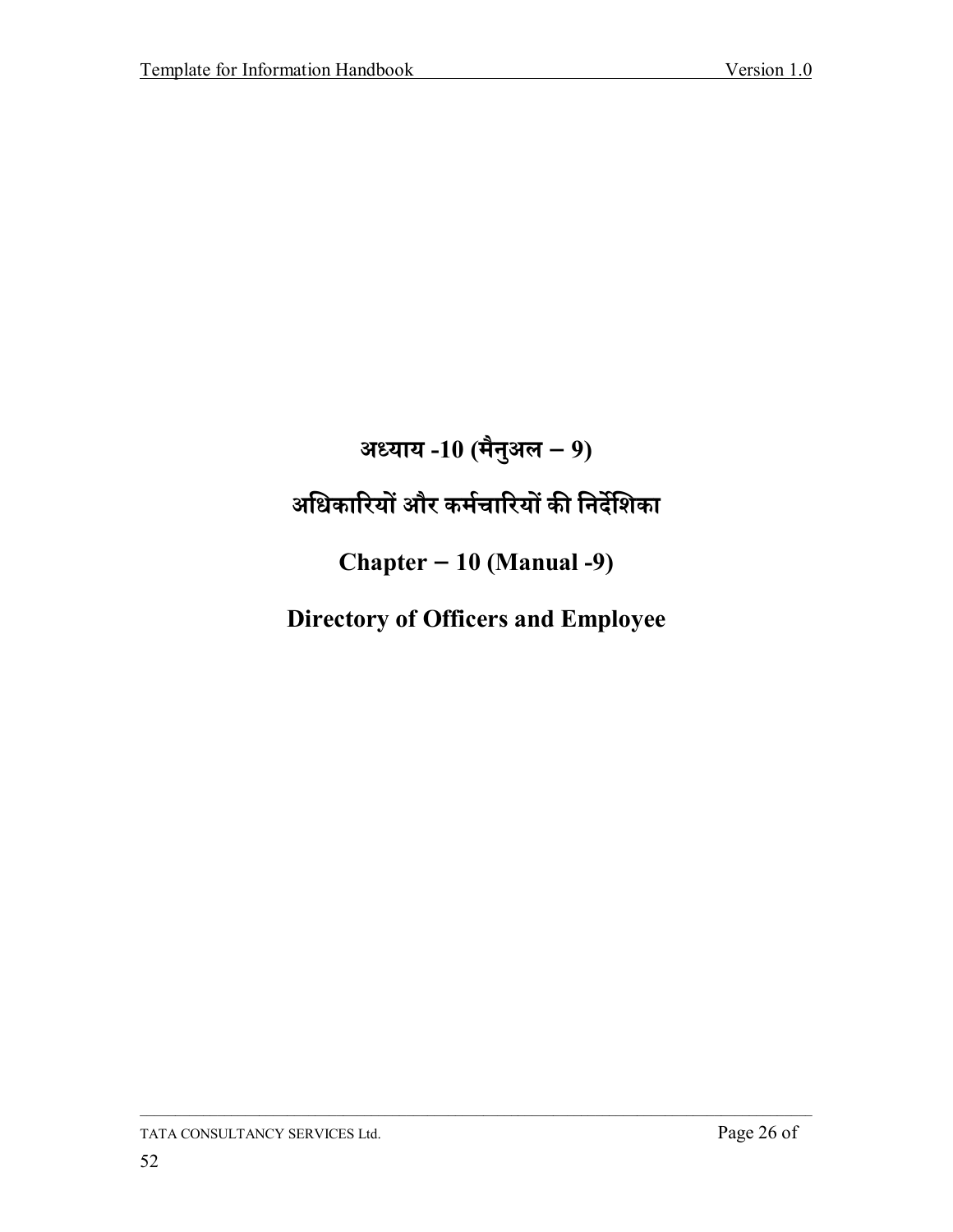### 10.1 कृपया जानकरी निम्न प्रारूप में जनपद वार दें ।

| क्र0सं0 | नाम | पदनाम   एस.टी. |        | दरभाष  |      | फक्स | ई0मेल0 | पता |
|---------|-----|----------------|--------|--------|------|------|--------|-----|
|         |     |                | डी कोड | कायालय | आवास |      |        |     |
|         |     |                |        |        |      |      |        |     |

10.1 Please provide information district wise in following format

| Sr. | Name   Designation   S.T.D. Code | Ph. No.       |      | Fax | Email | <b>Address</b> |
|-----|----------------------------------|---------------|------|-----|-------|----------------|
| No. |                                  | <b>Office</b> | Home |     |       |                |
|     |                                  |               |      |     |       |                |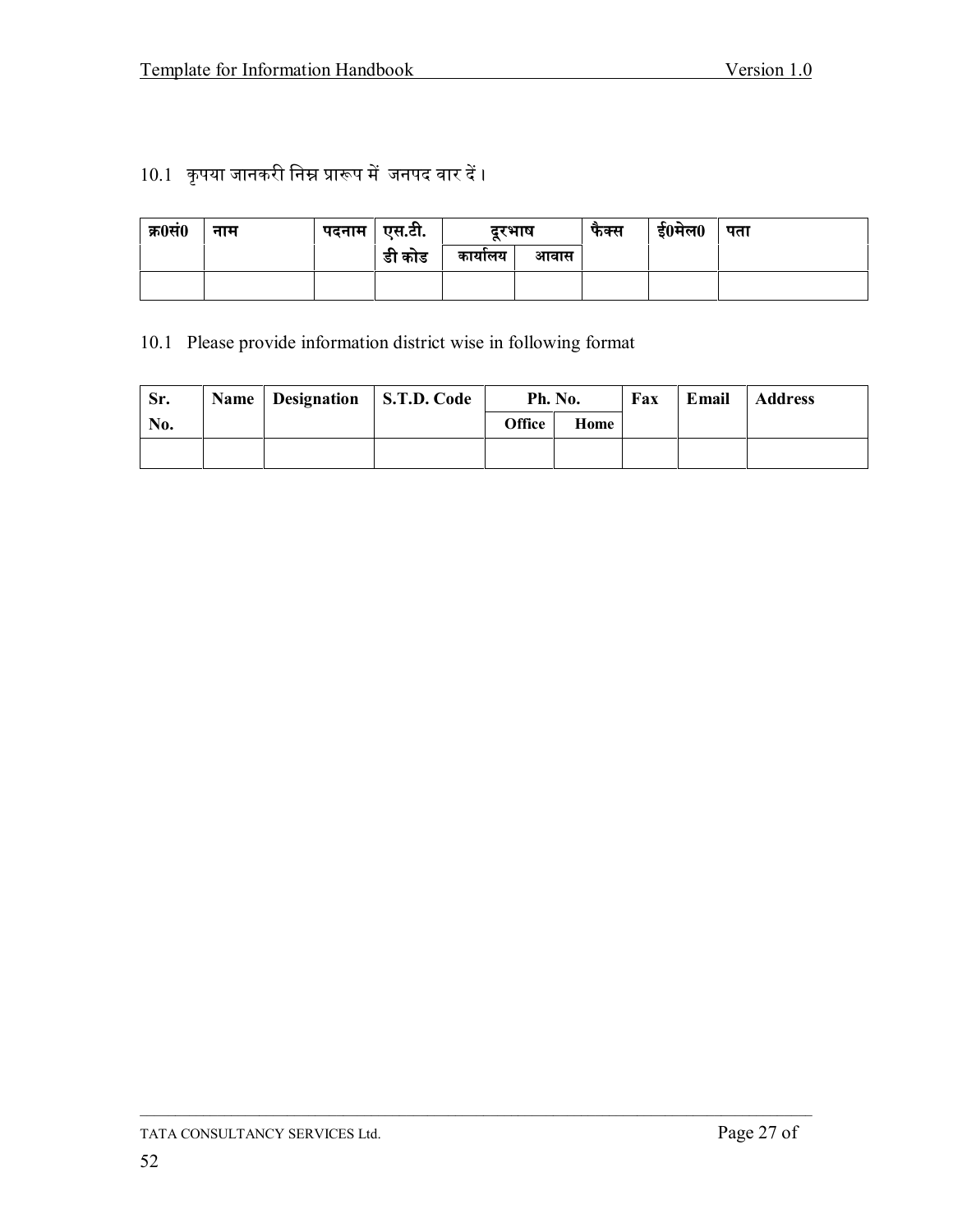### अध्याय -11 (मैनुअल -10)

# प्रत्येक अधिकारी और कर्मचारी द्वारा प्राप्त मासिक पारिश्रमिक और उसके निर्धारण की पद्वति

Chapter -11 (Manual  $-10$ )

# The Monthly Remuneration Received By Each of its Officers and Employees, Including the System of Compensation as **Provided in Regulations**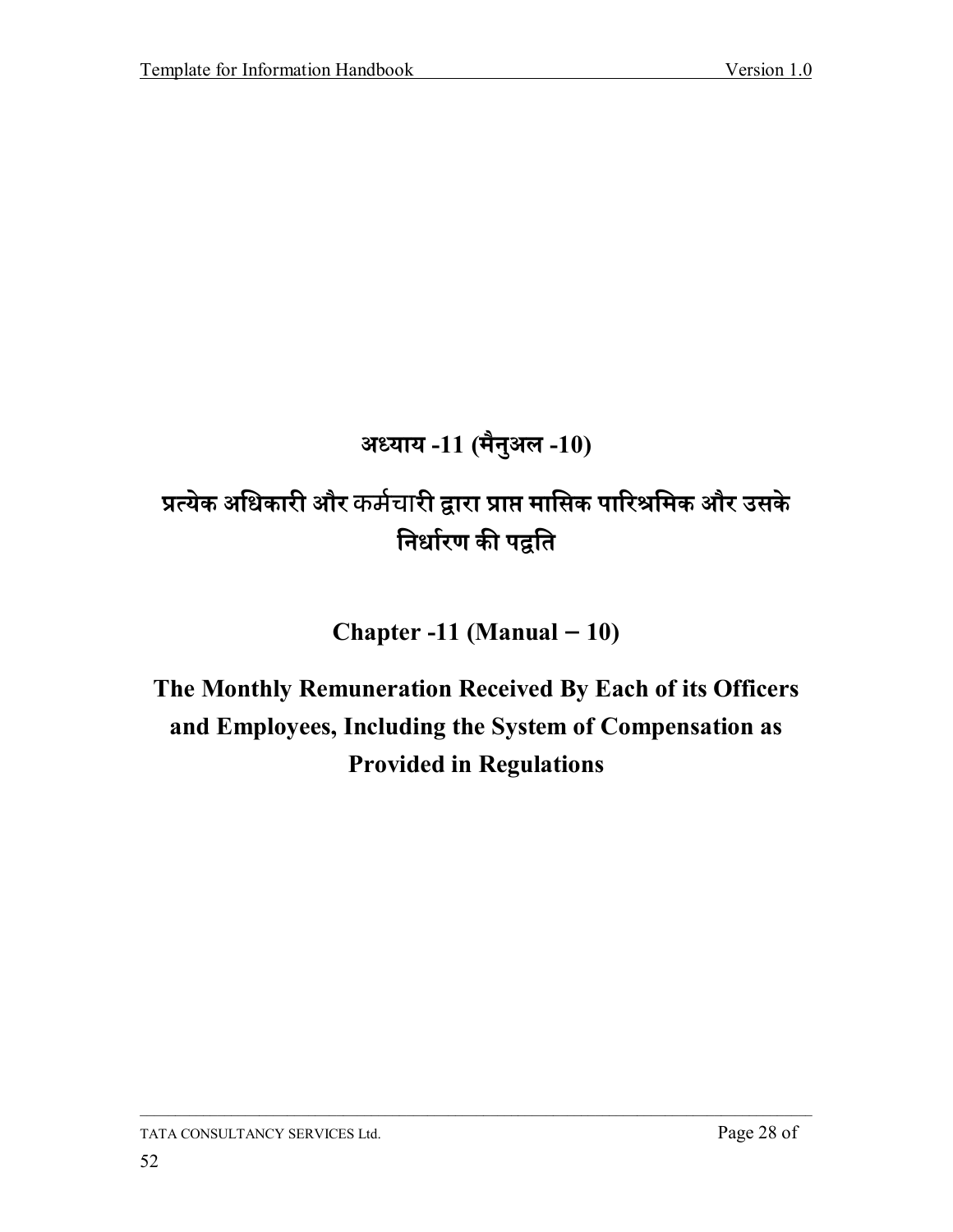#### 11.1 कृपया जानकरी निम्न प्रारूप में दे।

| क्र0सं0 | नाम | पढनाम | मासिक<br>पारिश्रामिक | पारितोषिक /<br>पारितोषिक<br>भत्ता | पारिश्रामिक के निर्धारण की पद्वति<br>जो नियमावली मे दी गयी हो |
|---------|-----|-------|----------------------|-----------------------------------|---------------------------------------------------------------|
|         |     |       |                      |                                   |                                                               |

#### 11.1. Please provide information in following format

| Sr.<br>No. | <b>Name</b> | <b>Designat</b><br>ion | <b>Monthly</b><br>remuneration | Compensation /<br><b>Compensatory</b><br>allowance | The procedure to<br>deter mine the<br>remuneration as given<br>in the regulation |
|------------|-------------|------------------------|--------------------------------|----------------------------------------------------|----------------------------------------------------------------------------------|
|            |             |                        |                                |                                                    |                                                                                  |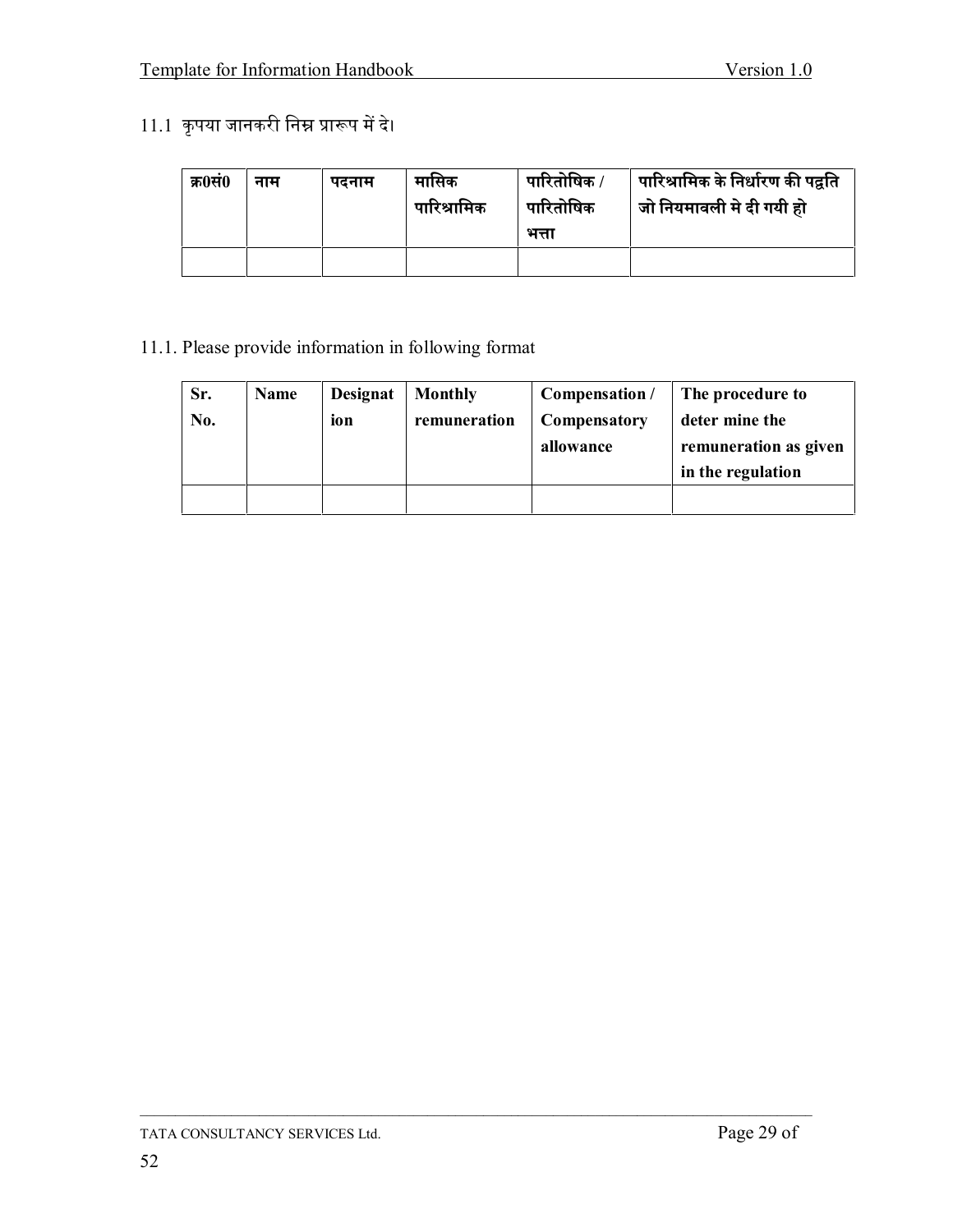### अध्याय -12 (मैनुअल -11)

# प्रत्येक अभिकरण को आवंटित बजट

### (सभी योजनाओं, व्यय प्रस्तावों तथा धन वितरण की सूचना)

### Chapter -12 (Manual  $-11$ )

### The Budget Allocated to each Agency

(Particulars of all plans, proposed expenditures and reports on disbursement made)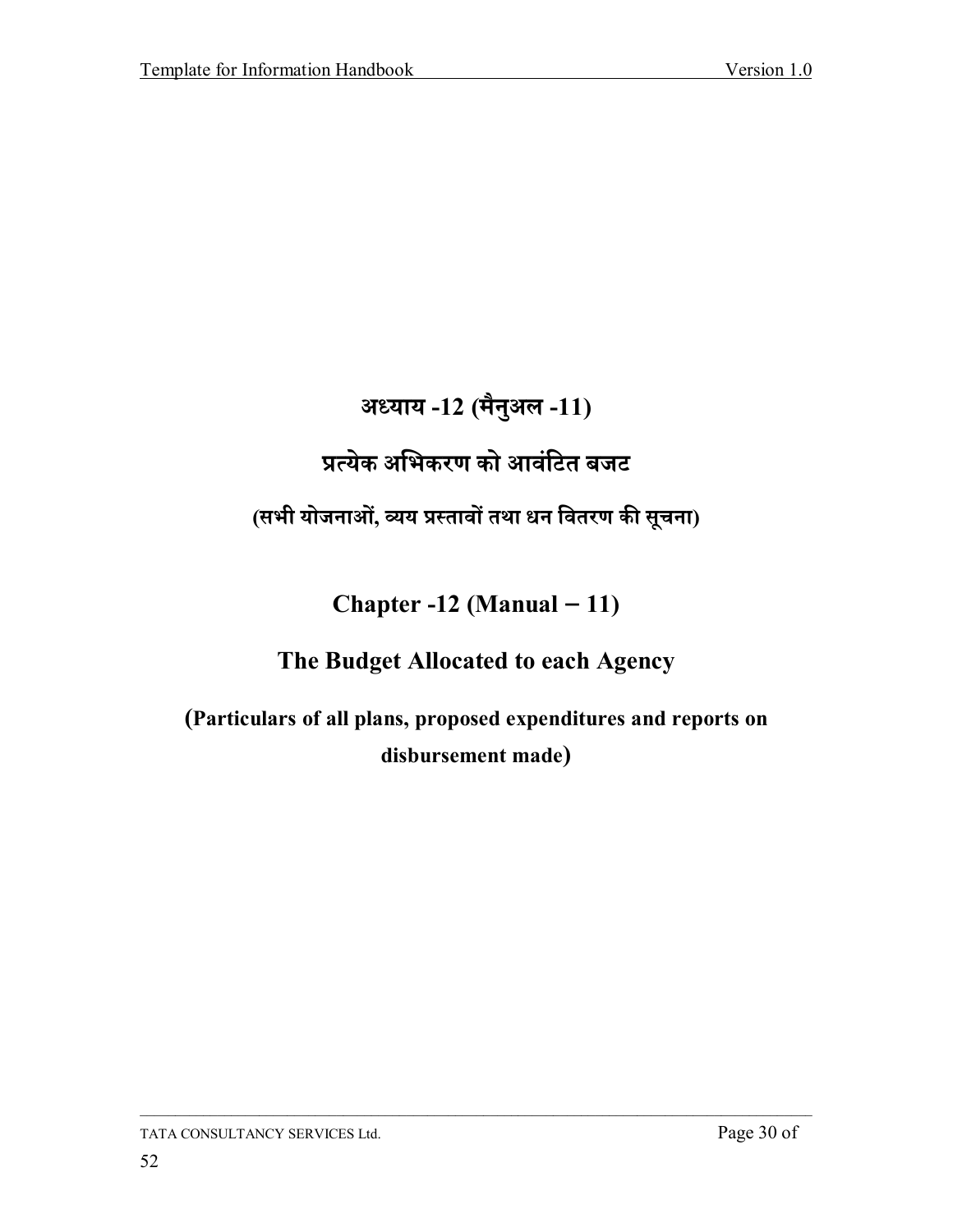#### निर्माण , विकास, तकनीकि कार्य करने वाले लोक प्राधिकरणों के लिये

12.1. लोक प्राधिकरण के प्रत्येक अभिकरण को आवंटित बजट की सूचना, जिसमें कि सभी योजनाओं, व्यय प्रस्तावों तथा धन वितरण की सूचना हो , निम्न प्रारूप मे दें ।

#### वर्ष 2004-2005-:

| क्र0सं0 | याजना | काय | काय      | कार्य के | प्रस्तावित | स्वीकृत | शासन    | कुल  | कार्य की गुण्वत्ता |
|---------|-------|-----|----------|----------|------------|---------|---------|------|--------------------|
|         | का    |     | प्रारम्भ | समापन की | बजट        | बजट     | द्वारा  | व्यय | एवं समापन          |
|         | नाम   |     | होने की  | अनुमानित |            |         | प्रदत   |      | करवाने के लिये     |
|         |       |     | दिनांक   | दिनांक   |            |         | किश्तों |      | जिम्मेदार          |
|         |       |     |          |          |            |         | म)      |      | अधिकारी            |
|         |       |     |          |          |            |         |         |      |                    |

#### For Public Authorities responsible for developmental, construction, technical works

12.1. Please provide information about the details of the budget for diferent activities under different schemes in the given format

#### Year 2004-2005-:

| Sr. | <b>Name</b> | <b>Activity</b> | Starting | <b>Planned</b> | Amount          | Amount   | Amount      | Actual | Responsible     |
|-----|-------------|-----------------|----------|----------------|-----------------|----------|-------------|--------|-----------------|
| No. | of the      |                 | date of  | end            | <b>Proposed</b> | Sanctio- | released/   | expen- | officer for the |
|     | scheme      |                 | the      | date of        |                 | ned      | disburse-   | diture | quaity and the  |
|     | /Head       |                 | activity | the            |                 |          | $d$ (no. of | for    | complete        |
|     |             |                 |          | activity       |                 |          | installme   | the    | execution of    |
|     |             |                 |          |                |                 |          | nts)        | last   | the work        |
|     |             |                 |          |                |                 |          |             | year   |                 |
|     |             |                 |          |                |                 |          |             |        |                 |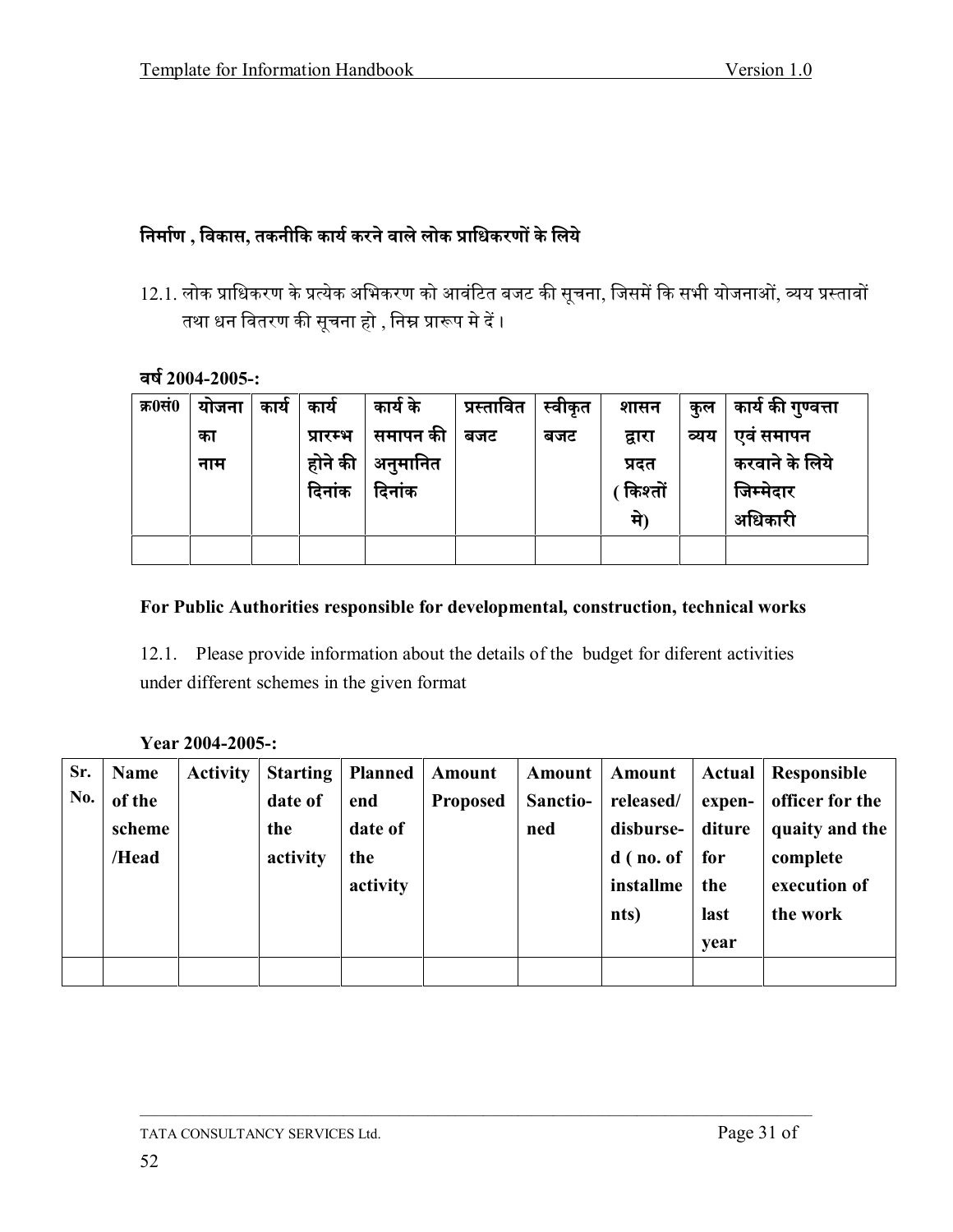अन्य लोक प्राधिकरणों के लिये

| क्र0सं0 | मद | प्रस्तावित बजट │ | स्वीकृत बजट | शासन द्वारा प्रदत ( किश्तों मे) | कुल व्यय |
|---------|----|------------------|-------------|---------------------------------|----------|
|         |    |                  |             |                                 |          |

### **For other Public Authorities**

| Sr. | Head | <b>Proposed</b> | <b>Sanctioned</b> | Amount                 | कुल व्यय |
|-----|------|-----------------|-------------------|------------------------|----------|
| No. |      | <b>Budget</b>   | <b>Budget</b>     | released/disbursed(no. |          |
|     |      |                 |                   | of installments)       |          |
|     |      |                 |                   |                        |          |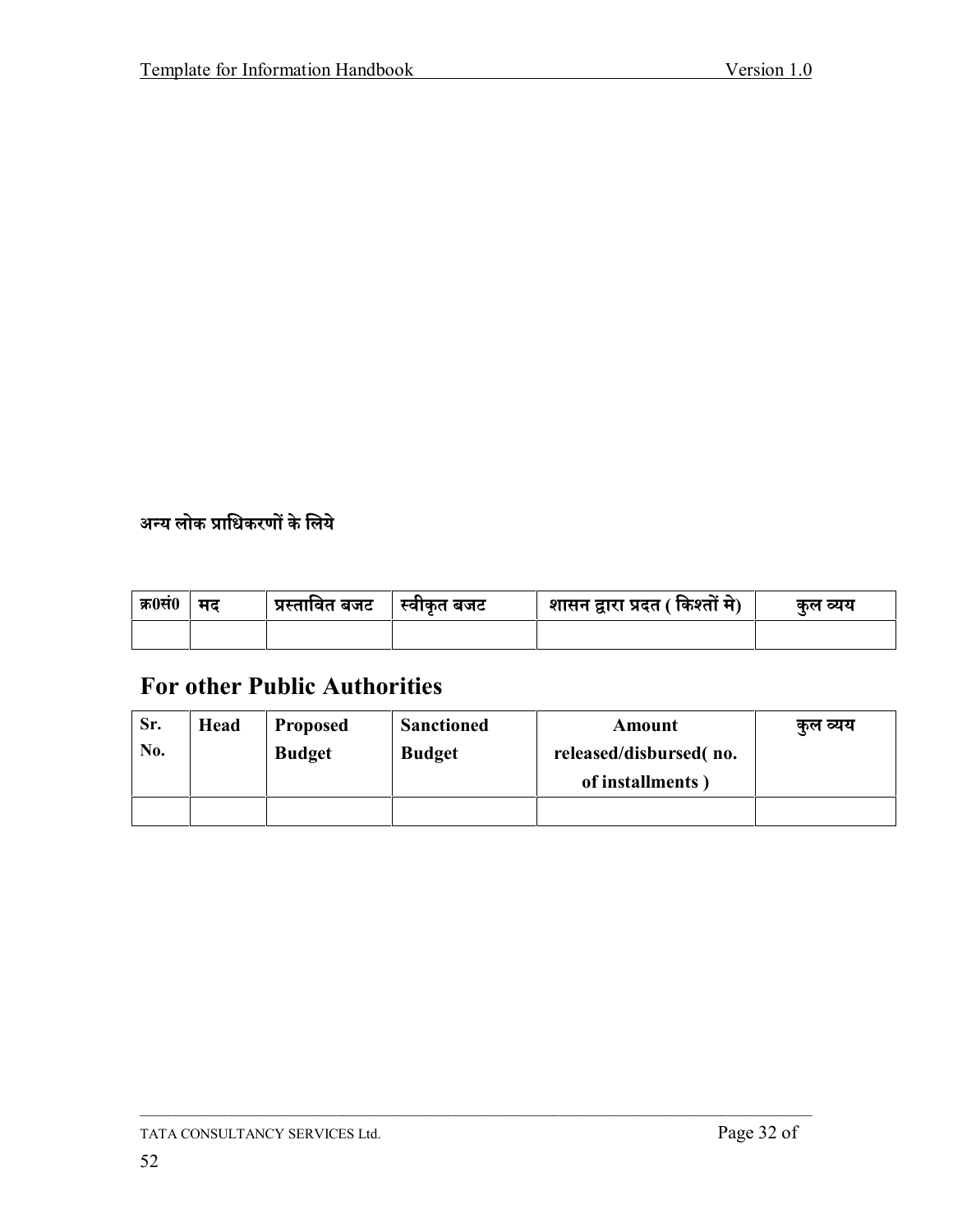# अध्याय -13 मैनुअल

# अनुदान / राज सहायता कार्यक्रमों के क्रियान्वयन की रीति

### Chapter - 13

### The Manner of Execution of Subsidy Programmes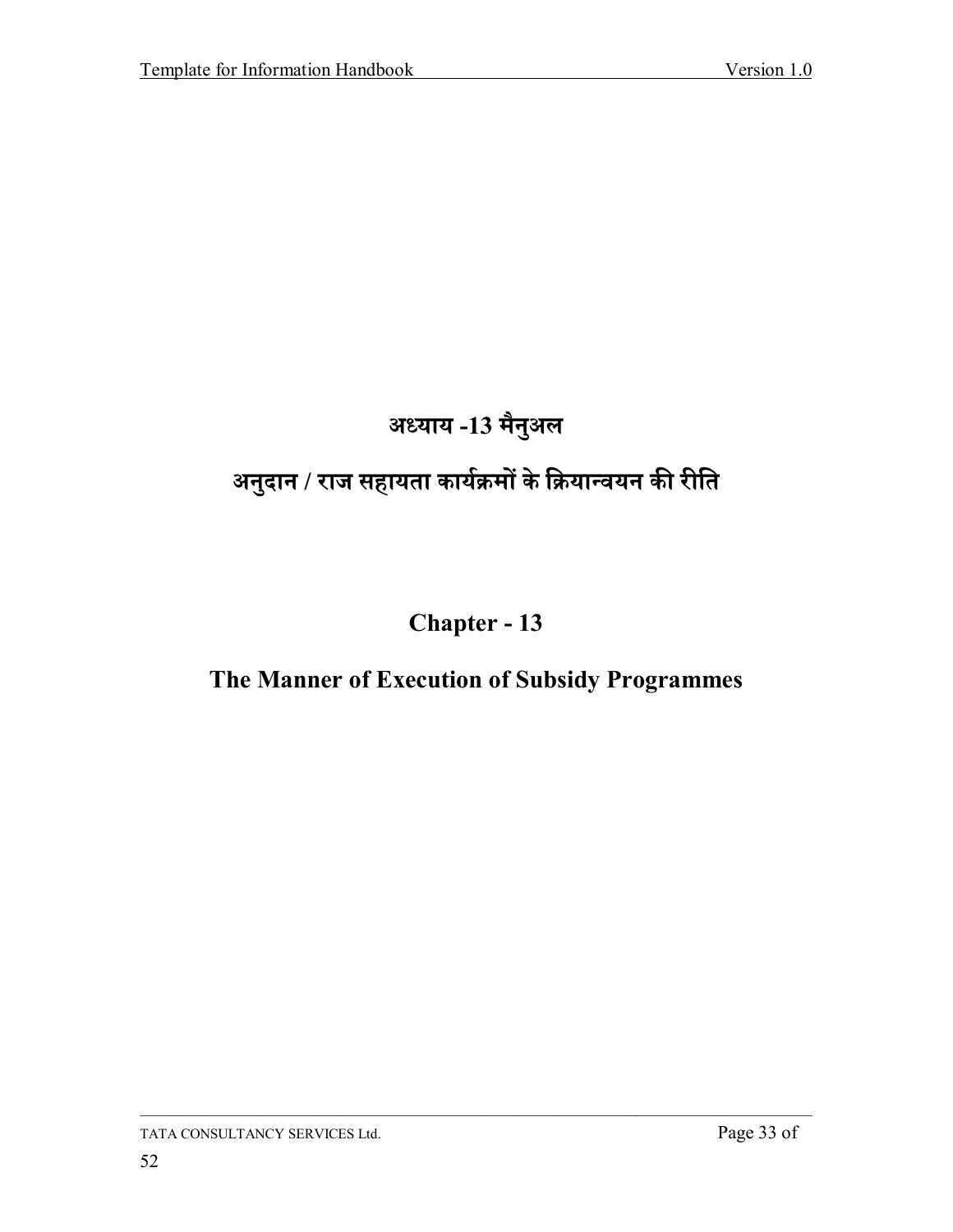- 13.1. कृपया निम्न प्रारूप पर जानकारी उपलब्ध कराएं।
	- $\circ$  कार्यक्रम/ योजना का नाम
	- $\circ$  कार्यक्रम / योजना के प्रभावी रहने की समय सीमा
	- $\,$ ०  $\,$  कार्यक्रम का उद्देश्य
	- $\circ$  कार्यक्रम के भौतिक एवं वाणिज्यिक लक्ष्य (विगत वर्ष में)
	- $\,$ े लाभार्थी की पात्रता
	- o पूर्वापेक्षाएं
	- $\circ$  अनुदान/ सहायता प्राप्त करने की प्रक्रिया
	- $\circ$  पात्रता निश्चित करने के लिये मानदन्ड
	- $\,\circ\,\,$  दिये जाने वाले अनुदान/ सहायता का विवरण ( जिसमे अनुदान की राशी का विवरण हो)
	- $\circ$  अनुदान/ सहायता के वितरण की प्रक्रिया
	- $\circ$  आवेदन करने के लिये कहाँ / किससे सम्पर्क करें
	- o आवेदन शल्क ( जहां उचित हो)
	- o अन्य शुल्क (जहां उचित हो)
	- $\,\circ\,$  आवेदन पत्र का प्रारुप ( यदि आवेदन सादे कागज पर होता है तो कृपया उसका उल्लेख करते हुए यह बताएं कि आवेदन कर्ता आवेदन करते समय किन बातों का वर्णन करे)
	- o संलग्नकों की सूची
	- o संलग्नकों का प्रारुप
	- $\circ$  प्रक्रिया से सम्बन्धित समस्या होने पर कहां सम्पर्क करें
	- o उपलब्ध धनराशि का विवरण (विभन्न स्तरों पर जैसे कि जिला स्तर पर, ब्लाक स्तर पर इत्यादि)
	- o लाभार्थियों की सूची (निम्न प्रारूप पर)

| विभाग        | द्वारा | लाभार्थी | अनुदान | वल्दियत | पात्रता | का | ानवास |     |           |          |
|--------------|--------|----------|--------|---------|---------|----|-------|-----|-----------|----------|
| प्रदत क्रमाक |        | का नाम   | की     |         | आधार    |    | जिला  | शहर | माहल्ला   | मकान नं0 |
|              |        |          | राशि   |         |         |    |       |     | v<br>गांव |          |
|              |        |          |        |         |         |    |       |     |           |          |

- 13.1. Please provide the information as per the following format:
	- o Name of Programme/scheme
	- o Duration of the programme /scheme
	- o Objective of the programme
	- o Physical and financial targets of the programme (for the last year)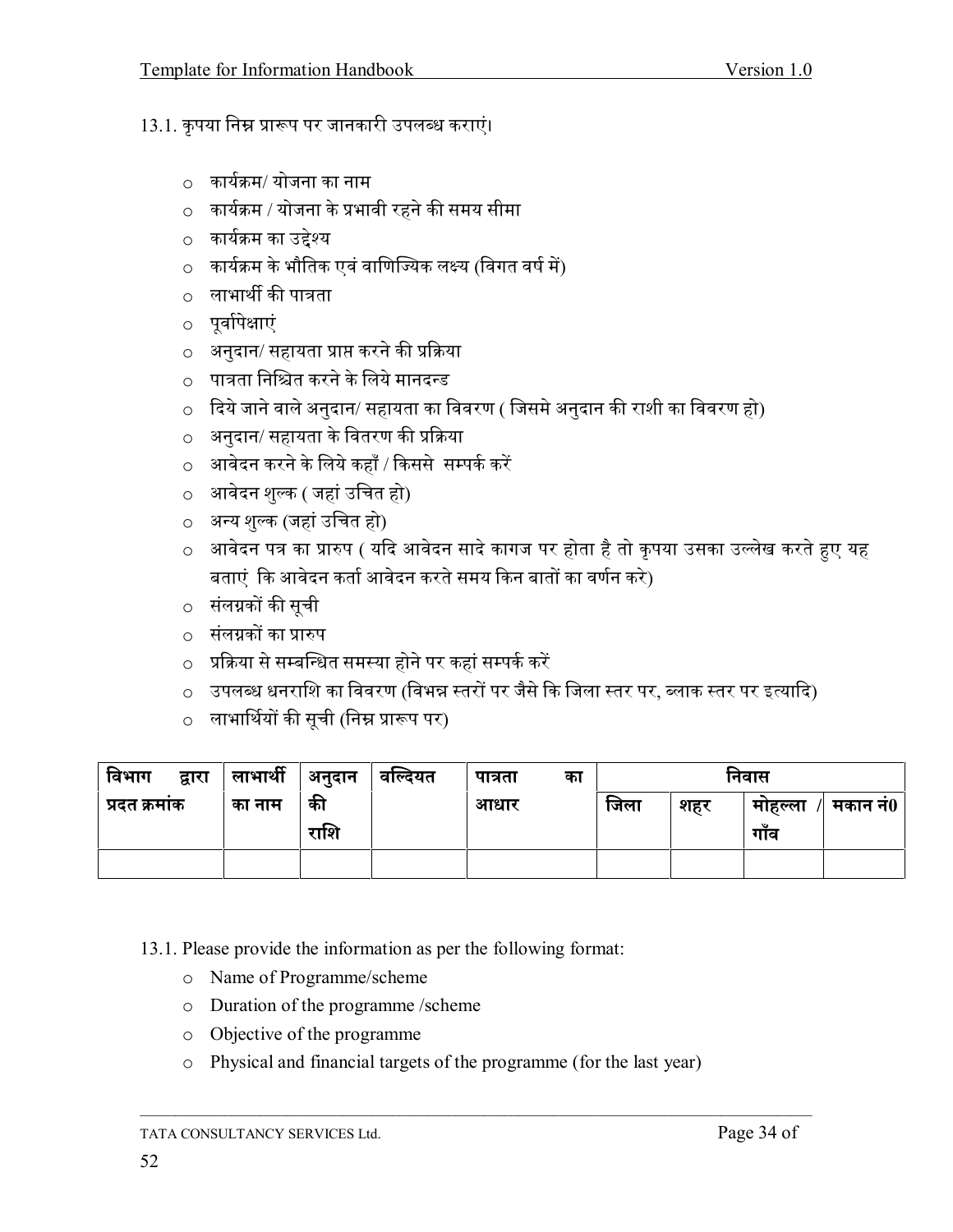- o Elligibility of Beneficiary
- o Pre-requisites for the benefit
- o Procedure to avail the benefits of the programme
- o Criteria for deciding eligibility
- o Detail of the benefits given in the programme (also mention the amount of subsidy or other help given)
- o Procedure for the distribution of the subsidy
- o Where to apply or whom to contact in the office for applying
- o Application Fee ( where applicable)
- o Other Fees (where applicable)
- o Application format (where applicable. If the application is made on plain paper please mention it along with what the applicant should mention in the application )
- o List of attachments ( certificates/ documents)]
- o Format of Attachments
- o Where to contact in case of process related complaints
- o Details of the available fund (At various levels like District Level, Block Level etc)
- o List of beneficiaries in the format given below

| <b>Serial</b> | <b>Benefi-</b> | Amount of Parent/ Criteria |        |           | <b>Address</b>  |  |     |                      |
|---------------|----------------|----------------------------|--------|-----------|-----------------|--|-----|----------------------|
| Numbe         | ciary          | subsidy                    | Guardi | of        | District   City |  |     | Town/Vill  House No. |
| r/ Code       | <b>Name</b>    |                            | ans    | selection |                 |  | age |                      |
|               |                |                            |        |           |                 |  |     |                      |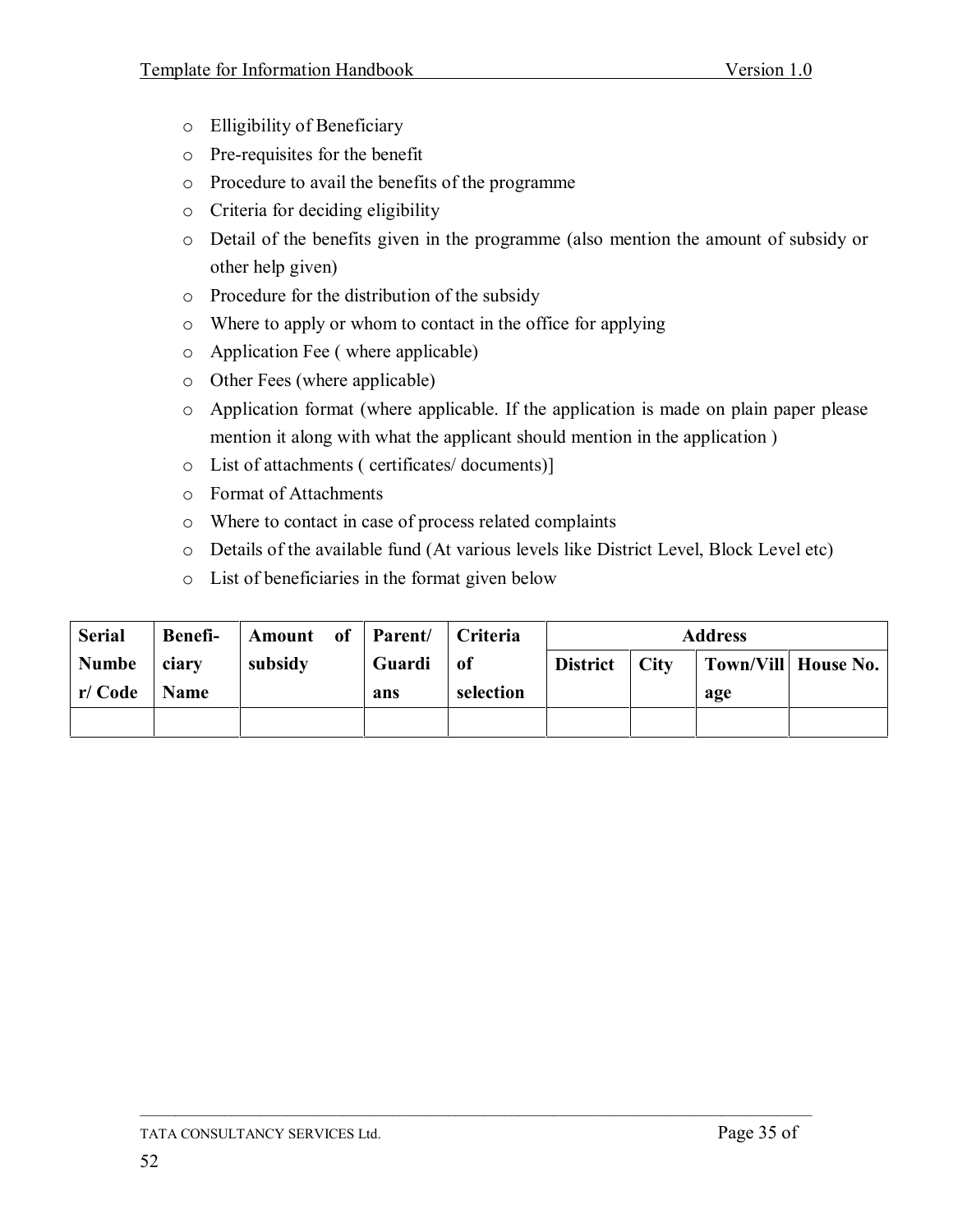# अध्याय -14 (मैनुअल -13)

# रियायतों, अनुज्ञापत्रों तथा प्रधिकारों के प्रप्तिकर्ताओं के संबंध में विवरण

### **Chapter -14 (Manual -13)**

# Particulars of Recipients of Concessions, permits or authorization granted by it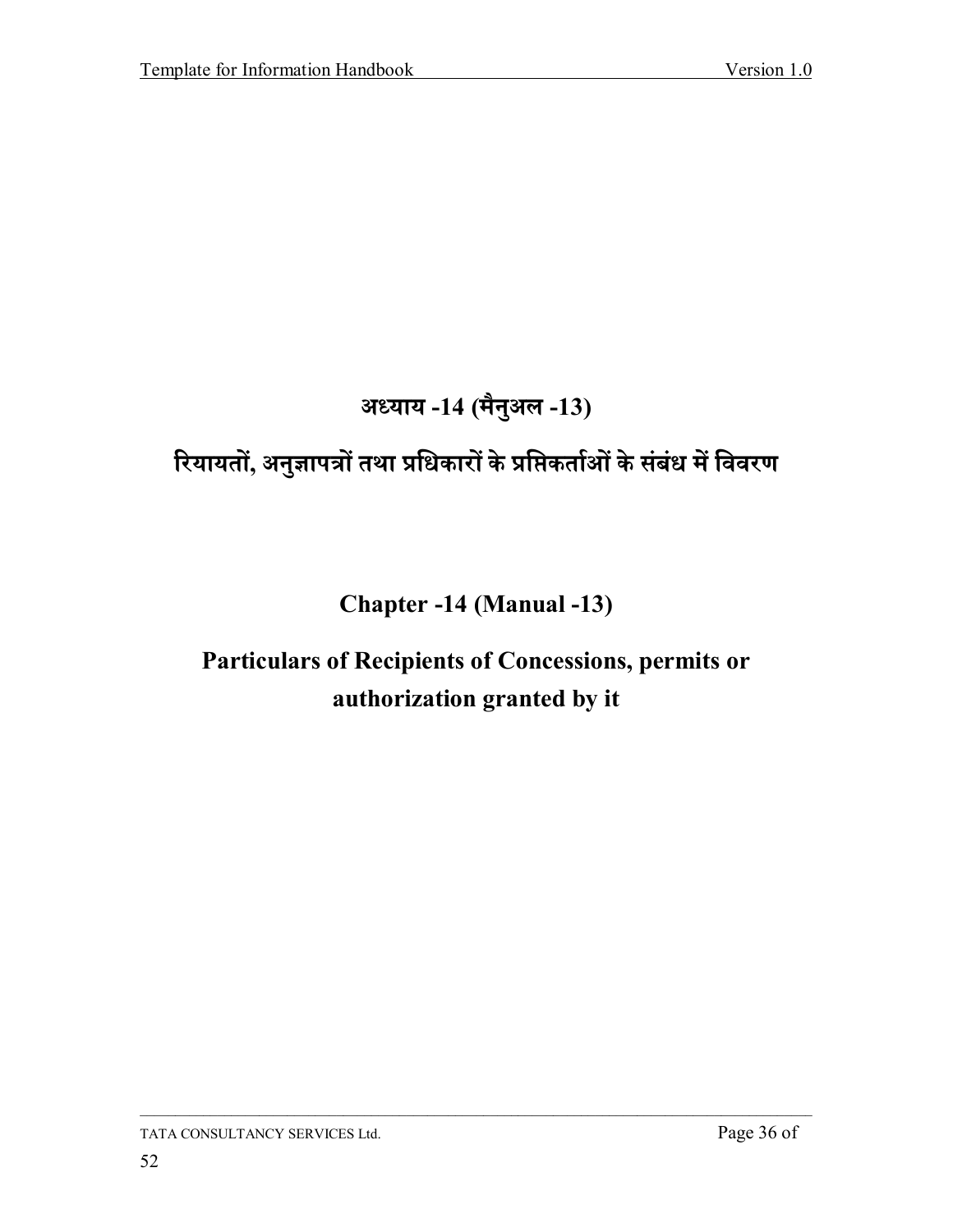14.1. कृपया निम्न प्रारूप पर जानकारी उपलब्ध कराएं।

- कार्यक्रम का नाम
- o प्रकार (रियायत, अनुज्ञापत्र अथवा प्रधिकार में से एक चुने)
- ० उद्देश्य
- ० लक्ष्य (विगत वर्ष में)
- ० पात्रता
- पात्रता का आधार
- ० पूर्वापेक्षाएं
- o प्राप्त करने की प्रक्रिया
- o रियायत, अनुज्ञापत्र अथवा प्राधिकार दिये जाने के लिये निर्धारित समय सीमा
- आवेदन शुल्क
- <u>ं</u> आवेदन पत्र का प्रारुप
- संलग्नकों की सूची
- o संलग्नकों का प्रारुप
- o प्राप्तिकर्ताओं की सूची (निम्न प्रारूप पर)

| , विभाग द्वारा प्रदत | <sub>।</sub> प्राप्तिकर्ता का नाम | वैधता  | वाल्दयत | ानवास |     |         |        |
|----------------------|-----------------------------------|--------|---------|-------|-----|---------|--------|
| क्रमाक               |                                   | किस    |         | ाजला  | शहर | माहल्ला | मकान न |
|                      |                                   | दिनांक |         |       |     | गाँव    |        |
|                      |                                   | तक ह   |         |       |     |         |        |
|                      |                                   |        |         |       |     |         |        |

रियायत के लिये निम्न जानकारी भी उपलब्ध कराएं

- $\circ$  दिये जाने वाले लाभ का विवरण
- ़ लाभ के वितरण की प्रक्रिया

#### 14.1. Please provide the information as per the following format:

- o Name of Progarmme
- o Type (Concession/Permits/Authorization)
- o Objective
- o Targets set (For the last year)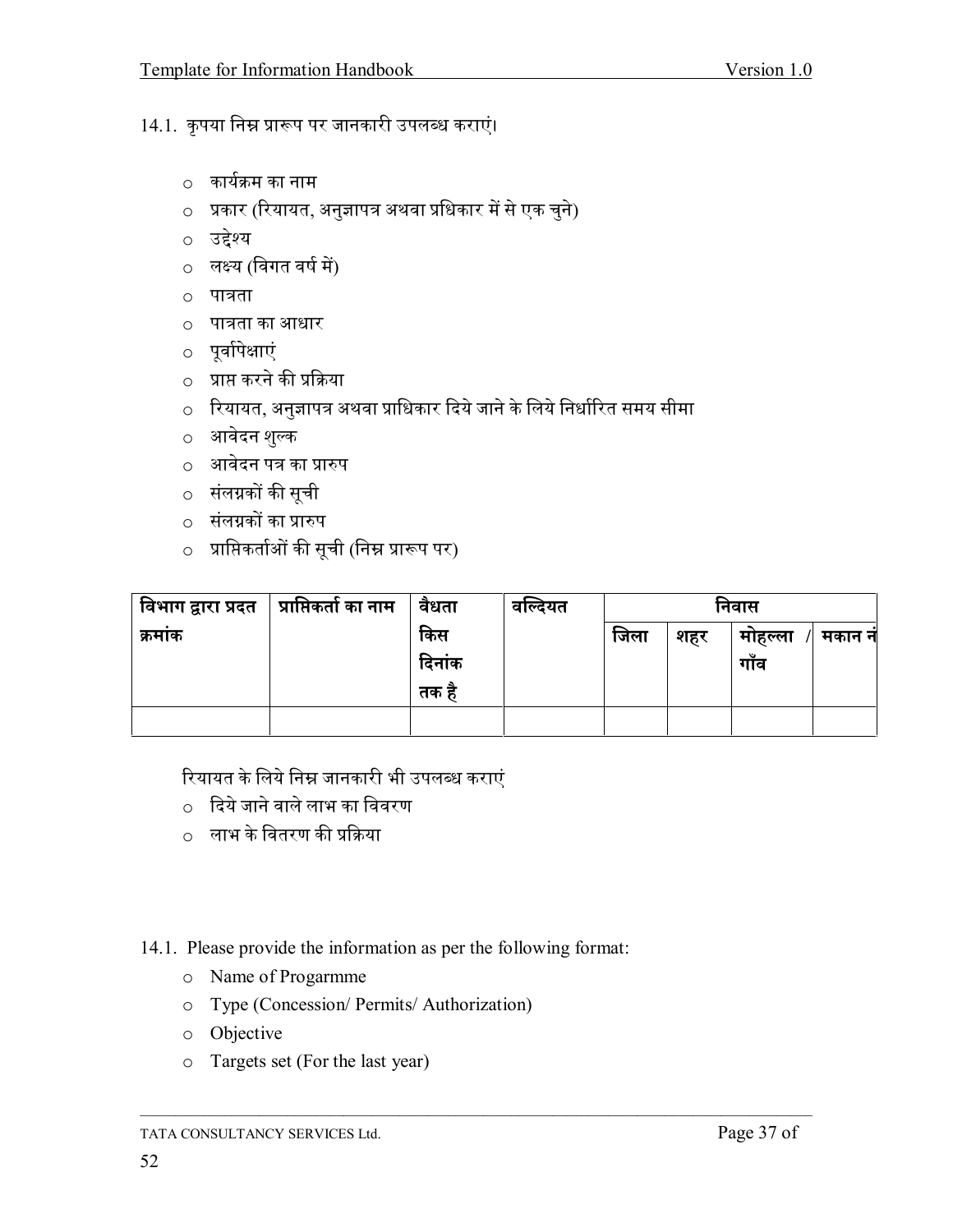- o Eligibility
- o Criteria for the eligibility
- o Pre-requisites
- o Procedure to avail the benefits
- o Time limit for the concession/ Permits/ Authorizations
- o Application Fee ( where applicable)
- o Application format (where applicable)
- o List of attachments ( certificates/ documents)]
- o Format of Attachments
- o List of beneficiaries in the format given below

| <b>Serial</b> | <b>Beneficiary</b> | <b>Validity</b> | Parent/ | <b>Address</b>  |              |     |                     |
|---------------|--------------------|-----------------|---------|-----------------|--------------|-----|---------------------|
| Number/       | <b>Name</b>        | <b>Period</b>   | Guardi  | <b>District</b> | $\vert$ City |     | Town/Vill House No. |
| Code          |                    |                 | ans     |                 |              | age |                     |
|               |                    |                 |         |                 |              |     |                     |

 $\overline{\phantom{a}}$  , and the contribution of the contribution of the contribution of the contribution of the contribution of the contribution of the contribution of the contribution of the contribution of the contribution of the

Also provide the following information for Concession

- o Detail of the benefit given
- o Distribution of benefits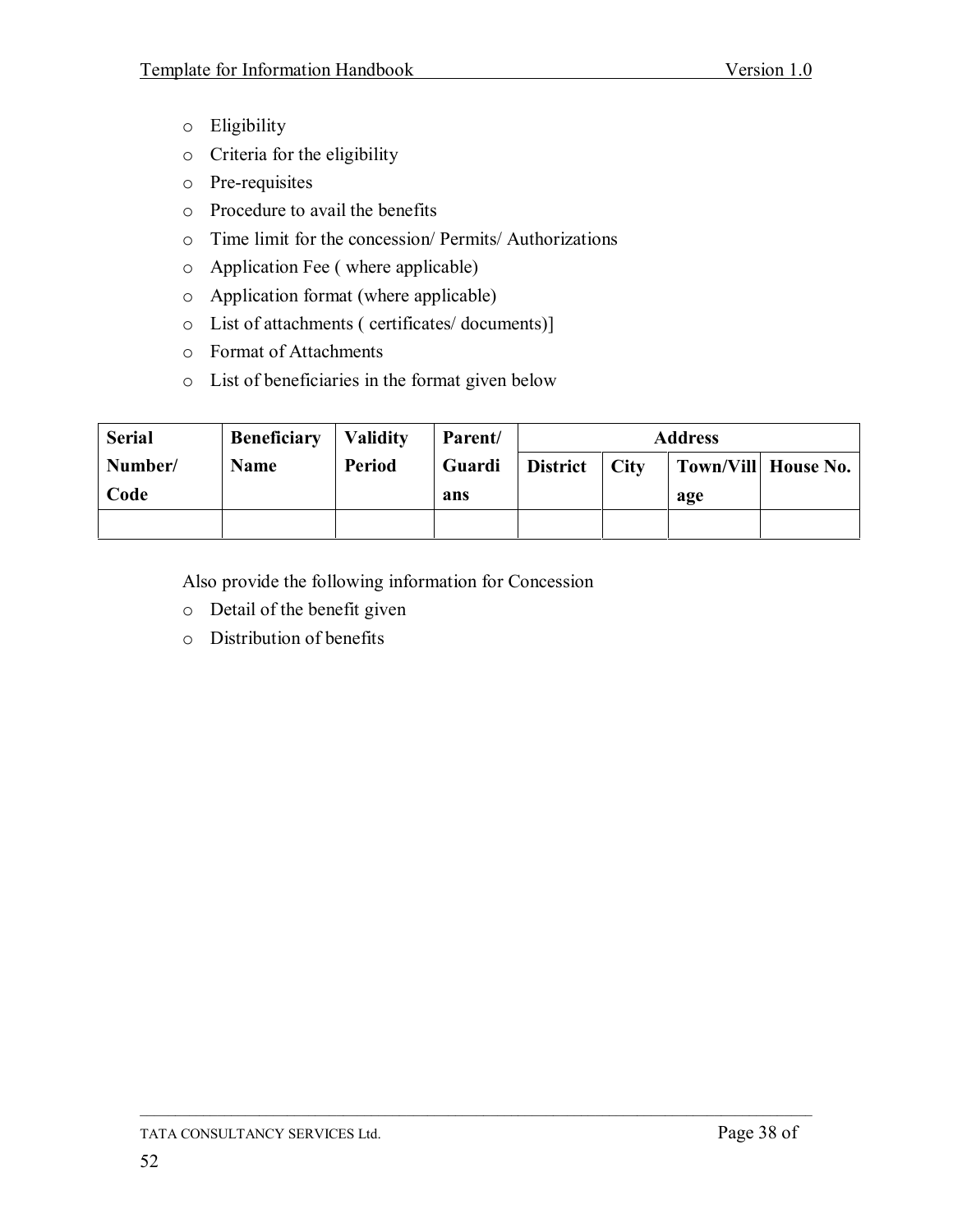# अध्याय -15 (मैनुअल -14)

# कृत्यों के निर्वहन के लिए स्थापित मानक / नियम

### Chapter  $-15$  (Manual - 14)

### Norms set by it for the discharge of its functions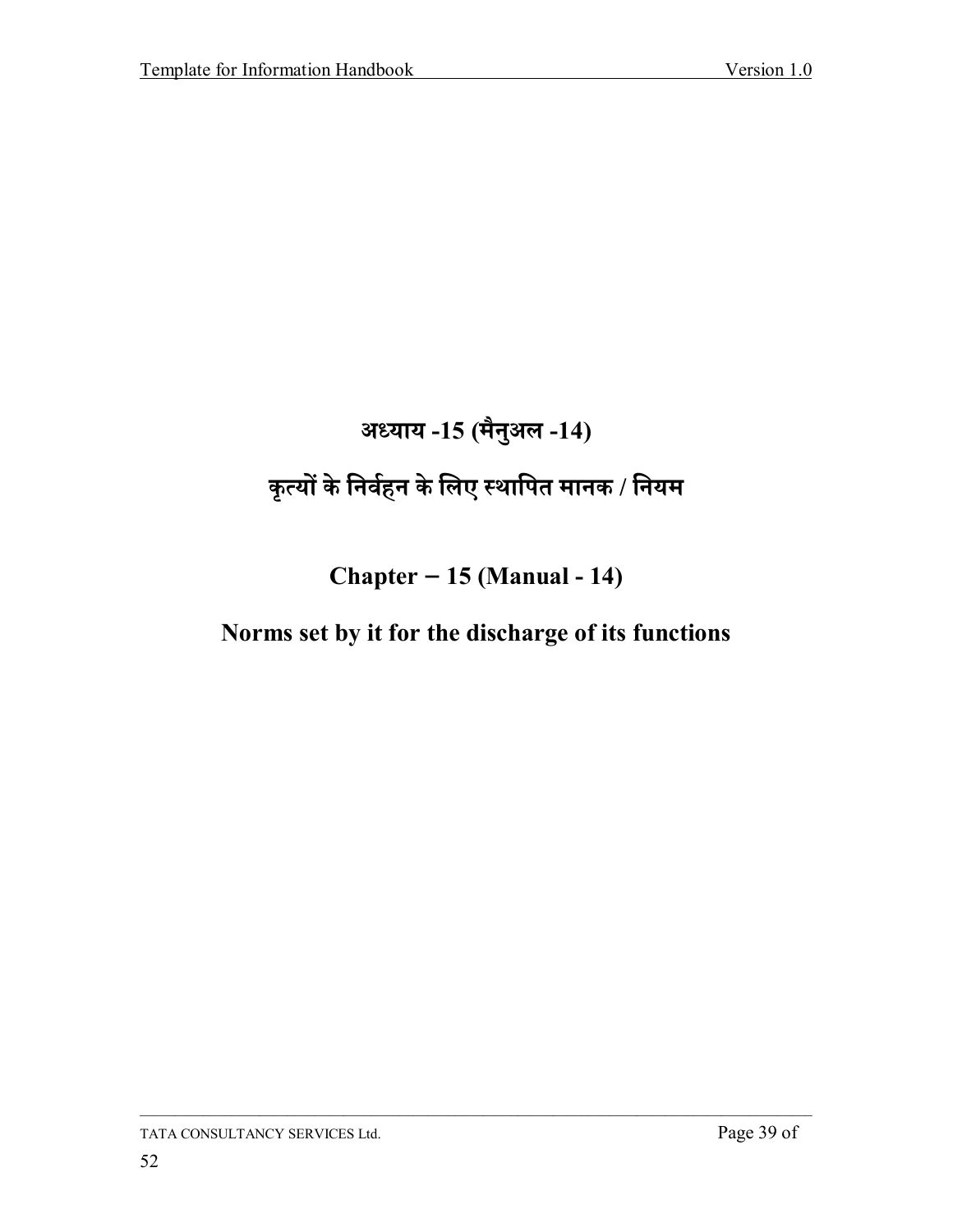$15.1$  लोक प्राधिकरण द्वारा अपने विभिन्न क्रियाकलापों / कार्यक्र्मों के संपादन हेतु प्रयोग किये जाने मानक / नियमों का क्रार्यक्रमवार विवरण उपलब्ध करायें ।

15.1 Please provide the details of the Norms/ Standards set by the department for execution of various activities/ programmes.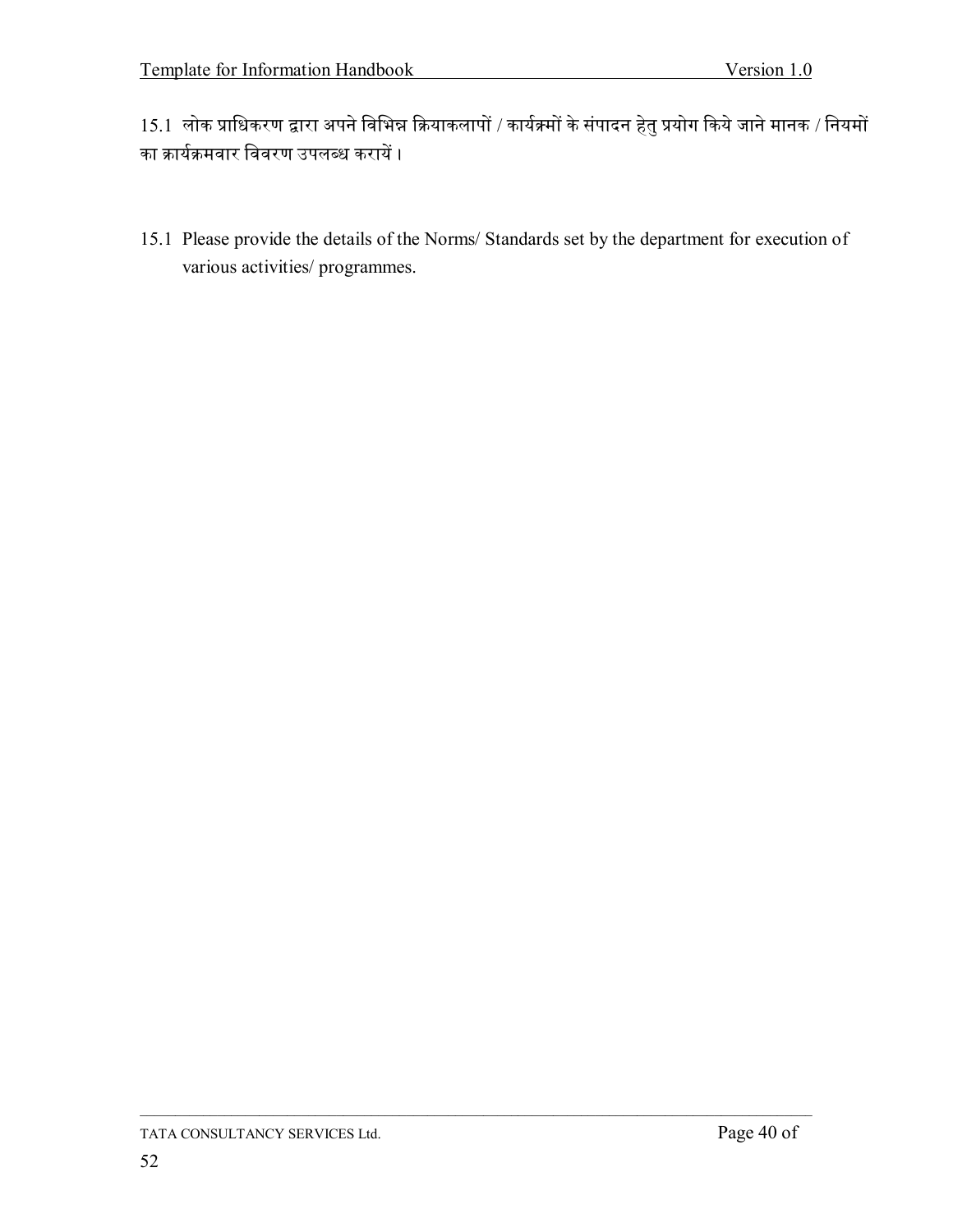# अध्याय -16 (मैनुअल -15) इलैक्ट्राँनिक रुप में उपलब्ध सूचनायें

### **Chapter -16 (Maanual -15)**

### Information available in an electronic form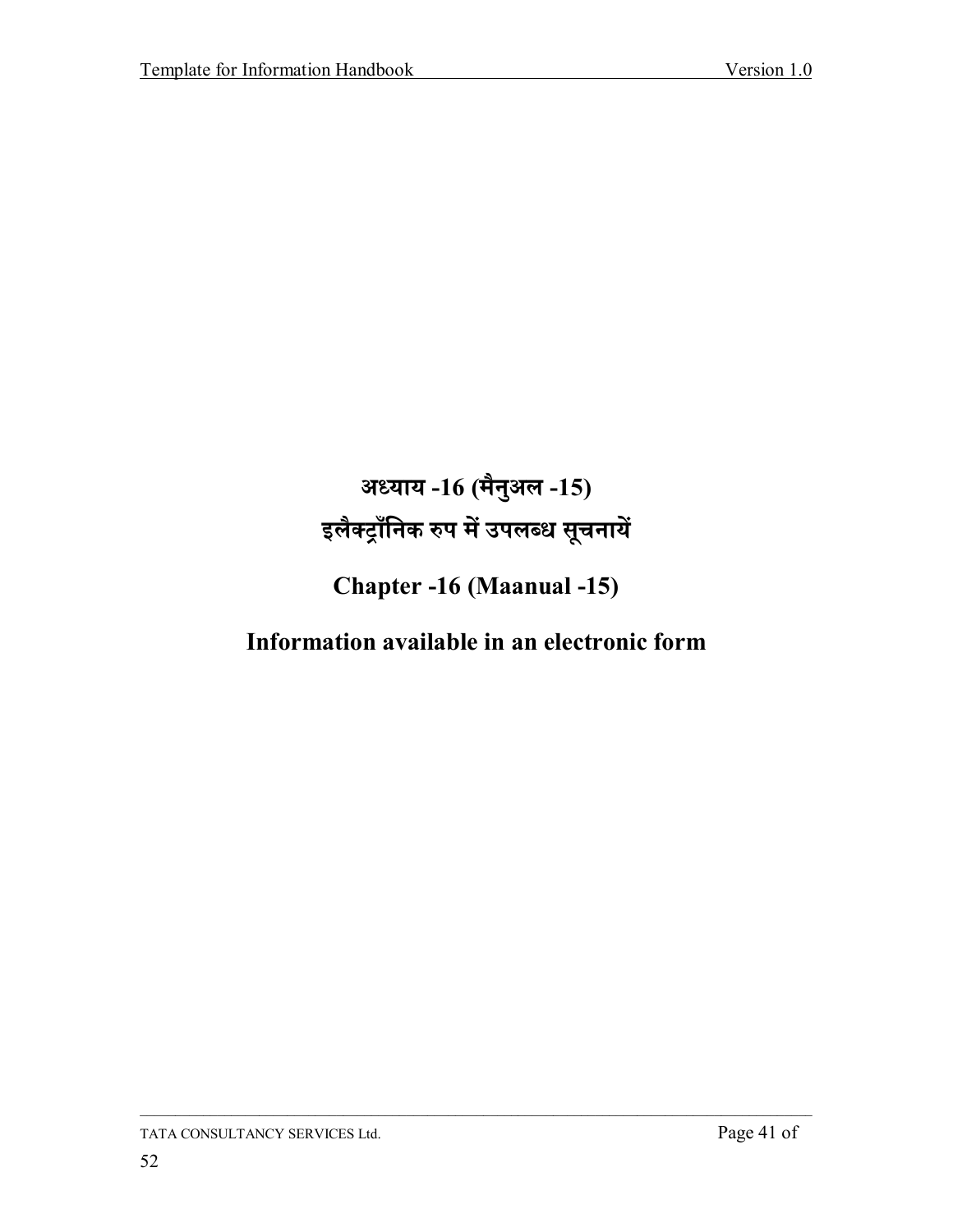- 16.1 विभाग द्वारा विभिन्न कार्यक्रमों से संबंधित जानकारी प्रस्तुत करें जो कि इलेक्ट्रानिक फार्मेट में हो ।
- 16.1 Please provide the details of the information related to the various schemes which are available in the electronic format.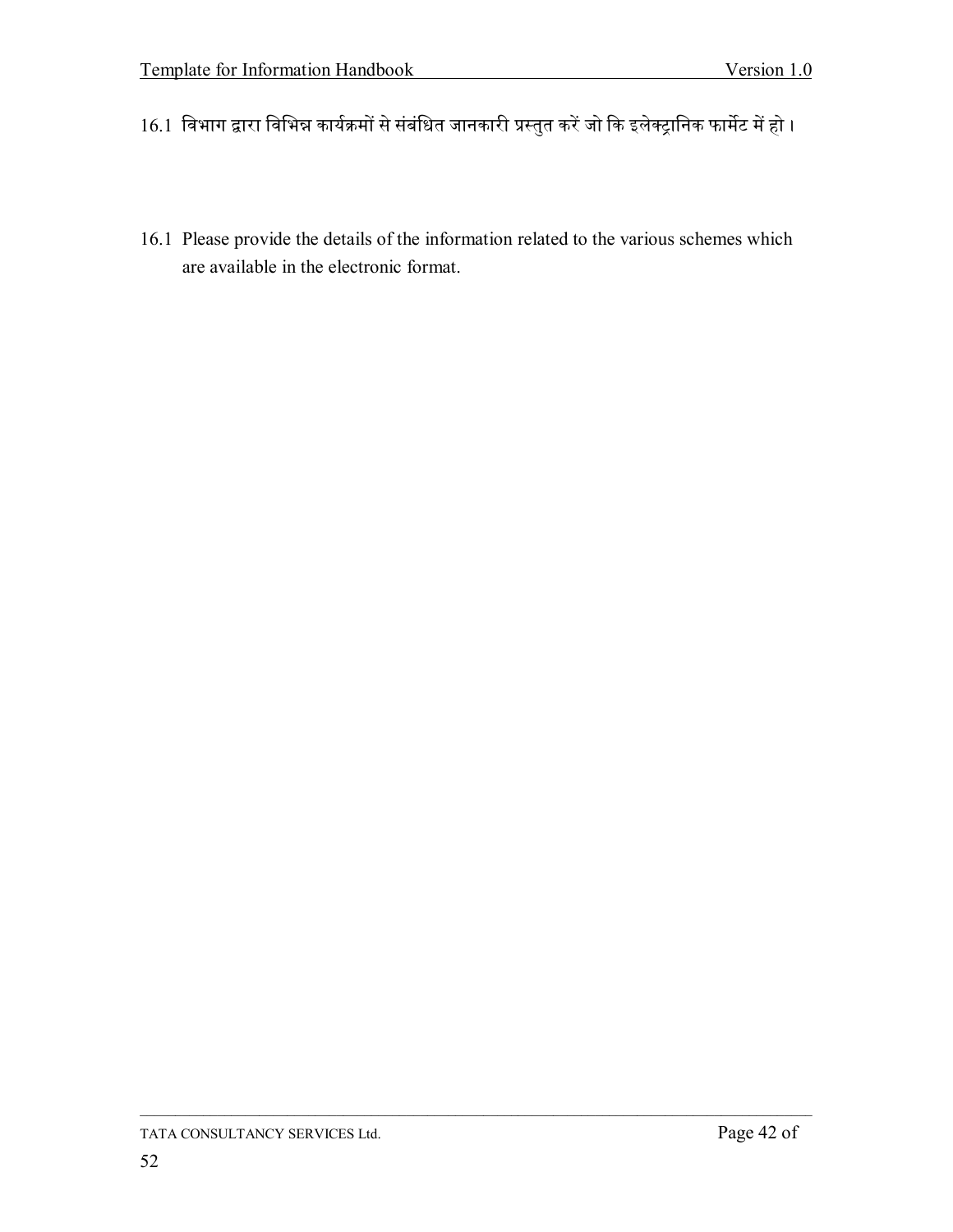# अध्याय-17 (मैनुअल -16)

# सूचना प्राप्त करने के लिए नागरिकों को उपलब्ध सुविधाओं का विवरण

#### **Chapter -17 (Manual -16)**

# Particulars of the facilities available to citizens for obtaining information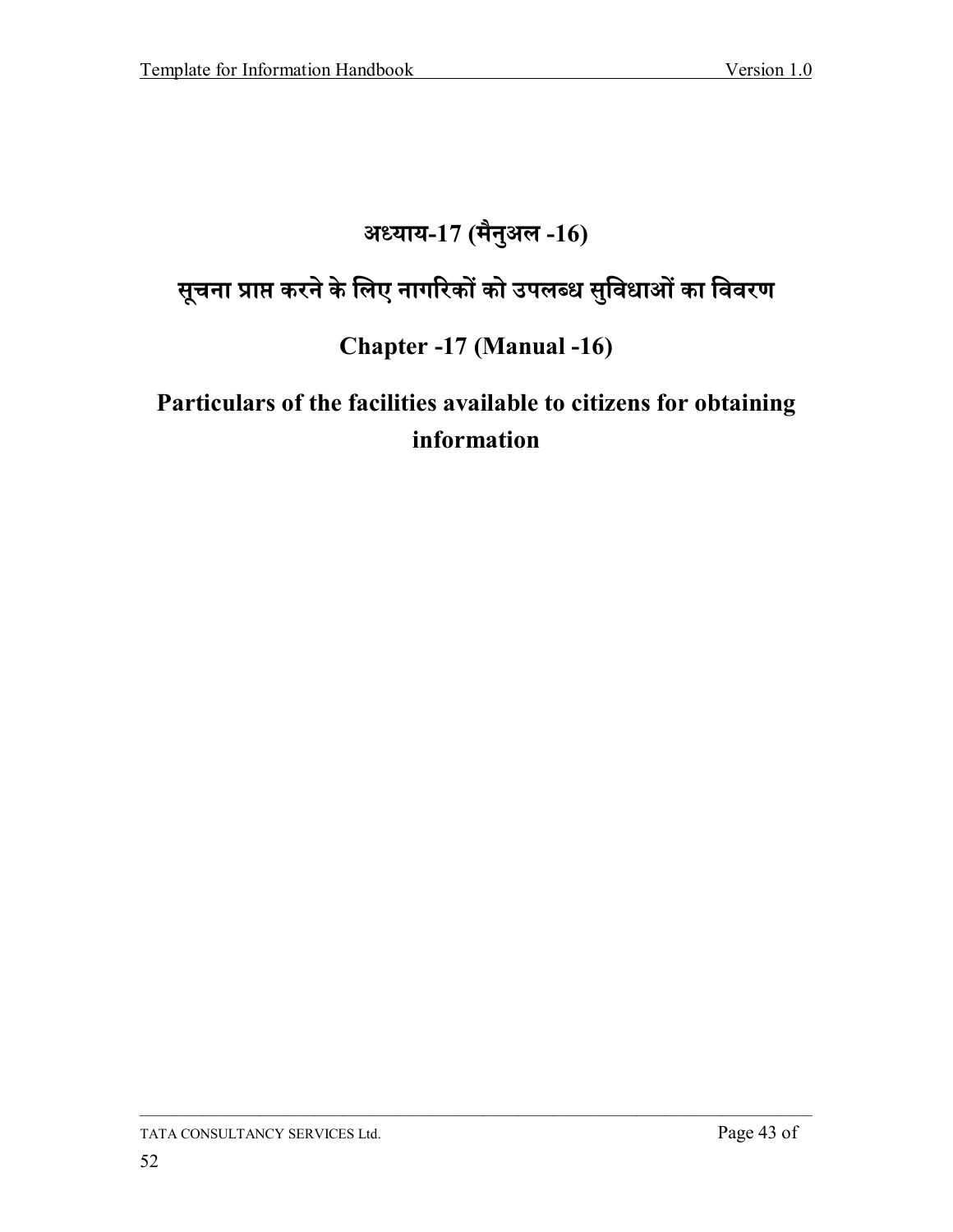- 17.1. सूचनाओं को जनता तक पहुंचाने के लिये विभाग/ संगठन द्वारा की गयी व्यवस्था का विवरण जैसे
	- पुस्तकालय  $\circ$
	- नाटक / नुक्क्ड़
	- अखबारों के द्वारा
	- प्रदर्शनी
	- सूचना पटल
	- अभिलेखों का निरिक्षण
	- <u>़</u> दस्तावेजों की प्रति प्राप्त करने की व्यवस्था
	- उपलब्ध विभागीय मैनुअल
	- o लोक प्राधिकरण की वेबसाईट
	- o अन्य प्रचार प्रसार के साधन
- 17.1. Means, methods or facilitation available to the public which are adopted by the department for dissemination of information.

Like

- Office Library  $\circ$
- Drama and Shows  $\circ$
- Through News paper  $\circ$
- o Exhibition
- o Notice Board
- Inspection of Records in the Office  $\circ$
- System of issuing of copies of documents  $\circ$
- o Printed Manual Available
- o Website of the Public Authority
- o Others means of advertising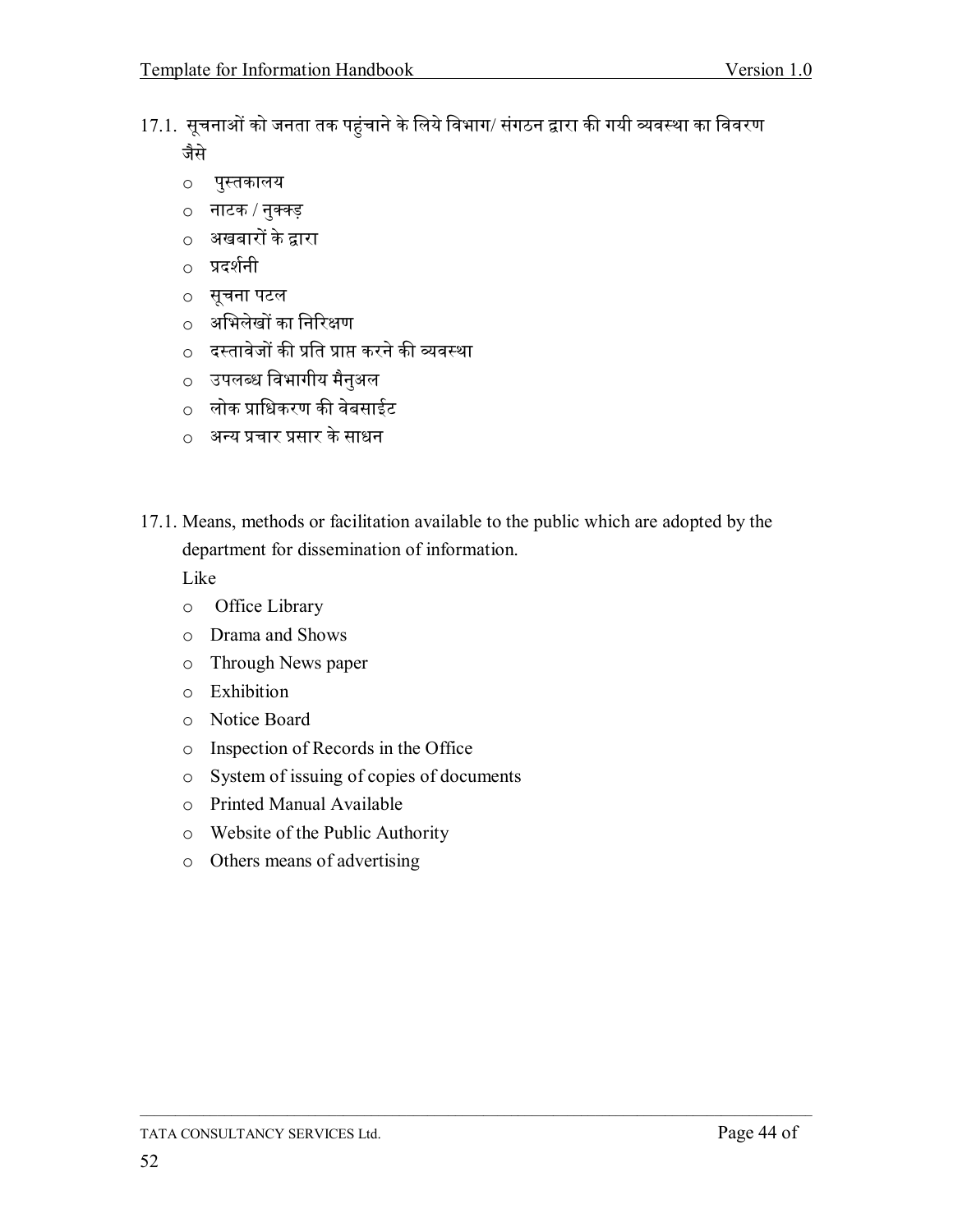अध्याय - 18 (मैनुअल -17) अन्य उपयोगी जानकारियां Chapter -18 (Manual -17)

**Other Useful Information**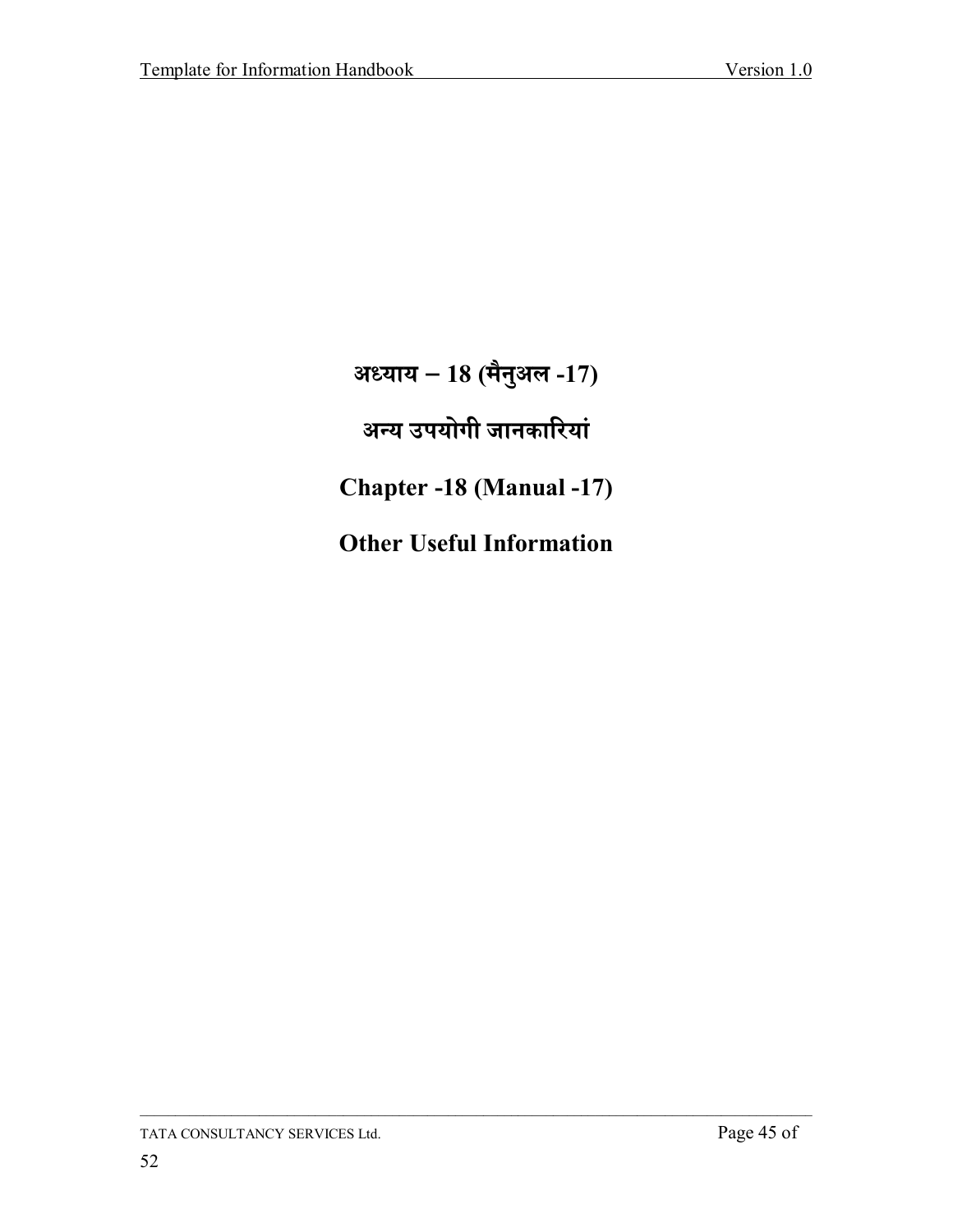- 18.1 लोक प्राधिकरण से जनमानस द्वारा सामान्यतः पुछे जाने वाले प्रश्न व उनके उत्तर ।
- 18.1 **Frequently Asked Questions and their Answers by Public**

#### 18.2 सूचना प्राप्त करने के सम्बन्ध मे

- आवेदन पत्र (तथा सन्दर्भ के लिये एक भरे हुए आवेदन पत्र की प्रति)
- $\bullet$  शल्क
- सूचना आवेदन पत्र पर किस तरह से माँगी जाये कुछ टिप्स
- सूचना न देने व अपील करने के सम्बन्ध मे नागरिक के अधिकार व अपील करने की प्रक्रिया

#### 18.2 **Related to seeking Information**

- Application form (a copy of filled application form for reference)
- Fee
- $\bullet$  How to write a precise information request Few Tips
- Right of the Citizen in case of denial of information and procedure to appeal

#### $18.3$  लोक प्राधिकरण द्रारा जनता को दिये जाने वाले प्रशिक्षण के सम्बन्ध मे

- $\bullet$  प्रशिक्षण कार्यक्रम का नाम व विवरण
- प्रशिक्षण कार्यक्रम / योजना के प्रभावी रहने की समय सीमा
- प्रशिक्षण कार्यक्रम का उद्देश्य
- प्रशिकुषण कार्यक्रम के भौतिक एवं वाणिज्यिक लक्ष्य (विगत वर्ष में)
- लाभार्थी की पात्रता
- पूर्वापेक्षाएं (यदि हो तो)
- अनुदान/ सहायता (यदि हो तो)
- दिये जाने वाले अनुदान/ सहायता का विवरण ( जिसमे अनुदान की राशी का विवरण हो)

- अनदान/ सहायता के वितरण की प्रक्रिया
- आवेदन करने के लिये कहाँ / किससे सम्पर्क करें
- आवेदन शुल्क ( जहां उचित हो)
- अन्य शुल्क (जहां उचित हो)
- अावेदन पत्र का प्रारुप ( यदि आवेदन सादे कागज पर होता है तो कृपया उसका उल्लेख करते हुए यह बताएं कि आवेदन कर्ता आवेदन करते समय किन बातों का वर्णन करे)
- संलग्नकों की सची
- संलग्नकों का प्रारुप
- अावेदन करने की प्रक्रिया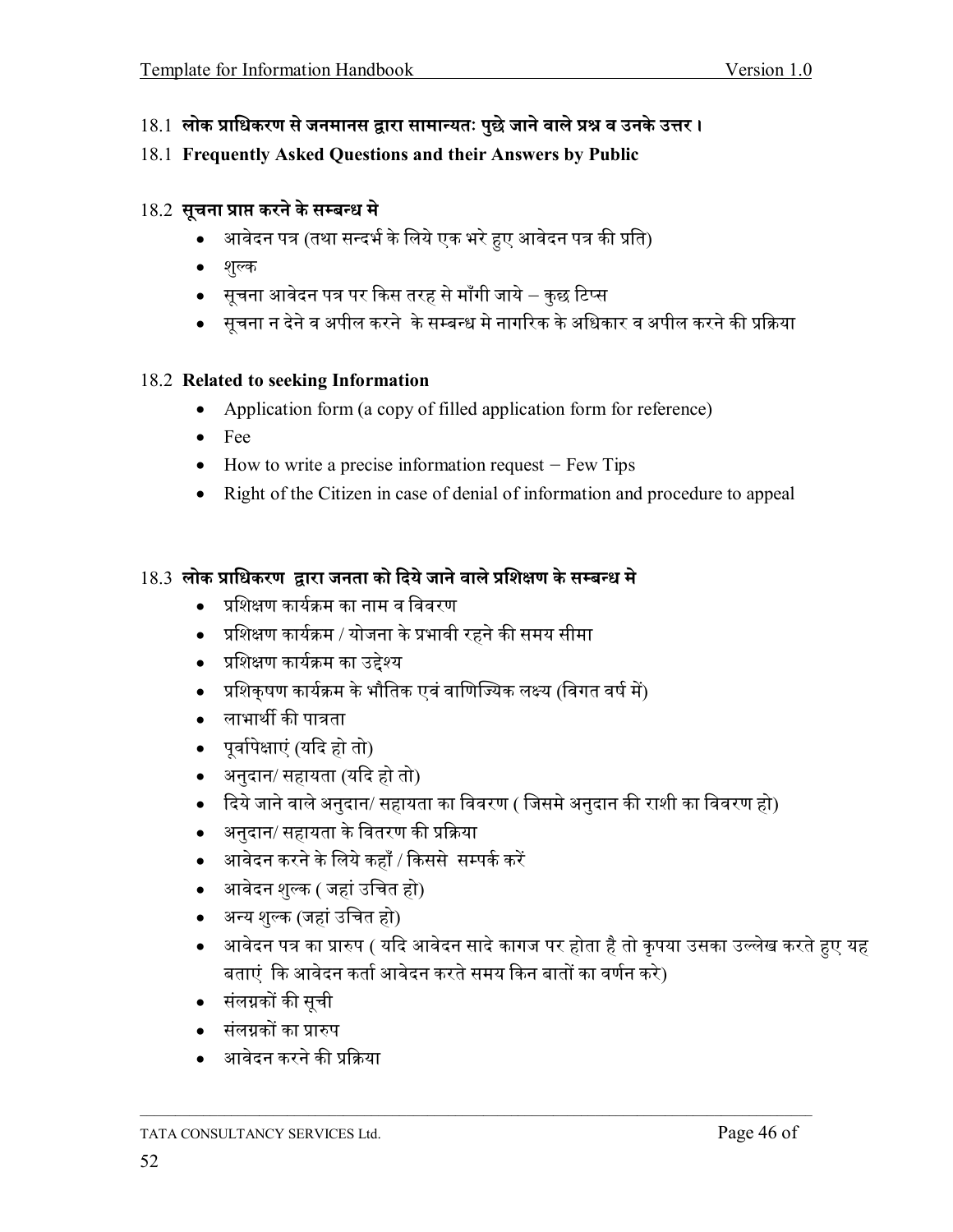- वयन प्रक्रिया
- प्रशिक्षण कार्यक्रम की समय सारिणी ( यदि हो तो )
- प्रशिक्षण के समय के बारे मे आवेदक को सचित करने का तरीका
- प्रशिक्षण कार्यक्रमों के बारे मे जनता को जागरूक करने के लिये लोक प्राधिकरण द्वारा किये जाने वाले कार्य
- विभन्न स्तरों पर जैसे कि जिला स्तर पर. ब्लाक स्तर इत्यादि पर प्रशिक्षण कार्यक्रमों के लाभार्थियों की सूची तथा अन्य विवरण

#### 18.3 With relation to training imparted to public by Public Authority

- Name of training programme with brief description
- Time period for Training Programme/ Scheme
- Objective of training
- Physical and Financial Targets (Last Year)
- Elligibility for training
- Prequistite for training  $(If any)$
- $\bullet$  Financial and other form of help (If any)
- Description of help (Mention the amount of Financial help, if any)
- Procedure of giving help
- Contact Information for applying
- Application Fee (Wherever applicable)
- Other Fees (Wherever applicable)
- Application Form (In case the application is made on plain paper, please mention the details which the applicant has to provide)
- $\bullet$  List of enclosures / documents
- Format of enclosures  $/$  documents
- Procedure of application
- Selection Procedure
- Time table of training programme (In case available)
- Process to inform the trainee about the training schedule
- Arrangement made by the Public Authority for creating public awarness about the training programmes.
- List of Beneficiary of the training programme at various levels like district level, block level etc.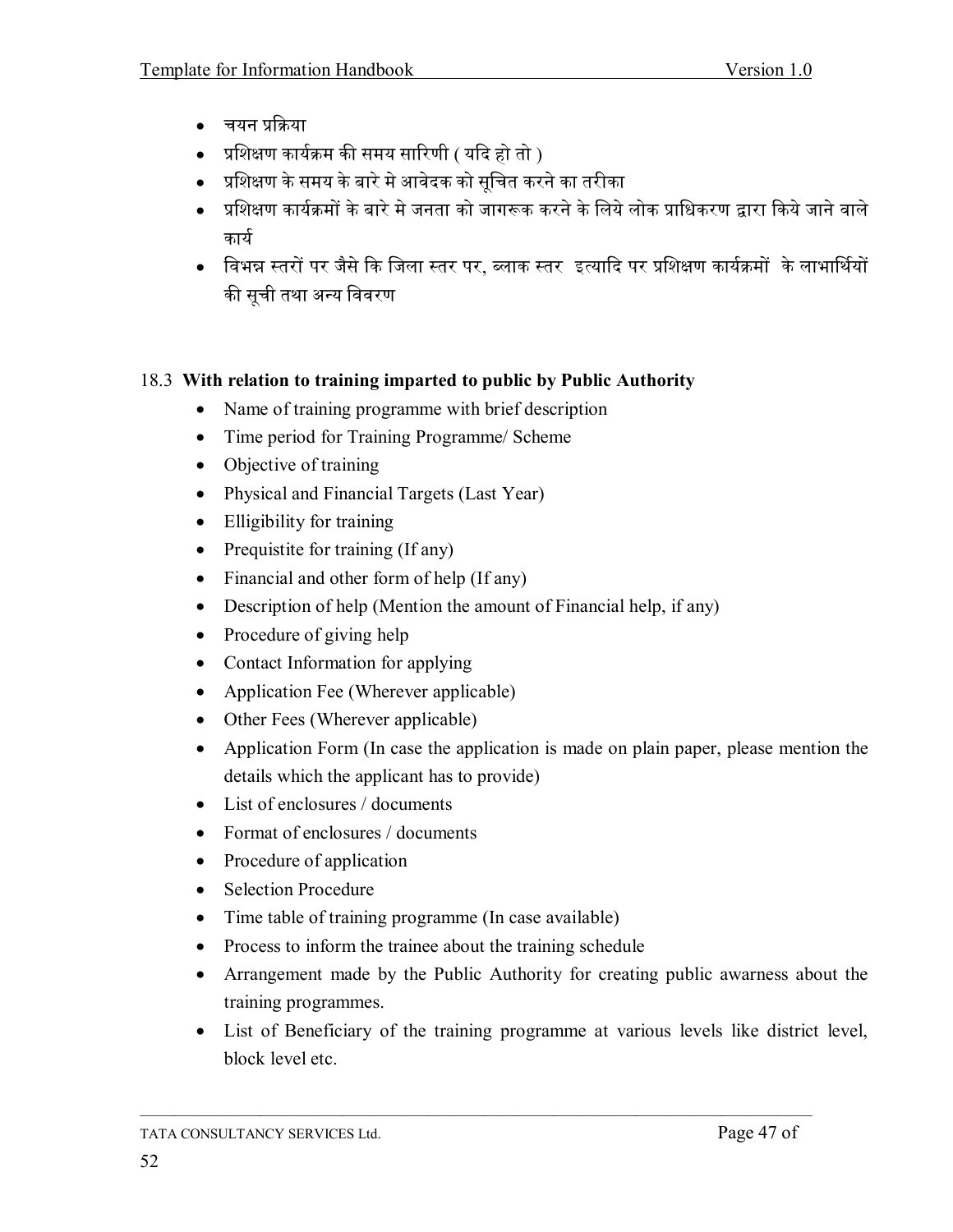#### 18.4 लोक प्राधिकरण द्वारा दिये जाने वाले प्रमाण पत्र, अनापत्ति प्रमाण पत्र आदि के सम्बंध मे जो की मैनुअल -13 में ना सम्मिलित हो

- प्रमाण पत्र, अनापत्ति प्रमाण पत्र आदि का नाम व विवरण
- प्रमाण पत्र, अनापत्ति प्रमाण पत्र आदि प्राप्त करने हेतु पात्रता
- आवेदन करने के लिये कहाँ / किससे सम्पर्क करें
- आवेदन शुल्क ( जहां उचित हो)
- अन्य शुल्क (जहां उचित हो)
- अावेदन पत्र का प्रारुप ( यदि आवेदन सादे कागज पर होता है तो कृपया उसका उल्लेख करते हुए यह बताएं कि आवेदन कर्ता आवेदन करते समय किन बातों का वर्णन करे)
- संलग्नकों की सूची
- संलग्नकों का प्रारुप
- अावेदन करने की प्रक्रिया
- आवेदन करने के बाद लोक प्राधिकरण मे होने वाली प्रक्रिया ( यहां पर उस प्रक्रिया का विवरण दें जो आवेदक द्वारा सारी प्राथमिकताएं पुरी करने के पश्चात लोक प्राधिकरण द्वारा की जाती है)
- अावेदन की सारी प्राथमिकताएं सही तरह से परी करने के पश्चात प्रमाण पत्र, अनापत्ति प्रमाण पत्र, आदि जारी करने के लिये निर्धारित समय अवधि
- प्रमाण पत्र के प्रभावी रहने की समय सीमा( यदि हो तो )
- नवीनिकरण की प्रक्रिया ( यदि हो तो )

#### 18.4 With relation to Certificate, No objection certificate etc issued by the Public Authority not included in Manual - 13

- Name and description of the certificates and NOCs
- $\bullet$  Elligibility for applying
- Contact Information for applying
- Application Fee (Wherever applicable)
- Other Fees (Wherever applicable)
- Application Form (In case the application is made on plain paper, please mention the details which the applicant has to provide)
- $\bullet$  List of enclosures / documents
- Format of enclosures  $\prime$  documents
- Procedure of application
- Process followed in the Public Authority after the receipt of application
- Normal time taken for issuance of certificate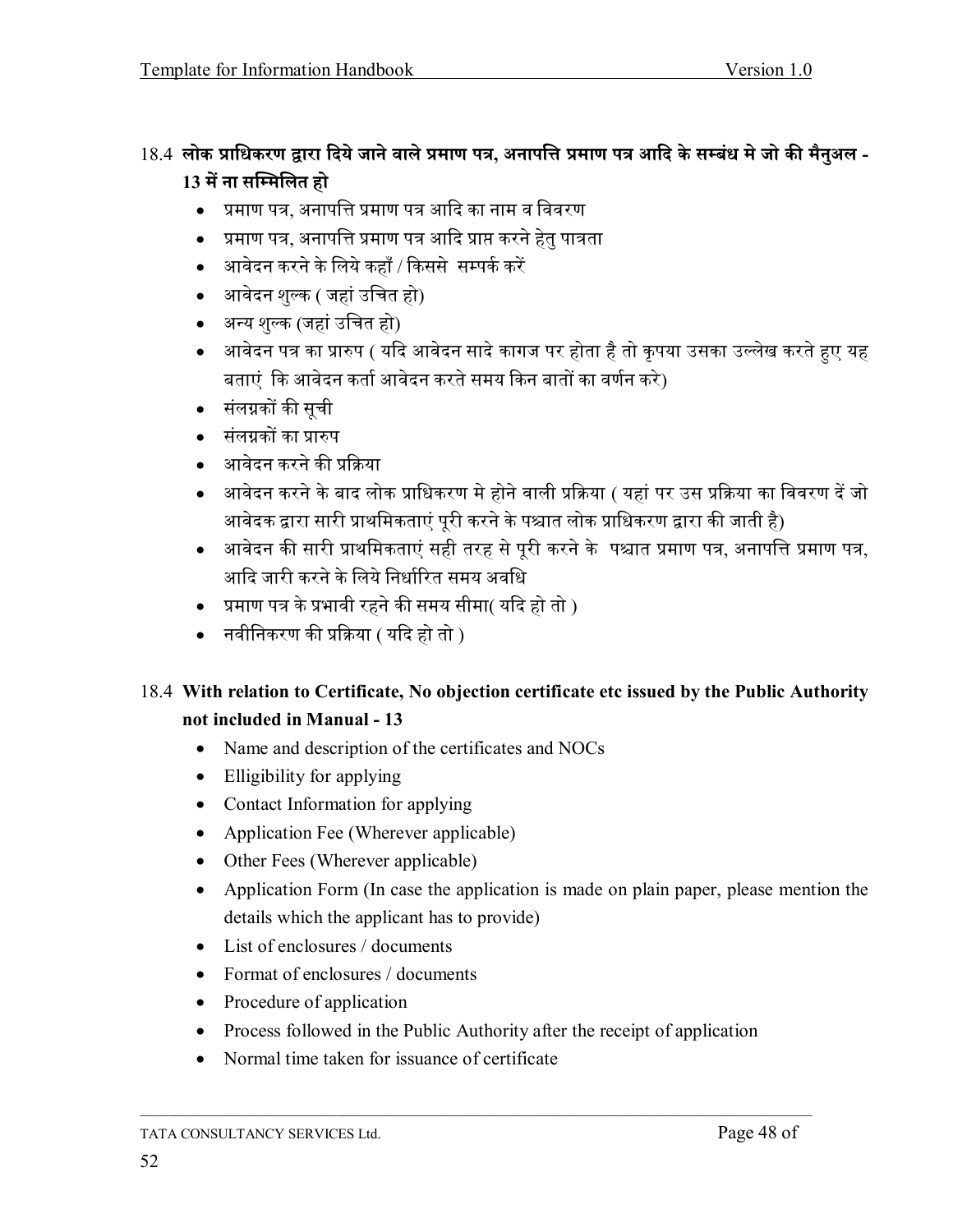- Validity period of certificate (If applicable)
- Process of renewal (If any)

#### 18.5 लोक प्राधिकरण मे होने वाले पंजीयन के संबंध में

- पंजीयन का उद्देश्य
- आवेदक की पात्रता
- पूर्वापेक्षाएं (यदि हो तो)
- अावेदन करने के लिये कहाँ / किससे सम्पर्क करें
- आवेदन शल्क ( जहां उचित हो)
- अन्य शुल्क (जहां उचित हो)
- अावेदन पत्र का प्रारुप ( यदि आवेदन सादे कागज पर होता है तो कृपया उसका उल्लेख करते हुए यह बताएं कि आवेदन कर्ता आवेदन करते समय किन बातों का वर्णन करे)
- संलग्नकों की सूची
- संलग्रकों का प्रारुप
- अावेदन करने की प्रक्रिया
- आवेदन करने के बाद लोक प्राधिकरण मे होने वाली प्रक्रिया ( यहां पर उस प्रक्रिया का विवरण दें जो आवेदक द्वारा सारी प्राथमिकताएं पूरी करने के पश्चात लोक प्राधिकरण द्वारा की जाती है)
- प्रभावी रहने की समय सीमा( यदि हो तो )
- नवीनिकरण की प्रक्रिया ( यदि हो तो )

#### 18.5 With relation to registration process

- Objective
- Elligibility for registration
- $\bullet$  Pre-requisites (If any)
- Contact Information for applying
- Application Fee (Wherever applicable)
- Other Fees (Wherever applicable)
- Application Form (In case the application is made on plain paper, please mention the details which the applicant has to provide)
- $\bullet$  List of enclosures / documents
- Format of enclosures  $/$  documents
- Procedure of application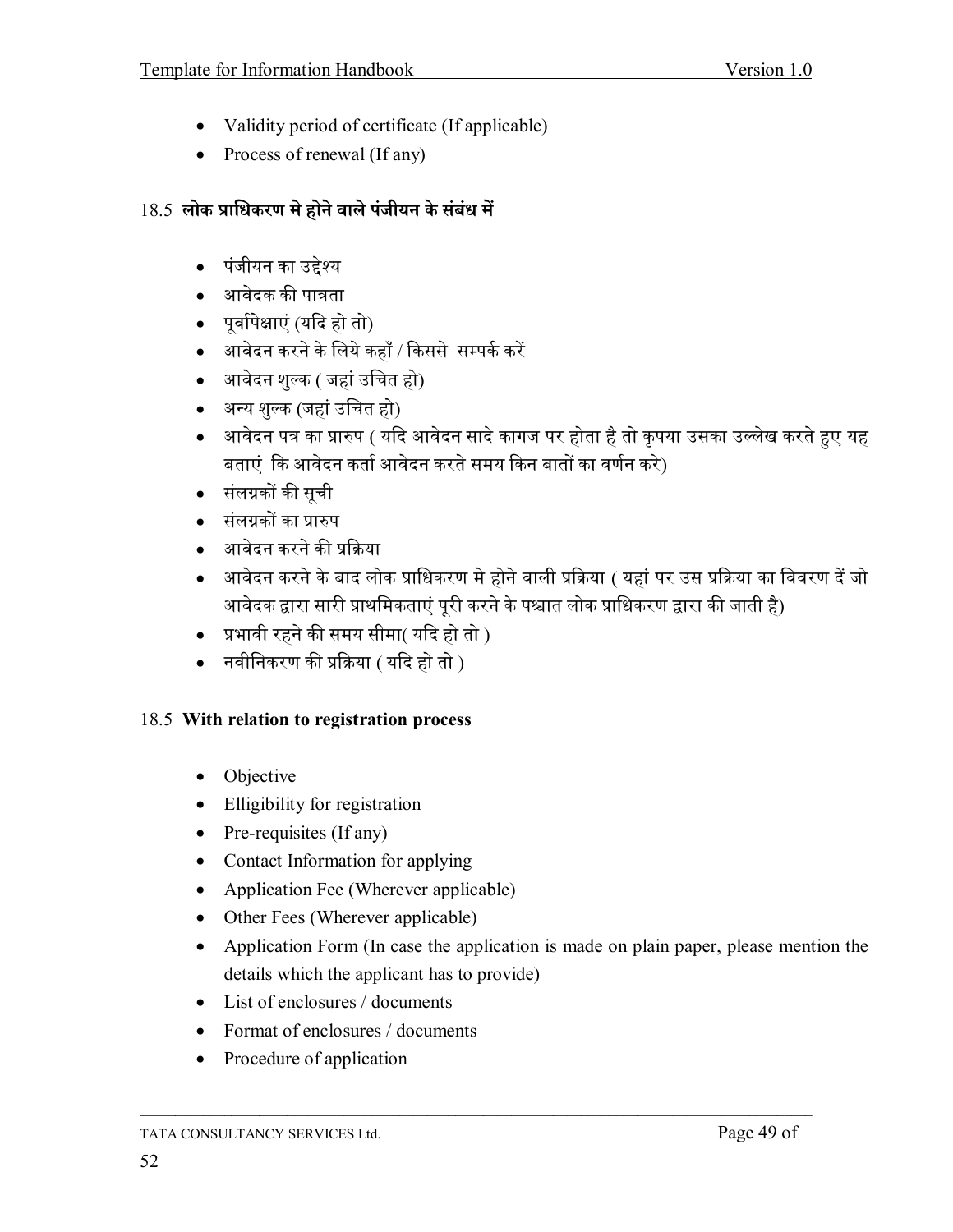- Process followed in the Public Authority after the receipt of application
- Validity period of registration (If applicable)
- Process of renewal (If any)

#### 18.6 लोक प्राधिकरण (Municipal Corporation, Trade Tax, Entertainment Tax, आदि) द्वारा टेक्स लेने के सम्बन्ध मे

- टेक्स का नाम व विवरण
- टेक्स लेने का उद्देश्य
- टेक्स निर्धारण करने के लिये मापदंड व प्रक्रिया
- बड़े (major) डिफ़ाल्टर्स की सूची

#### 18.6 With relation to collection of tax by Public Authority ((Municipal Corporation, Trade Tax, Entertainment Tax etc)

- Name and description of tax
- Purpose of tax collection
- Procedure and criteria for determination of tax rates
- List of major defaulters
- $18.7$  लोक प्राधिकरण द्वारा नागरिकों को दी जाने वाले बिजली / पानी के कनेक्शन, कनेक्शन को अस्थायी / स्थायी रूप से विच्छेदन, आदि के सम्बन्ध मे (यह सुचना स्थानीय निकाय जैसे नगर पालिका / नगर परिषद / UPCL द्वारा दी जा सकती है।)
	- आवेदक की पात्रता
	- पुर्वापेक्षाएं (यदि हो तो)
	- अावेदन करने के लिये कहाँ / किससे सम्पर्क करें
	- आवेदन शुल्क ( जहां उचित हो)
	- अन्य शुल्क /देय(जहां उचित हो)
	- अावेदन पत्र का प्रारुप ( यदि आवेदन सादे कागज पर होता है तो कृपया उसका उल्लेख करते हुए यह बताएं कि आवेदन कर्ता आवेदन करते समय किन बातों का वर्णन करे)
	- संलग्नकों की सूची
	- संलग्नकों का प्रारुप